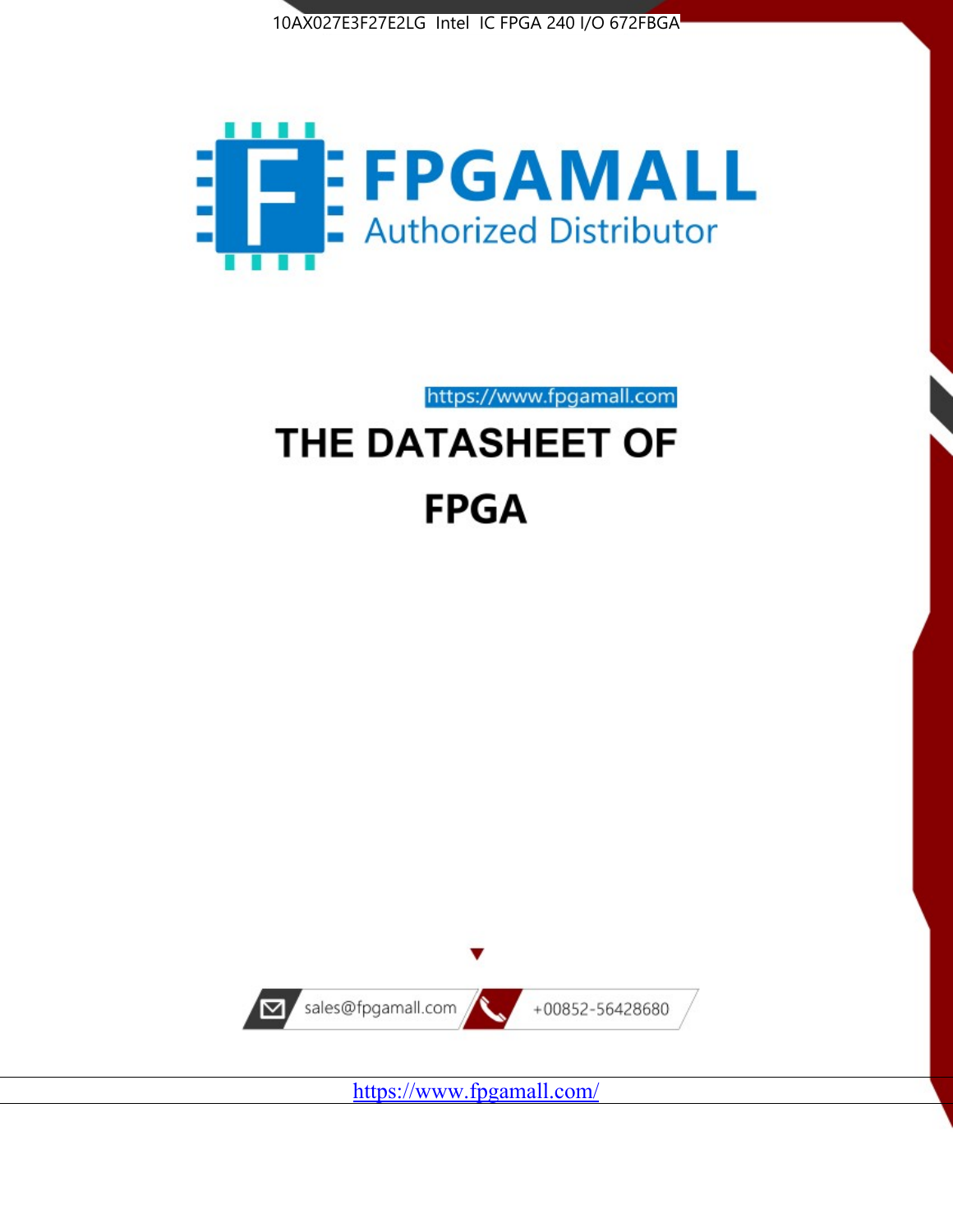10AX027E3F27E2LG Intel IC FPGA 240 I/O 672FBGA



# **Intel® Arria® 10 Device Overview**



**A10-OVERVIEW | 2018.12.06** Latest document on the web: **[PDF](https://www.intel.com/content/dam/www/programmable/us/en/pdfs/literature/hb/arria-10/a10_overview.pdf)** | **[HTML](https://www.intel.com/content/www/us/en/programmable/documentation/sam1403480274650.html)**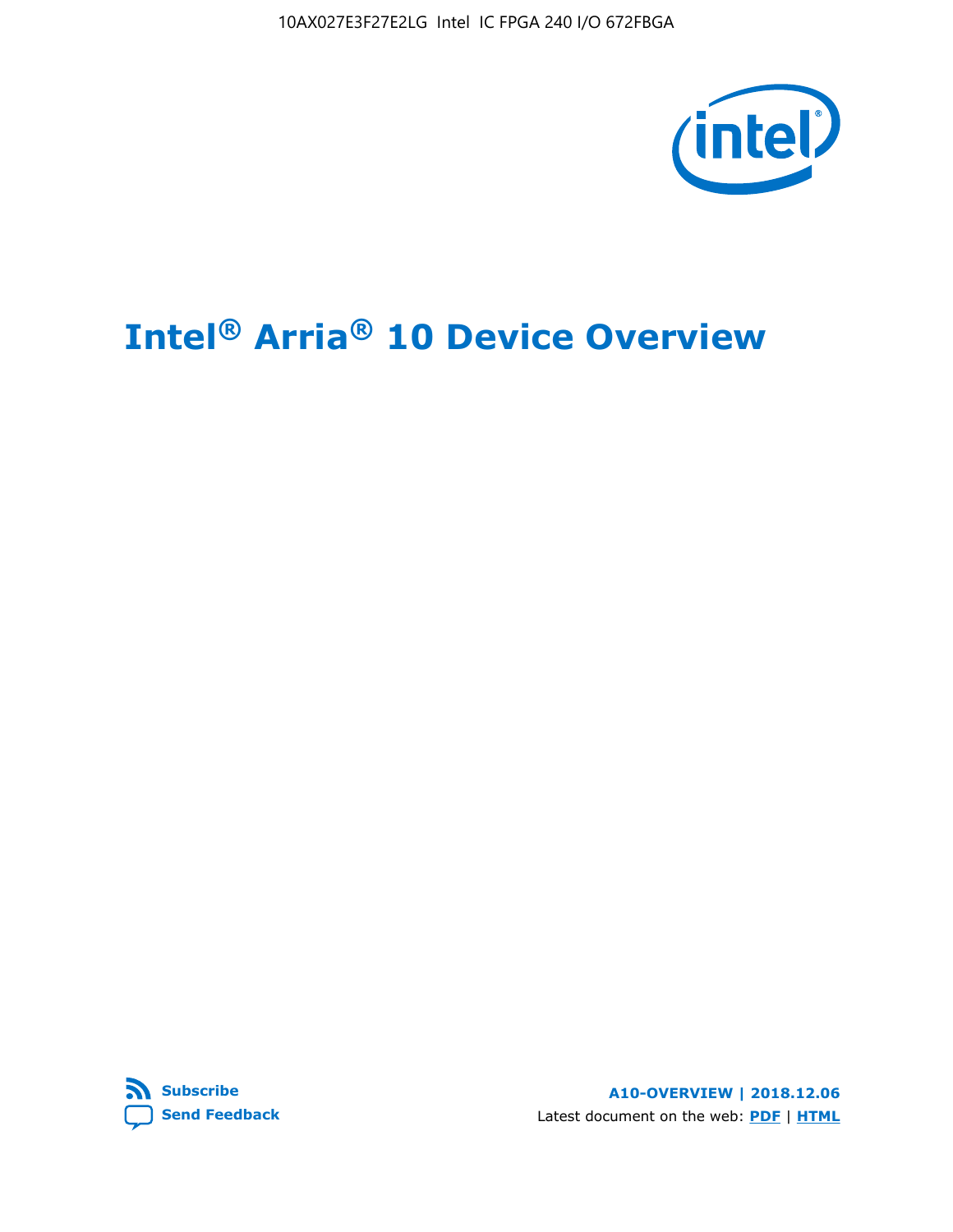

**Contents**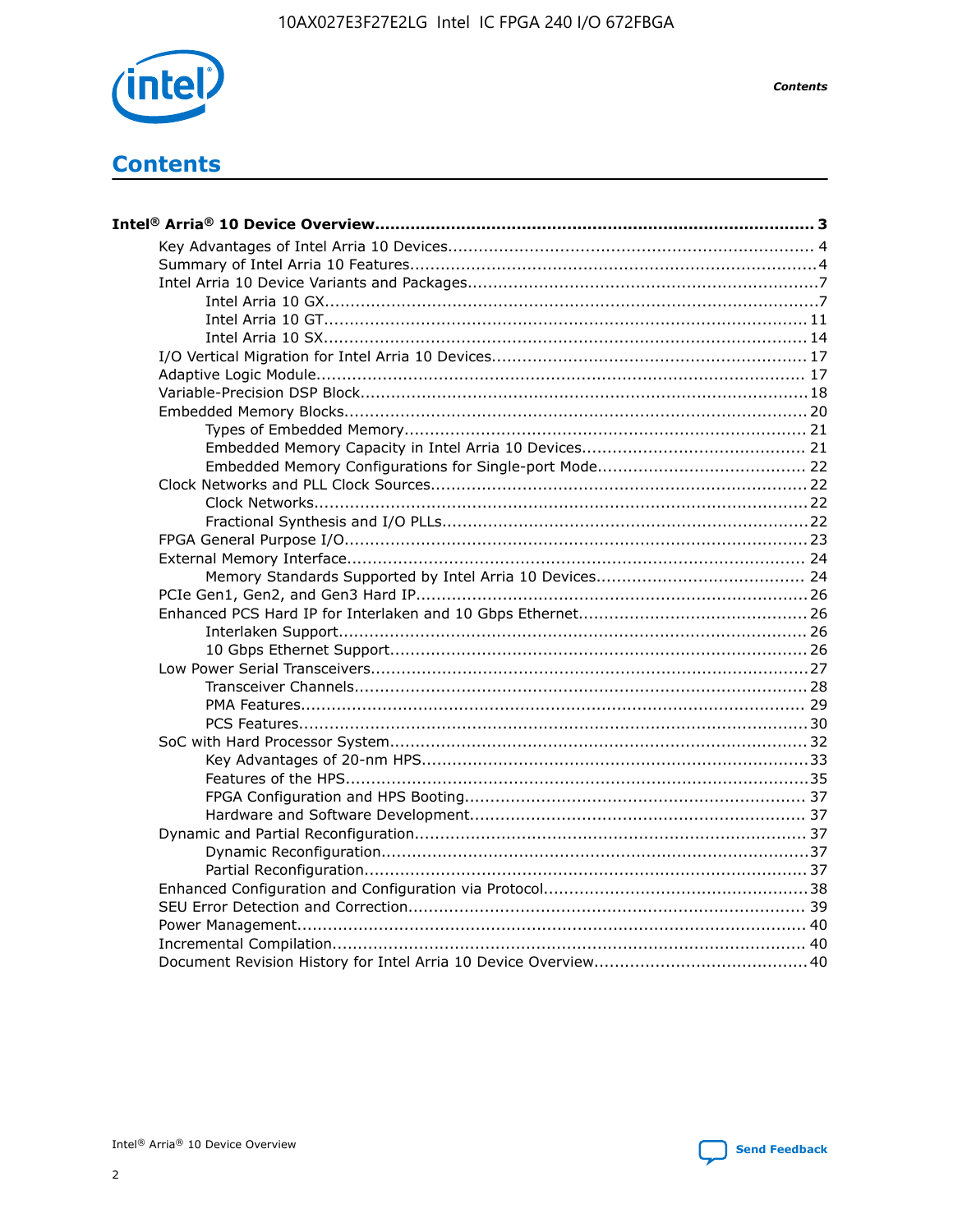**A10-OVERVIEW | 2018.12.06**

**[Send Feedback](mailto:FPGAtechdocfeedback@intel.com?subject=Feedback%20on%20Intel%20Arria%2010%20Device%20Overview%20(A10-OVERVIEW%202018.12.06)&body=We%20appreciate%20your%20feedback.%20In%20your%20comments,%20also%20specify%20the%20page%20number%20or%20paragraph.%20Thank%20you.)**



# **Intel® Arria® 10 Device Overview**

The Intel<sup>®</sup> Arria<sup>®</sup> 10 device family consists of high-performance and power-efficient 20 nm mid-range FPGAs and SoCs.

Intel Arria 10 device family delivers:

- Higher performance than the previous generation of mid-range and high-end FPGAs.
- Power efficiency attained through a comprehensive set of power-saving technologies.

The Intel Arria 10 devices are ideal for high performance, power-sensitive, midrange applications in diverse markets.

| <b>Market</b>         | <b>Applications</b>                                                                                               |
|-----------------------|-------------------------------------------------------------------------------------------------------------------|
| Wireless              | Channel and switch cards in remote radio heads<br>٠<br>Mobile backhaul<br>٠                                       |
| Wireline              | 40G/100G muxponders and transponders<br>٠<br>100G line cards<br>٠<br>Bridging<br>٠<br>Aggregation<br>٠            |
| <b>Broadcast</b>      | Studio switches<br>٠<br>Servers and transport<br>٠<br>Videoconferencing<br>٠<br>Professional audio and video<br>٠ |
| Computing and Storage | Flash cache<br>٠<br>Cloud computing servers<br>٠<br>Server acceleration<br>$\bullet$                              |
| Medical               | Diagnostic scanners<br>٠<br>Diagnostic imaging<br>٠                                                               |
| Military              | Missile guidance and control<br>٠<br>Radar<br>٠<br>Electronic warfare<br>٠<br>Secure communications<br>٠          |

#### **Table 1. Sample Markets and Ideal Applications for Intel Arria 10 Devices**

#### **Related Information**

- [Intel Arria 10 Device Handbook: Known Issues](http://www.altera.com/support/kdb/solutions/rd07302013_646.html) Lists the planned updates to the *Intel Arria 10 Device Handbook* chapters.
- [Intel Arria 10 GX/GT Device Errata and Design Recommendations](https://www.intel.com/content/www/us/en/programmable/documentation/agz1493851706374.html#yqz1494433888646)
- [Intel Arria 10 SX Device Errata and Design Recommendations](https://www.intel.com/content/www/us/en/programmable/documentation/cru1462832385668.html#cru1462832558642)

Intel Corporation. All rights reserved. Intel, the Intel logo, Altera, Arria, Cyclone, Enpirion, MAX, Nios, Quartus and Stratix words and logos are trademarks of Intel Corporation or its subsidiaries in the U.S. and/or other countries. Intel warrants performance of its FPGA and semiconductor products to current specifications in accordance with Intel's standard warranty, but reserves the right to make changes to any products and services at any time without notice. Intel assumes no responsibility or liability arising out of the application or use of any information, product, or service described herein except as expressly agreed to in writing by Intel. Intel customers are advised to obtain the latest version of device specifications before relying on any published information and before placing orders for products or services. \*Other names and brands may be claimed as the property of others.

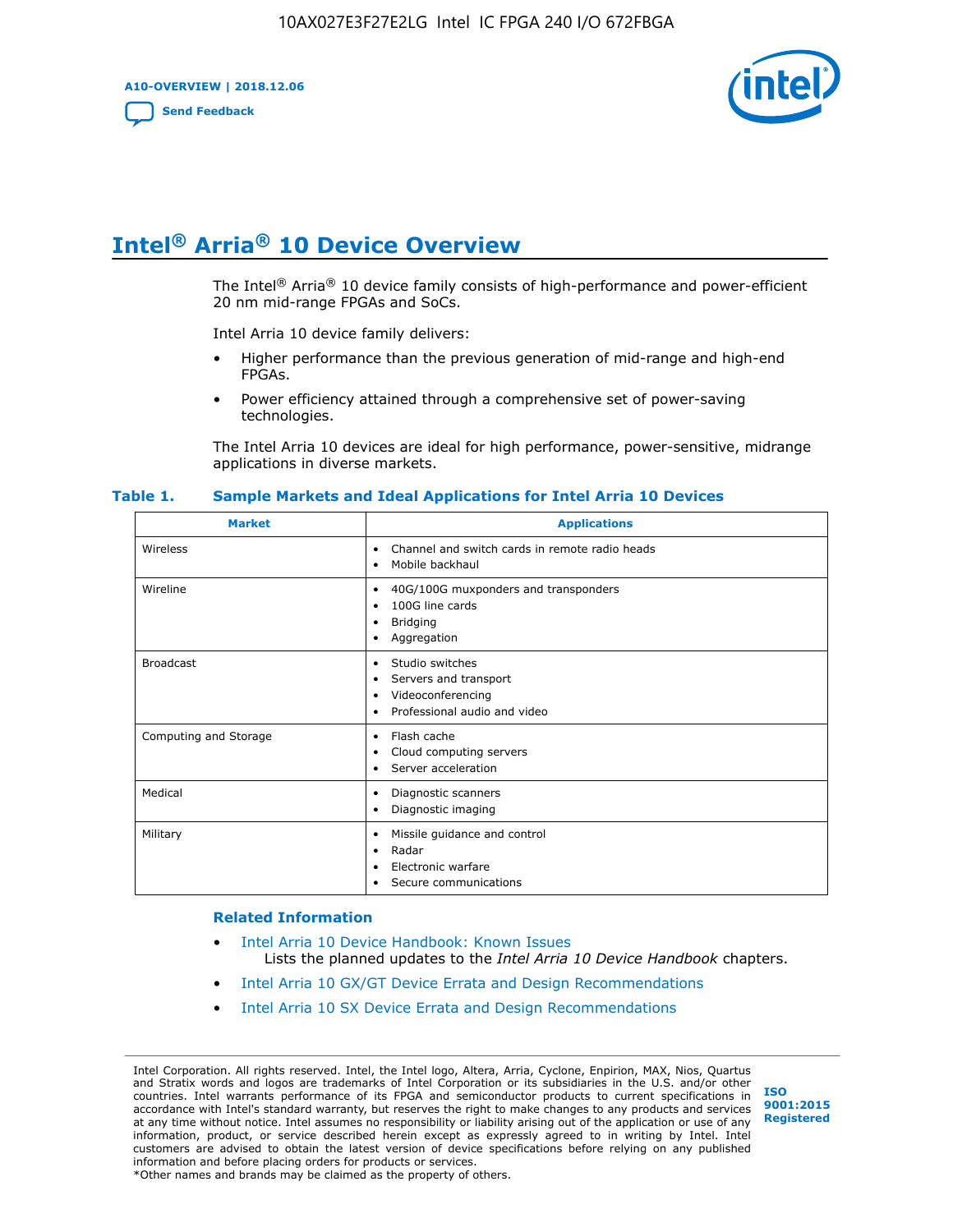

# **Key Advantages of Intel Arria 10 Devices**

# **Table 2. Key Advantages of the Intel Arria 10 Device Family**

| <b>Advantage</b>                                                                                          | <b>Supporting Feature</b>                                                                                                                                                                                                                                                                                                |
|-----------------------------------------------------------------------------------------------------------|--------------------------------------------------------------------------------------------------------------------------------------------------------------------------------------------------------------------------------------------------------------------------------------------------------------------------|
| Enhanced core architecture                                                                                | Built on TSMC's 20 nm process technology<br>٠<br>60% higher performance than the previous generation of mid-range FPGAs<br>٠<br>15% higher performance than the fastest previous-generation FPGA<br>٠                                                                                                                    |
| High-bandwidth integrated<br>transceivers                                                                 | Short-reach rates up to 25.8 Gigabits per second (Gbps)<br>٠<br>Backplane capability up to 12.5 Gbps<br>٠<br>Integrated 10GBASE-KR and 40GBASE-KR4 Forward Error Correction (FEC)<br>٠                                                                                                                                   |
| Improved logic integration and<br>hard IP blocks                                                          | 8-input adaptive logic module (ALM)<br>٠<br>Up to 65.6 megabits (Mb) of embedded memory<br>٠<br>Variable-precision digital signal processing (DSP) blocks<br>Fractional synthesis phase-locked loops (PLLs)<br>Hard PCI Express Gen3 IP blocks<br>Hard memory controllers and PHY up to 2,400 Megabits per second (Mbps) |
| Second generation hard<br>processor system (HPS) with<br>integrated ARM* Cortex*-A9*<br>MPCore* processor | Tight integration of a dual-core ARM Cortex-A9 MPCore processor, hard IP, and an<br>٠<br>FPGA in a single Intel Arria 10 system-on-a-chip (SoC)<br>Supports over 128 Gbps peak bandwidth with integrated data coherency between<br>$\bullet$<br>the processor and the FPGA fabric                                        |
| Advanced power savings                                                                                    | Comprehensive set of advanced power saving features<br>٠<br>Power-optimized MultiTrack routing and core architecture<br>٠<br>Up to 40% lower power compared to previous generation of mid-range FPGAs<br>٠<br>Up to 60% lower power compared to previous generation of high-end FPGAs                                    |

# **Summary of Intel Arria 10 Features**

## **Table 3. Summary of Features for Intel Arria 10 Devices**

| <b>Feature</b>                  | <b>Description</b>                                                                                                                                                                                                                                                                                                                                                                                           |  |  |  |  |  |  |
|---------------------------------|--------------------------------------------------------------------------------------------------------------------------------------------------------------------------------------------------------------------------------------------------------------------------------------------------------------------------------------------------------------------------------------------------------------|--|--|--|--|--|--|
| Technology                      | TSMC's 20-nm SoC process technology<br>Allows operation at a lower $V_{\text{CC}}$ level of 0.82 V instead of the 0.9 V standard $V_{\text{CC}}$ core voltage                                                                                                                                                                                                                                                |  |  |  |  |  |  |
| Packaging                       | 1.0 mm ball-pitch Fineline BGA packaging<br>٠<br>0.8 mm ball-pitch Ultra Fineline BGA packaging<br>Multiple devices with identical package footprints for seamless migration between different<br><b>FPGA</b> densities<br>Devices with compatible package footprints allow migration to next generation high-end<br>Stratix <sup>®</sup> 10 devices<br>RoHS, leaded $(1)$ , and lead-free (Pb-free) options |  |  |  |  |  |  |
| High-performance<br>FPGA fabric | Enhanced 8-input ALM with four registers<br>Improved multi-track routing architecture to reduce congestion and improve compilation time<br>Hierarchical core clocking architecture<br>Fine-grained partial reconfiguration                                                                                                                                                                                   |  |  |  |  |  |  |
| Internal memory<br>blocks       | M20K-20-Kb memory blocks with hard error correction code (ECC)<br>Memory logic array block (MLAB)-640-bit memory                                                                                                                                                                                                                                                                                             |  |  |  |  |  |  |
|                                 | continued                                                                                                                                                                                                                                                                                                                                                                                                    |  |  |  |  |  |  |



<sup>(1)</sup> Contact Intel for availability.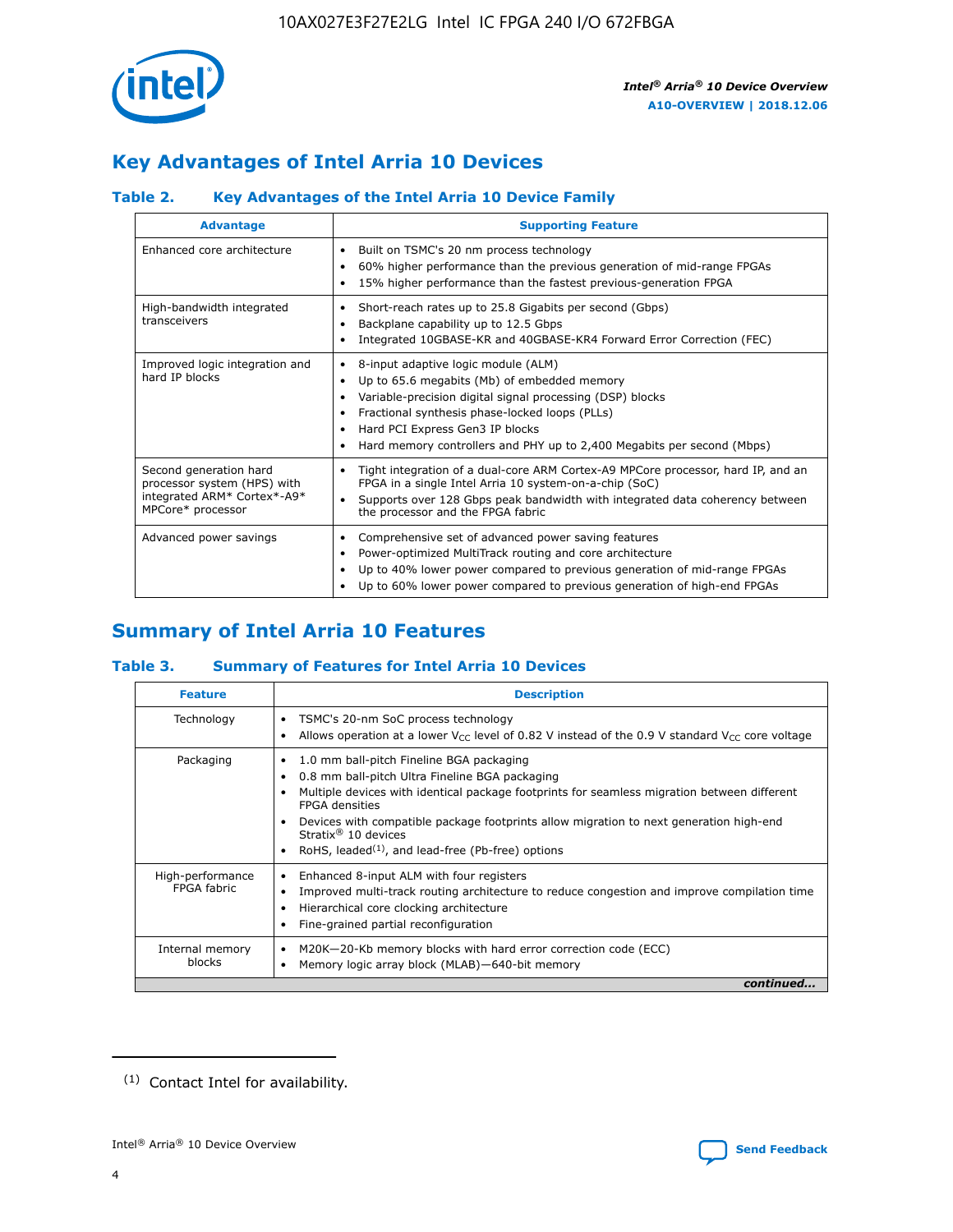$\mathsf{r}$ 



| <b>Feature</b>                         | <b>Description</b>                                                                                             |                                                                                                                                                                                                                                                                                                                                                                                                                                                                                                                                                                                                                                                                                                                                                                                                                                             |  |  |  |  |
|----------------------------------------|----------------------------------------------------------------------------------------------------------------|---------------------------------------------------------------------------------------------------------------------------------------------------------------------------------------------------------------------------------------------------------------------------------------------------------------------------------------------------------------------------------------------------------------------------------------------------------------------------------------------------------------------------------------------------------------------------------------------------------------------------------------------------------------------------------------------------------------------------------------------------------------------------------------------------------------------------------------------|--|--|--|--|
| Embedded Hard IP<br>blocks             | Variable-precision DSP                                                                                         | Native support for signal processing precision levels from $18 \times 19$ to<br>$\bullet$<br>54 x 54<br>Native support for 27 x 27 multiplier mode<br>64-bit accumulator and cascade for systolic finite impulse responses<br>(FIRS)<br>Internal coefficient memory banks<br>٠<br>Preadder/subtractor for improved efficiency<br>Additional pipeline register to increase performance and reduce<br>power<br>Supports floating point arithmetic:<br>- Perform multiplication, addition, subtraction, multiply-add,<br>multiply-subtract, and complex multiplication.<br>- Supports multiplication with accumulation capability, cascade<br>summation, and cascade subtraction capability.<br>- Dynamic accumulator reset control.<br>- Support direct vector dot and complex multiplication chaining<br>multiply floating point DSP blocks. |  |  |  |  |
|                                        | Memory controller                                                                                              | DDR4, DDR3, and DDR3L                                                                                                                                                                                                                                                                                                                                                                                                                                                                                                                                                                                                                                                                                                                                                                                                                       |  |  |  |  |
|                                        | PCI Express*                                                                                                   | PCI Express (PCIe*) Gen3 (x1, x2, x4, or x8), Gen2 (x1, x2, x4, or x8)<br>and Gen1 (x1, x2, x4, or x8) hard IP with complete protocol stack,<br>endpoint, and root port                                                                                                                                                                                                                                                                                                                                                                                                                                                                                                                                                                                                                                                                     |  |  |  |  |
|                                        | Transceiver I/O                                                                                                | 10GBASE-KR/40GBASE-KR4 Forward Error Correction (FEC)<br>PCS hard IPs that support:<br>- 10-Gbps Ethernet (10GbE)<br>- PCIe PIPE interface<br>- Interlaken<br>- Gbps Ethernet (GbE)<br>- Common Public Radio Interface (CPRI) with deterministic latency<br>support<br>- Gigabit-capable passive optical network (GPON) with fast lock-<br>time support<br>13.5G JESD204b<br>8B/10B, 64B/66B, 64B/67B encoders and decoders<br>Custom mode support for proprietary protocols                                                                                                                                                                                                                                                                                                                                                                |  |  |  |  |
| Core clock networks                    | $\bullet$                                                                                                      | Up to 800 MHz fabric clocking, depending on the application:<br>- 667 MHz external memory interface clocking with 2,400 Mbps DDR4 interface<br>- 800 MHz LVDS interface clocking with 1,600 Mbps LVDS interface<br>Global, regional, and peripheral clock networks<br>Clock networks that are not used can be gated to reduce dynamic power                                                                                                                                                                                                                                                                                                                                                                                                                                                                                                 |  |  |  |  |
| Phase-locked loops<br>(PLLs)           | High-resolution fractional synthesis PLLs:<br>$\bullet$<br>Integer PLLs:<br>- Adjacent to general purpose I/Os | - Precision clock synthesis, clock delay compensation, and zero delay buffering (ZDB)<br>- Support integer mode and fractional mode<br>- Fractional mode support with third-order delta-sigma modulation<br>- Support external memory and LVDS interfaces                                                                                                                                                                                                                                                                                                                                                                                                                                                                                                                                                                                   |  |  |  |  |
| FPGA General-purpose<br>$I/Os$ (GPIOs) | On-chip termination (OCT)<br>$\bullet$                                                                         | 1.6 Gbps LVDS-every pair can be configured as receiver or transmitter<br>1.2 V to 3.0 V single-ended LVTTL/LVCMOS interfacing                                                                                                                                                                                                                                                                                                                                                                                                                                                                                                                                                                                                                                                                                                               |  |  |  |  |
| <b>External Memory</b><br>Interface    |                                                                                                                | Hard memory controller- DDR4, DDR3, and DDR3L support<br>$-$ DDR4 $-$ speeds up to 1,200 MHz/2,400 Mbps<br>- DDR3-speeds up to 1,067 MHz/2,133 Mbps<br>Soft memory controller—provides support for RLDRAM $3^{(2)}$ , QDR IV $(2)$ , and QDR II+<br>continued                                                                                                                                                                                                                                                                                                                                                                                                                                                                                                                                                                               |  |  |  |  |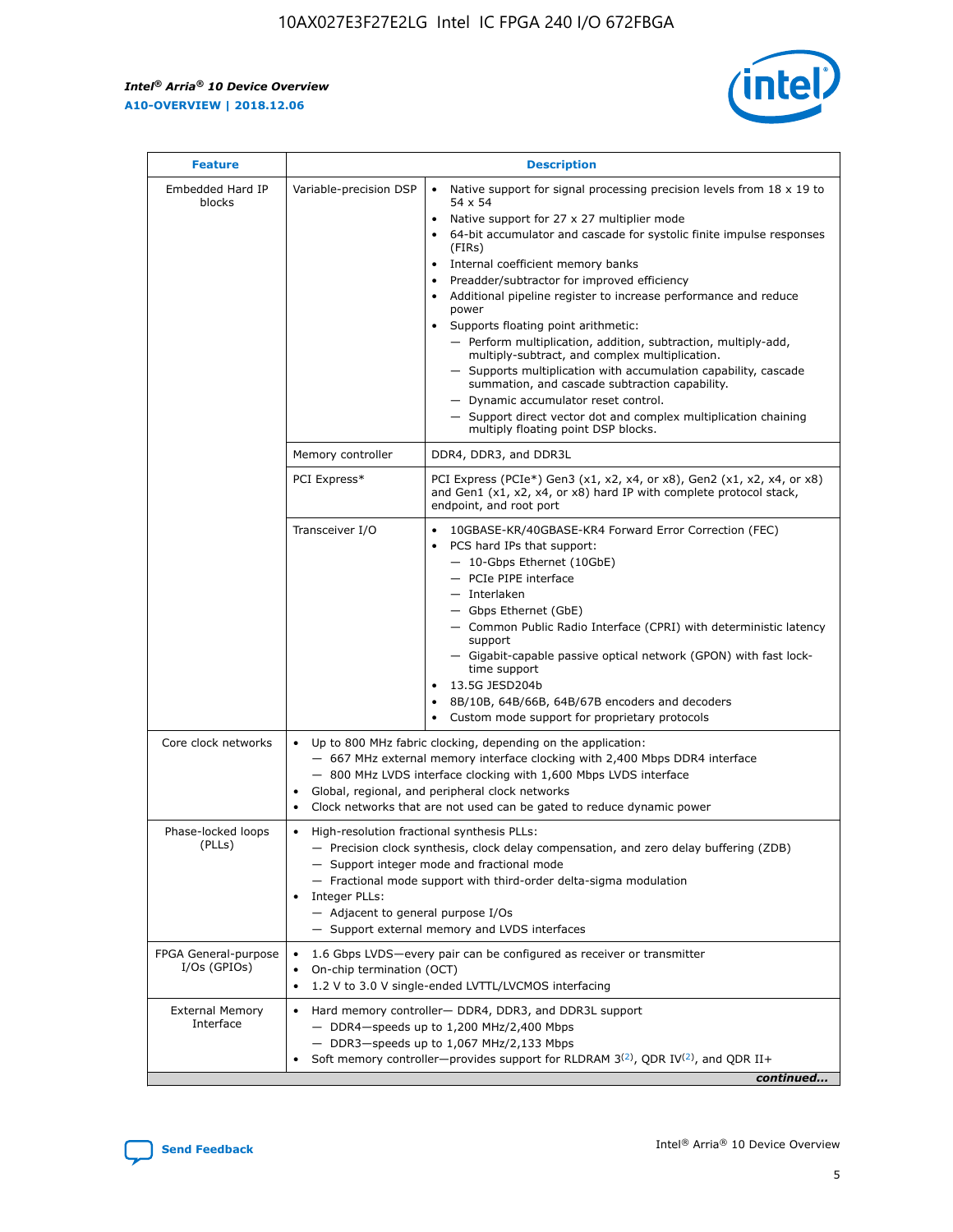

| <b>Feature</b>                                    | <b>Description</b>                                                                                                                                                                                                                                                                                                                                                                                                                                                                                                                                                                                                                                                 |
|---------------------------------------------------|--------------------------------------------------------------------------------------------------------------------------------------------------------------------------------------------------------------------------------------------------------------------------------------------------------------------------------------------------------------------------------------------------------------------------------------------------------------------------------------------------------------------------------------------------------------------------------------------------------------------------------------------------------------------|
| Low-power serial<br>transceivers                  | • Continuous operating range:<br>- Intel Arria 10 GX-1 Gbps to 17.4 Gbps<br>- Intel Arria 10 GT-1 Gbps to 25.8 Gbps<br>Backplane support:<br>$-$ Intel Arria 10 GX-up to 12.5<br>- Intel Arria 10 GT-up to 12.5<br>Extended range down to 125 Mbps with oversampling<br>ATX transmit PLLs with user-configurable fractional synthesis capability<br>$\bullet$<br>Electronic Dispersion Compensation (EDC) support for XFP, SFP+, OSFP, and CFP optical<br>module<br>Adaptive linear and decision feedback equalization<br>$\bullet$<br>Transmitter pre-emphasis and de-emphasis<br>$\bullet$<br>Dynamic partial reconfiguration of individual transceiver channels |
| <b>HPS</b><br>(Intel Arria 10 SX<br>devices only) | • Dual-core ARM Cortex-A9 MPCore processor-1.2 GHz CPU with<br>Processor and system<br>1.5 GHz overdrive capability<br>256 KB on-chip RAM and 64 KB on-chip ROM<br>$\bullet$<br>System peripherals—general-purpose timers, watchdog timers, direct<br>memory access (DMA) controller, FPGA configuration manager, and<br>clock and reset managers<br>Security features—anti-tamper, secure boot, Advanced Encryption<br>$\bullet$<br>Standard (AES) and authentication (SHA)<br>ARM CoreSight* JTAG debug access port, trace port, and on-chip<br>$\bullet$<br>trace storage                                                                                       |
|                                                   | <b>External interfaces</b><br>Hard memory interface-Hard memory controller (2,400 Mbps DDR4,<br>$\bullet$<br>and 2,133 Mbps DDR3), Quad serial peripheral interface (QSPI) flash<br>controller, NAND flash controller, direct memory access (DMA)<br>controller, Secure Digital/MultiMediaCard (SD/MMC) controller<br>Communication interface-10/100/1000 Ethernet media access<br>$\bullet$<br>control (MAC), USB On-The-GO (OTG) controllers, I <sup>2</sup> C controllers,<br>UART 16550, serial peripheral interface (SPI), and up to 62<br>HPS GPIO interfaces (48 direct-share I/Os)                                                                         |
|                                                   | Interconnects to core<br>High-performance ARM AMBA* AXI bus bridges that support<br>$\bullet$<br>simultaneous read and write<br>HPS-FPGA bridges-include the FPGA-to-HPS, HPS-to-FPGA, and<br>$\bullet$<br>lightweight HPS-to-FPGA bridges that allow the FPGA fabric to issue<br>transactions to slaves in the HPS, and vice versa<br>Configuration bridge that allows HPS configuration manager to<br>configure the core logic via dedicated 32-bit configuration port<br>FPGA-to-HPS SDRAM controller bridge-provides configuration<br>interfaces for the multiport front end (MPFE) of the HPS SDRAM<br>controller                                             |
| Configuration                                     | Tamper protection—comprehensive design protection to protect your valuable IP investments<br>Enhanced 256-bit advanced encryption standard (AES) design security with authentication<br>٠<br>Configuration via protocol (CvP) using PCIe Gen1, Gen2, or Gen3<br>continued                                                                                                                                                                                                                                                                                                                                                                                          |

<sup>(2)</sup> Intel Arria 10 devices support this external memory interface using hard PHY with soft memory controller.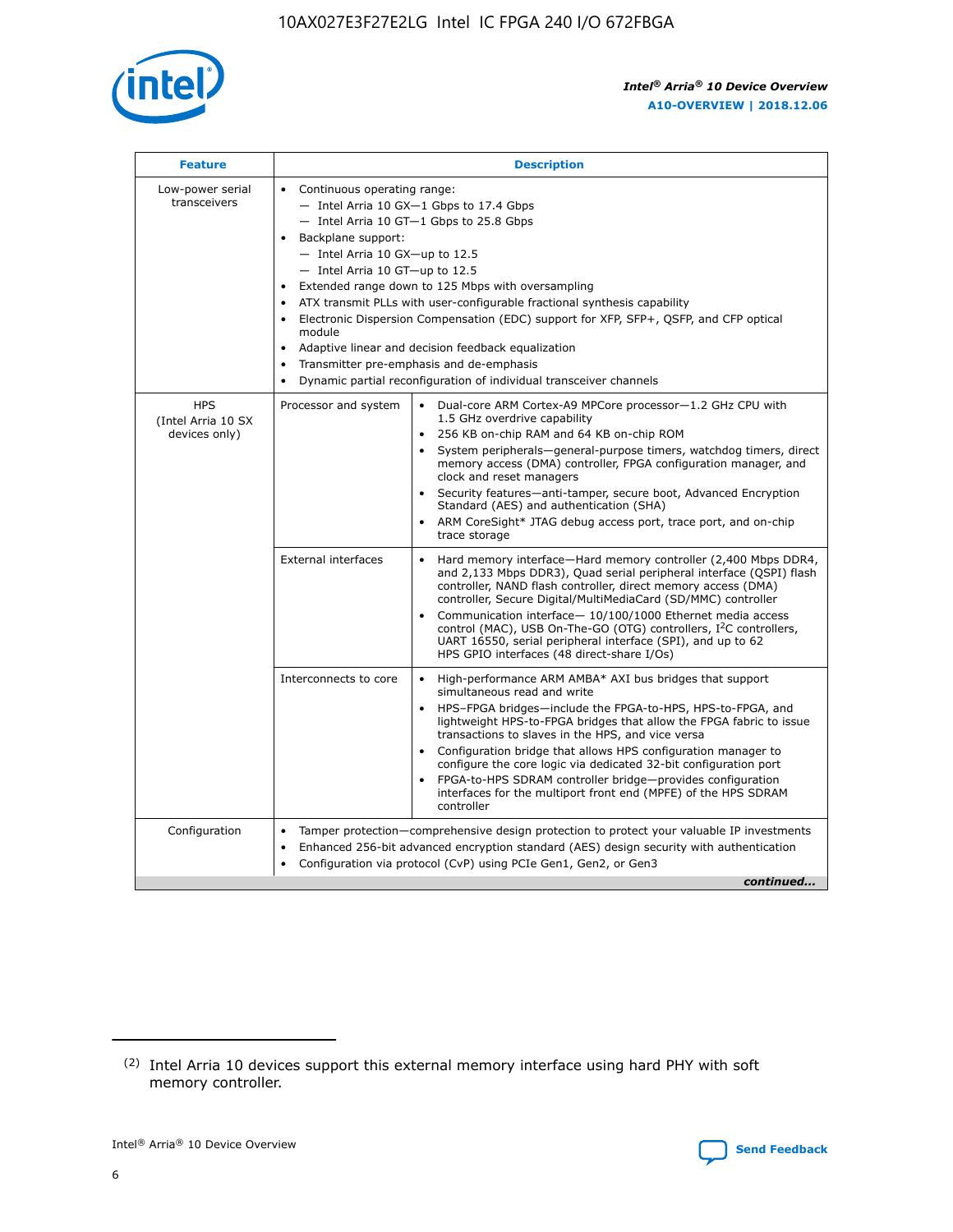

| <b>Feature</b>     | <b>Description</b>                                                                                                                                                                                               |
|--------------------|------------------------------------------------------------------------------------------------------------------------------------------------------------------------------------------------------------------|
|                    | Dynamic reconfiguration of the transceivers and PLLs<br>Fine-grained partial reconfiguration of the core fabric<br>Active Serial x4 Interface<br>$\bullet$                                                       |
| Power management   | SmartVID<br>Low static power device options<br>Programmable Power Technology<br>Intel Quartus <sup>®</sup> Prime integrated power analysis                                                                       |
| Software and tools | Intel Quartus Prime design suite<br>Transceiver toolkit<br>Platform Designer system integration tool<br>DSP Builder for Intel FPGAs<br>OpenCL <sup>™</sup> support<br>Intel SoC FPGA Embedded Design Suite (EDS) |

## **Related Information**

[Intel Arria 10 Transceiver PHY Overview](https://www.intel.com/content/www/us/en/programmable/documentation/nik1398707230472.html#nik1398706768037) Provides details on Intel Arria 10 transceivers.

# **Intel Arria 10 Device Variants and Packages**

#### **Table 4. Device Variants for the Intel Arria 10 Device Family**

| <b>Variant</b>    | <b>Description</b>                                                                                                                                                                                                     |
|-------------------|------------------------------------------------------------------------------------------------------------------------------------------------------------------------------------------------------------------------|
| Intel Arria 10 GX | FPGA featuring 17.4 Gbps transceivers for short reach applications with 12.5 backplane driving<br>capability.                                                                                                          |
| Intel Arria 10 GT | FPGA featuring:<br>17.4 Gbps transceivers for short reach applications with 12.5 backplane driving capability.<br>25.8 Gbps transceivers for supporting CAUI-4 and CEI-25G applications with CFP2 and CFP4<br>modules. |
| Intel Arria 10 SX | SoC integrating ARM-based HPS and FPGA featuring 17.4 Gbps transceivers for short reach<br>applications with 12.5 backplane driving capability.                                                                        |

# **Intel Arria 10 GX**

This section provides the available options, maximum resource counts, and package plan for the Intel Arria 10 GX devices.

The information in this section is correct at the time of publication. For the latest information and to get more details, refer to the Intel FPGA Product Selector.

#### **Related Information**

#### [Intel FPGA Product Selector](http://www.altera.com/products/selector/psg-selector.html) Provides the latest information on Intel products.

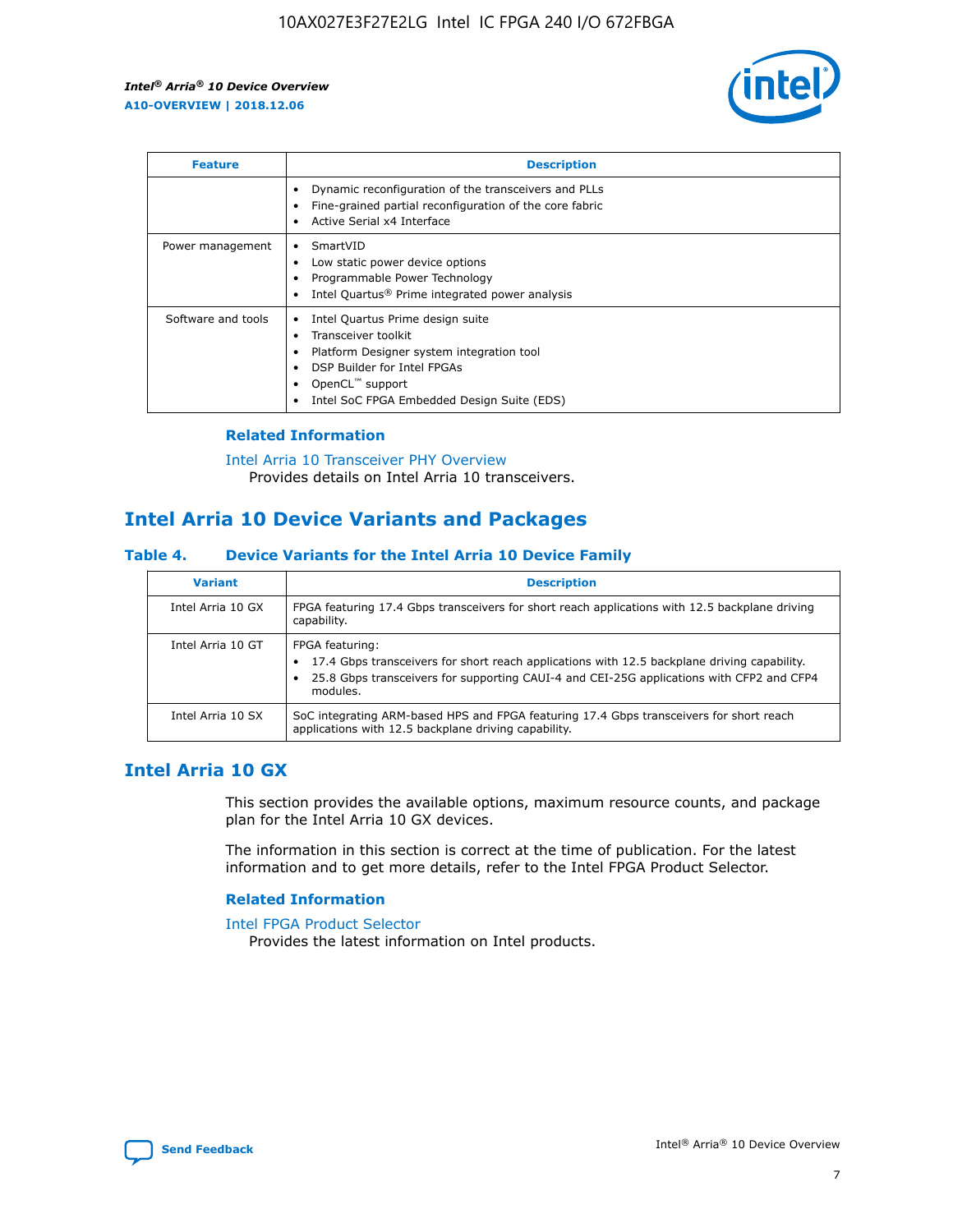

# **Available Options**





#### **Related Information**

[Transceiver Performance for Intel Arria 10 GX/SX Devices](https://www.intel.com/content/www/us/en/programmable/documentation/mcn1413182292568.html#mcn1413213965502) Provides more information about the transceiver speed grade.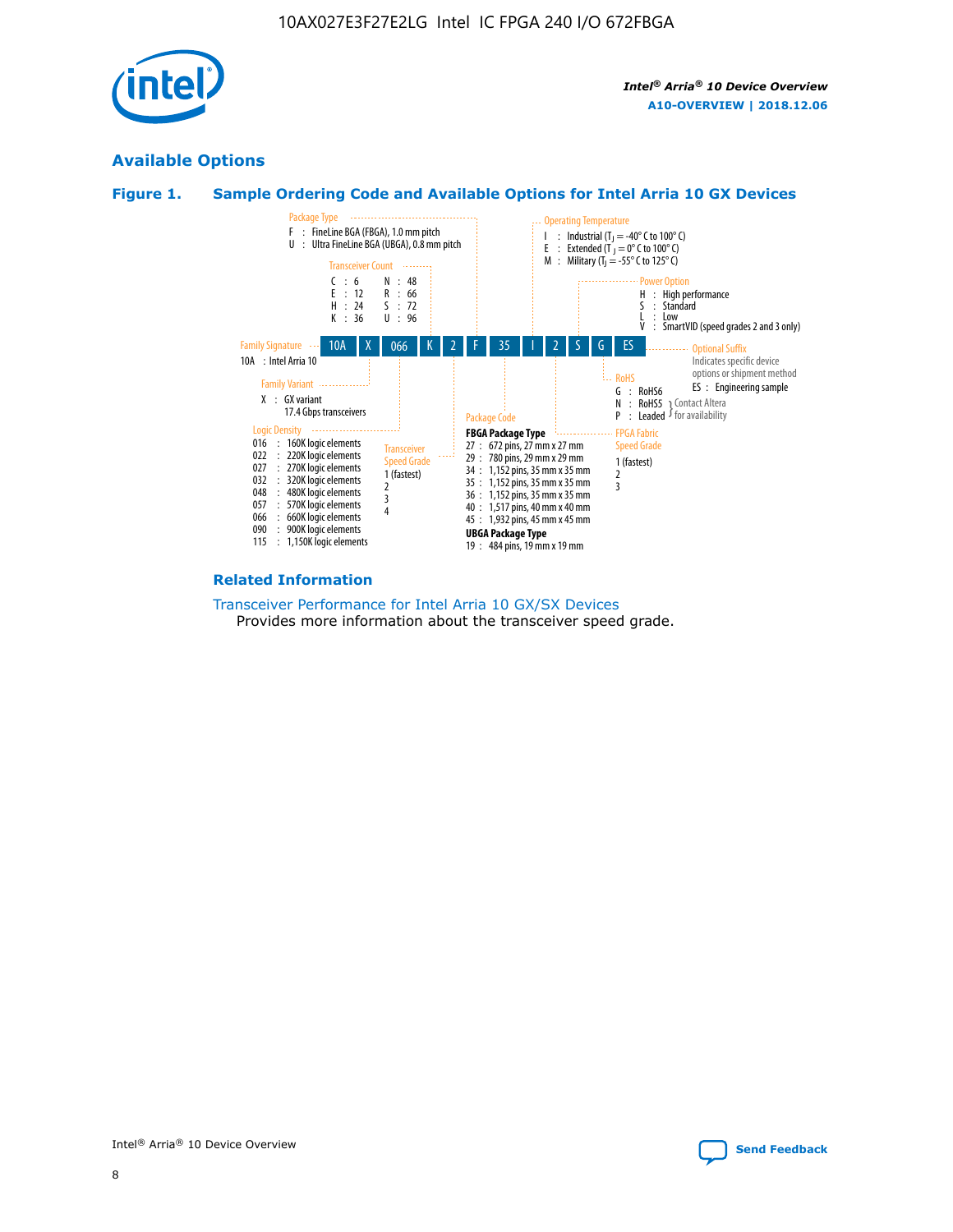

## **Maximum Resources**

#### **Table 5. Maximum Resource Counts for Intel Arria 10 GX Devices (GX 160, GX 220, GX 270, GX 320, and GX 480)**

| <b>Resource</b>              |                         | <b>Product Line</b> |                                                 |                |                |                |  |  |
|------------------------------|-------------------------|---------------------|-------------------------------------------------|----------------|----------------|----------------|--|--|
|                              |                         | <b>GX 160</b>       | <b>GX 220</b><br><b>GX 270</b><br><b>GX 320</b> |                |                | <b>GX 480</b>  |  |  |
| Logic Elements (LE) (K)      |                         | 160                 | 220                                             | 270            | 320            | 480            |  |  |
| <b>ALM</b>                   |                         | 61,510              | 80,330                                          | 101,620        | 119,900        | 183,590        |  |  |
| Register                     |                         | 246,040             | 406,480<br>321,320                              |                | 479,600        | 734,360        |  |  |
| Memory (Kb)                  | M <sub>20</sub> K       | 8,800               | 11,740                                          | 15,000         | 17,820         | 28,620         |  |  |
|                              | <b>MLAB</b>             | 1,050               | 1,690<br>2,452<br>2,727                         |                |                | 4,164          |  |  |
| Variable-precision DSP Block |                         | 156                 | 192                                             | 830            | 985            | 1,368          |  |  |
| 18 x 19 Multiplier           |                         | 312                 | 384                                             | 1,970<br>1,660 |                | 2,736          |  |  |
| PLL                          | Fractional<br>Synthesis | 6                   | 6                                               | 8              | 8              | 12             |  |  |
|                              | I/O                     | 6                   | 6                                               | 8              | 8              | 12             |  |  |
| 17.4 Gbps Transceiver        |                         | 12                  | 12                                              | 24             | 24             | 36             |  |  |
| GPIO <sup>(3)</sup>          |                         | 288                 | 288                                             | 384            | 384            | 492            |  |  |
| LVDS Pair $(4)$              |                         | 120                 | 120                                             | 168            | 168            | 222            |  |  |
| PCIe Hard IP Block           |                         | 1                   | 1                                               | 2              | $\overline{2}$ | $\overline{2}$ |  |  |
| Hard Memory Controller       |                         | 6                   | 6                                               | 8              | 8              | 12             |  |  |

<sup>(4)</sup> Each LVDS I/O pair can be used as differential input or output.



<sup>(3)</sup> The number of GPIOs does not include transceiver I/Os. In the Intel Quartus Prime software, the number of user I/Os includes transceiver I/Os.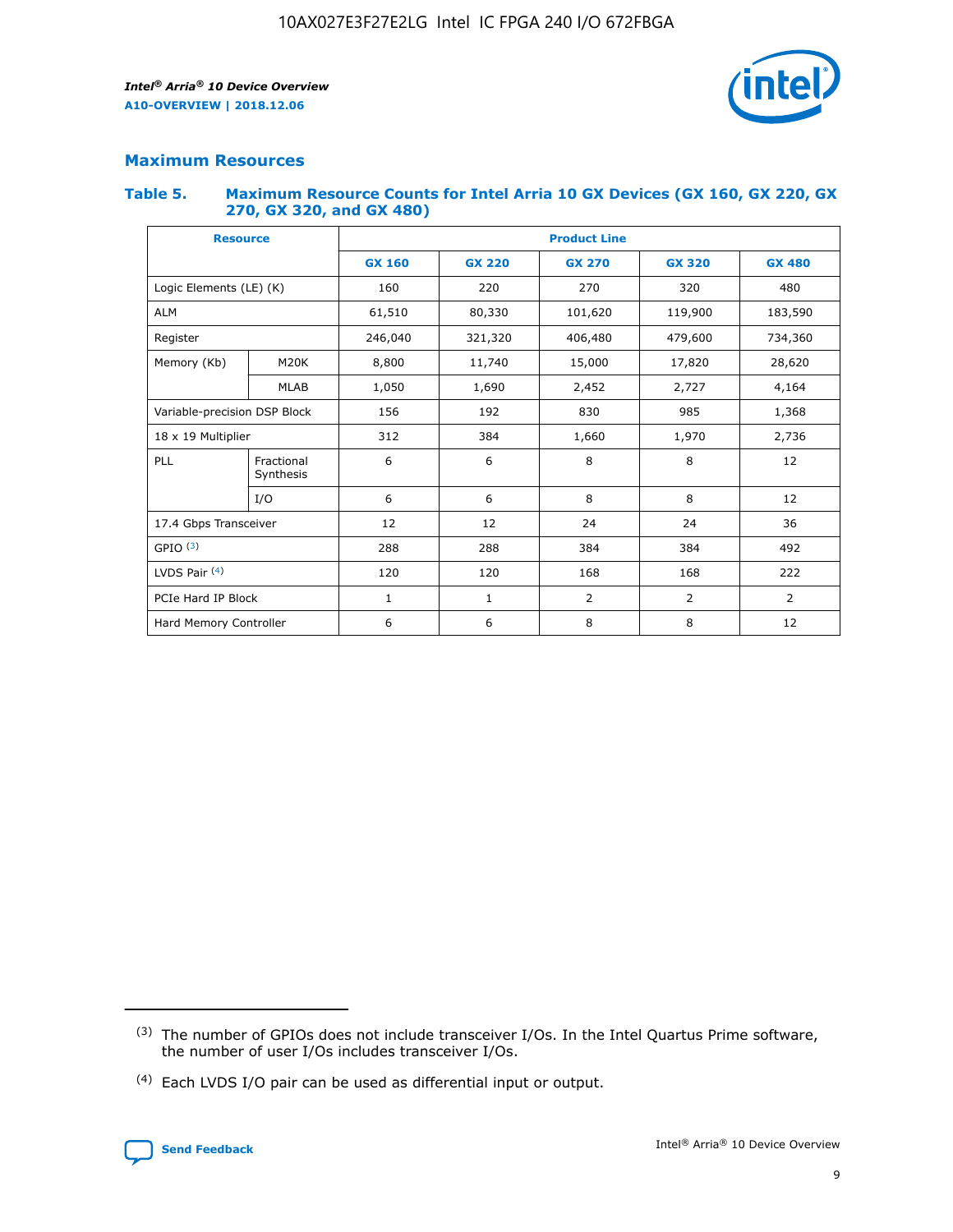

## **Table 6. Maximum Resource Counts for Intel Arria 10 GX Devices (GX 570, GX 660, GX 900, and GX 1150)**

|                              | <b>Resource</b>         | <b>Product Line</b> |                |                |                |  |  |  |  |
|------------------------------|-------------------------|---------------------|----------------|----------------|----------------|--|--|--|--|
|                              |                         | <b>GX 570</b>       | <b>GX 660</b>  | <b>GX 900</b>  | <b>GX 1150</b> |  |  |  |  |
| Logic Elements (LE) (K)      |                         | 570                 | 660            | 900            | 1,150          |  |  |  |  |
| <b>ALM</b>                   |                         | 217,080             | 251,680        | 339,620        | 427,200        |  |  |  |  |
| Register                     |                         | 868,320             | 1,006,720      | 1,358,480      | 1,708,800      |  |  |  |  |
| Memory (Kb)                  | <b>M20K</b>             | 36,000              | 42,620         | 48,460         | 54,260         |  |  |  |  |
|                              | <b>MLAB</b>             | 5,096               | 5,788          | 9,386          | 12,984         |  |  |  |  |
| Variable-precision DSP Block |                         | 1,523               | 1,687          |                | 1,518          |  |  |  |  |
| $18 \times 19$ Multiplier    |                         | 3,046               | 3,374          | 3,036          | 3,036          |  |  |  |  |
| PLL                          | Fractional<br>Synthesis | 16                  | 16             | 32             | 32             |  |  |  |  |
|                              | I/O                     | 16                  | 16             | 16             | 16             |  |  |  |  |
| 17.4 Gbps Transceiver        |                         | 48                  | 48             | 96             | 96             |  |  |  |  |
| GPIO <sup>(3)</sup>          |                         | 696                 | 696            | 768            | 768            |  |  |  |  |
| LVDS Pair $(4)$              |                         | 324                 | 324            | 384            | 384            |  |  |  |  |
| PCIe Hard IP Block           |                         | $\overline{2}$      | $\overline{2}$ | $\overline{4}$ | $\overline{4}$ |  |  |  |  |
| Hard Memory Controller       |                         | 16                  | 16             | 16             | 16             |  |  |  |  |

# **Package Plan**

# **Table 7. Package Plan for Intel Arria 10 GX Devices (U19, F27, and F29)**

Refer to I/O and High Speed I/O in Intel Arria 10 Devices chapter for the number of 3 V I/O, LVDS I/O, and LVDS channels in each device package.

| <b>Product Line</b> | U <sub>19</sub><br>$(19 \text{ mm} \times 19 \text{ mm})$<br>484-pin UBGA) |          |             |         | <b>F27</b><br>(27 mm × 27 mm,<br>672-pin FBGA) |             | <b>F29</b><br>(29 mm × 29 mm,<br>780-pin FBGA) |          |             |  |
|---------------------|----------------------------------------------------------------------------|----------|-------------|---------|------------------------------------------------|-------------|------------------------------------------------|----------|-------------|--|
|                     | 3 V I/O                                                                    | LVDS I/O | <b>XCVR</b> | 3 V I/O | LVDS I/O                                       | <b>XCVR</b> | 3 V I/O                                        | LVDS I/O | <b>XCVR</b> |  |
| GX 160              | 48                                                                         | 192      | 6           | 48      | 192                                            | 12          | 48                                             | 240      | 12          |  |
| GX 220              | 48                                                                         | 192      | 6           | 48      | 192                                            | 12          | 48                                             | 240      | 12          |  |
| GX 270              |                                                                            |          |             | 48      | 192                                            | 12          | 48                                             | 312      | 12          |  |
| GX 320              |                                                                            |          |             | 48      | 192                                            | 12          | 48                                             | 312      | 12          |  |
| GX 480              |                                                                            |          |             |         |                                                |             | 48                                             | 312      | 12          |  |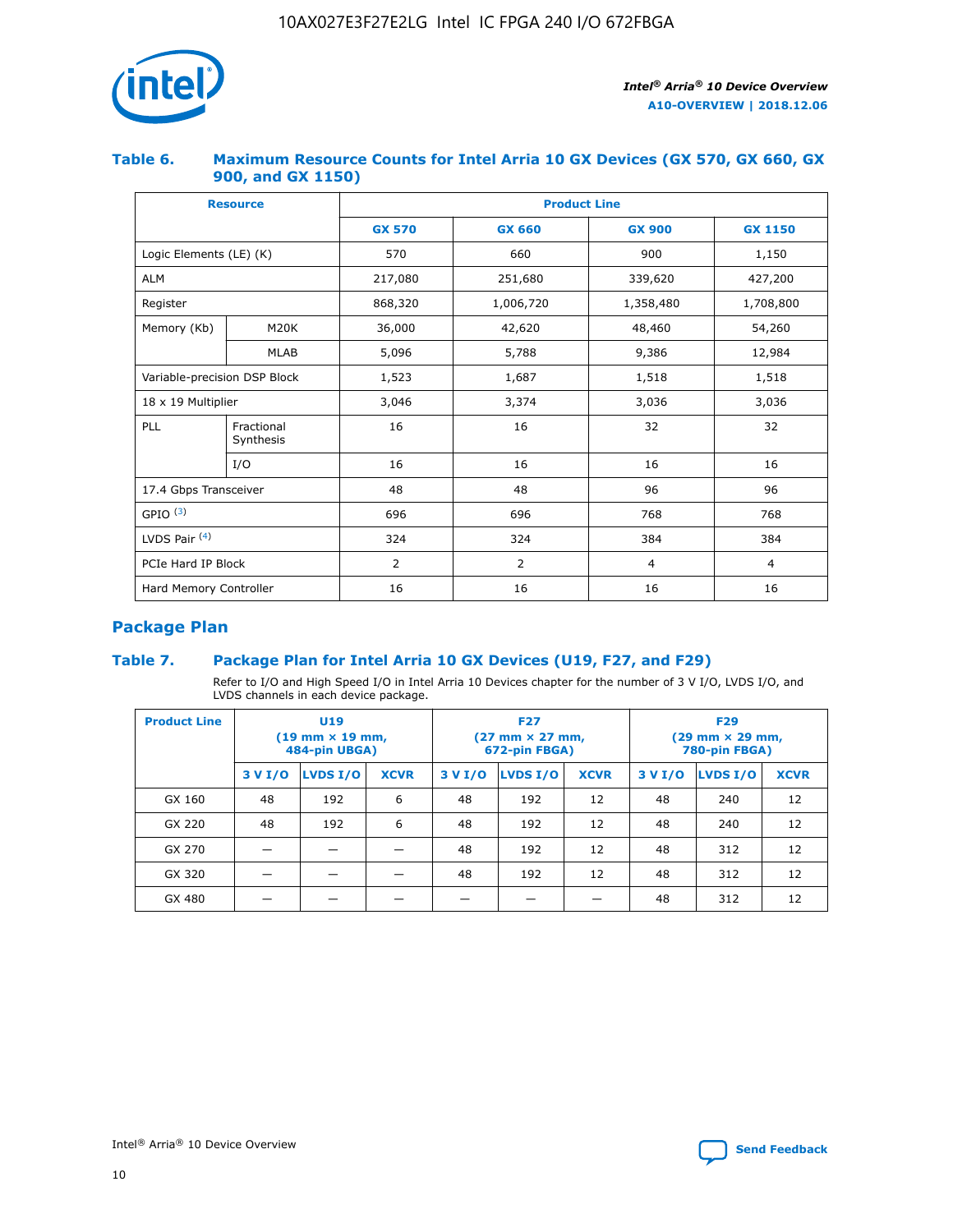

#### **Table 8. Package Plan for Intel Arria 10 GX Devices (F34, F35, NF40, and KF40)**

Refer to I/O and High Speed I/O in Intel Arria 10 Devices chapter for the number of 3 V I/O, LVDS I/O, and LVDS channels in each device package.

| <b>Product Line</b> | <b>F34</b><br>$(35 \text{ mm} \times 35 \text{ mm})$<br>1152-pin FBGA) |                    | <b>F35</b><br>$(35 \text{ mm} \times 35 \text{ mm})$<br><b>1152-pin FBGA)</b> |           | <b>KF40</b><br>$(40$ mm $\times$ 40 mm,<br>1517-pin FBGA) |             |           | <b>NF40</b><br>$(40$ mm $\times$ 40 mm,<br><b>1517-pin FBGA)</b> |             |            |                    |             |
|---------------------|------------------------------------------------------------------------|--------------------|-------------------------------------------------------------------------------|-----------|-----------------------------------------------------------|-------------|-----------|------------------------------------------------------------------|-------------|------------|--------------------|-------------|
|                     | 3V<br>I/O                                                              | <b>LVDS</b><br>I/O | <b>XCVR</b>                                                                   | 3V<br>I/O | <b>LVDS</b><br>I/O                                        | <b>XCVR</b> | 3V<br>I/O | <b>LVDS</b><br>I/O                                               | <b>XCVR</b> | 3 V<br>I/O | <b>LVDS</b><br>I/O | <b>XCVR</b> |
| GX 270              | 48                                                                     | 336                | 24                                                                            | 48        | 336                                                       | 24          |           |                                                                  |             |            |                    |             |
| GX 320              | 48                                                                     | 336                | 24                                                                            | 48        | 336                                                       | 24          |           |                                                                  |             |            |                    |             |
| GX 480              | 48                                                                     | 444                | 24                                                                            | 48        | 348                                                       | 36          |           |                                                                  |             |            |                    |             |
| GX 570              | 48                                                                     | 444                | 24                                                                            | 48        | 348                                                       | 36          | 96        | 600                                                              | 36          | 48         | 540                | 48          |
| GX 660              | 48                                                                     | 444                | 24                                                                            | 48        | 348                                                       | 36          | 96        | 600                                                              | 36          | 48         | 540                | 48          |
| GX 900              |                                                                        | 504                | 24                                                                            | -         |                                                           |             |           |                                                                  |             |            | 600                | 48          |
| GX 1150             |                                                                        | 504                | 24                                                                            |           |                                                           |             |           |                                                                  |             |            | 600                | 48          |

#### **Table 9. Package Plan for Intel Arria 10 GX Devices (RF40, NF45, SF45, and UF45)**

Refer to I/O and High Speed I/O in Intel Arria 10 Devices chapter for the number of 3 V I/O, LVDS I/O, and LVDS channels in each device package.

| <b>Product Line</b> | <b>RF40</b><br>$(40$ mm $\times$ 40 mm,<br>1517-pin FBGA) |                    | <b>NF45</b><br>$(45 \text{ mm} \times 45 \text{ mm})$<br><b>1932-pin FBGA)</b> |            |                    | <b>SF45</b><br>$(45 \text{ mm} \times 45 \text{ mm})$<br><b>1932-pin FBGA)</b> |            |                    | <b>UF45</b><br>$(45 \text{ mm} \times 45 \text{ mm})$<br><b>1932-pin FBGA)</b> |           |                    |             |
|---------------------|-----------------------------------------------------------|--------------------|--------------------------------------------------------------------------------|------------|--------------------|--------------------------------------------------------------------------------|------------|--------------------|--------------------------------------------------------------------------------|-----------|--------------------|-------------|
|                     | 3V<br>I/O                                                 | <b>LVDS</b><br>I/O | <b>XCVR</b>                                                                    | 3 V<br>I/O | <b>LVDS</b><br>I/O | <b>XCVR</b>                                                                    | 3 V<br>I/O | <b>LVDS</b><br>I/O | <b>XCVR</b>                                                                    | 3V<br>I/O | <b>LVDS</b><br>I/O | <b>XCVR</b> |
| GX 900              |                                                           | 342                | 66                                                                             | _          | 768                | 48                                                                             |            | 624                | 72                                                                             |           | 480                | 96          |
| GX 1150             |                                                           | 342                | 66                                                                             | _          | 768                | 48                                                                             |            | 624                | 72                                                                             |           | 480                | 96          |

### **Related Information**

[I/O and High-Speed Differential I/O Interfaces in Intel Arria 10 Devices chapter, Intel](https://www.intel.com/content/www/us/en/programmable/documentation/sam1403482614086.html#sam1403482030321) [Arria 10 Device Handbook](https://www.intel.com/content/www/us/en/programmable/documentation/sam1403482614086.html#sam1403482030321)

Provides the number of 3 V and LVDS I/Os, and LVDS channels for each Intel Arria 10 device package.

# **Intel Arria 10 GT**

This section provides the available options, maximum resource counts, and package plan for the Intel Arria 10 GT devices.

The information in this section is correct at the time of publication. For the latest information and to get more details, refer to the Intel FPGA Product Selector.

#### **Related Information**

#### [Intel FPGA Product Selector](http://www.altera.com/products/selector/psg-selector.html)

Provides the latest information on Intel products.

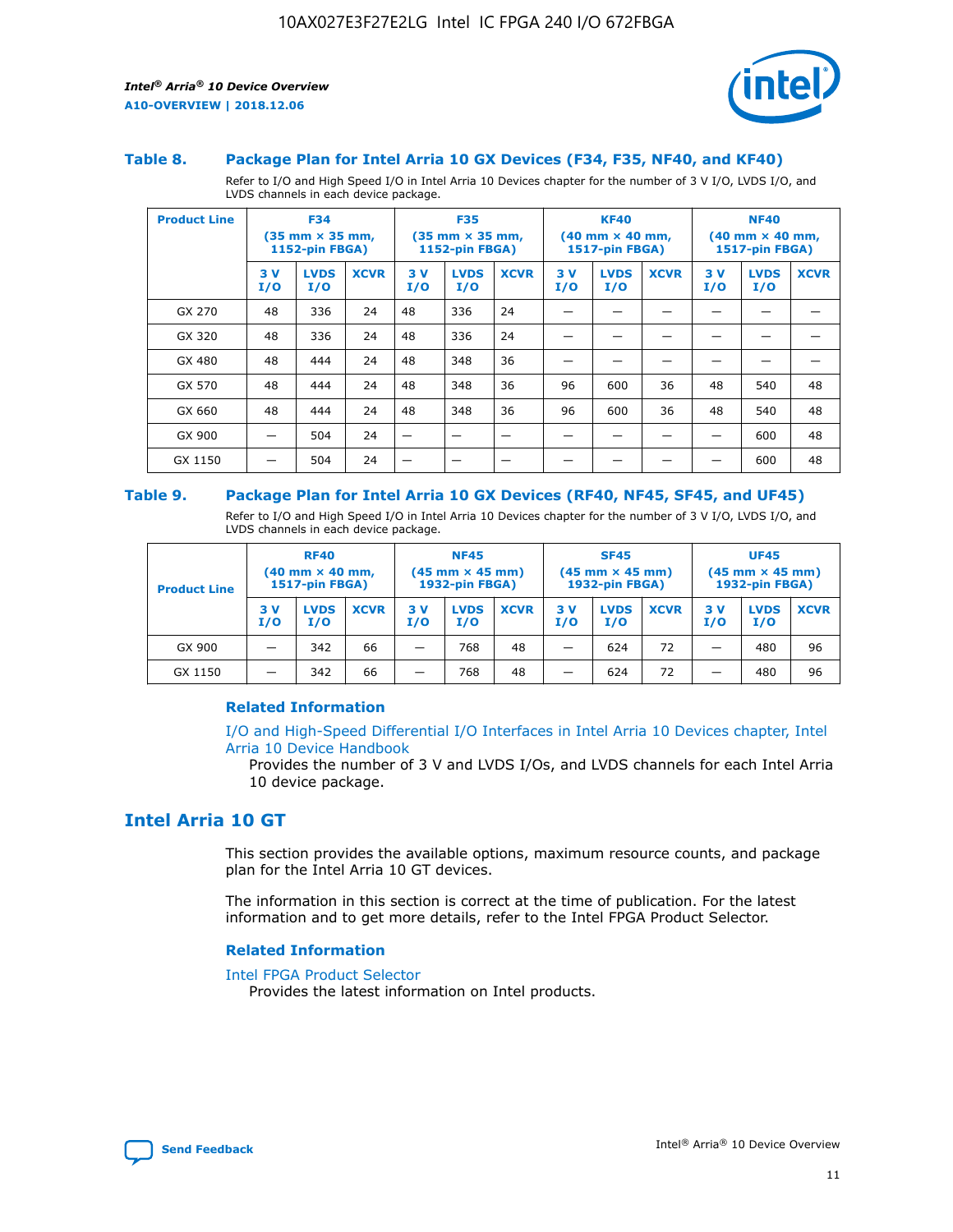

# **Available Options**

# **Figure 2. Sample Ordering Code and Available Options for Intel Arria 10 GT Devices**

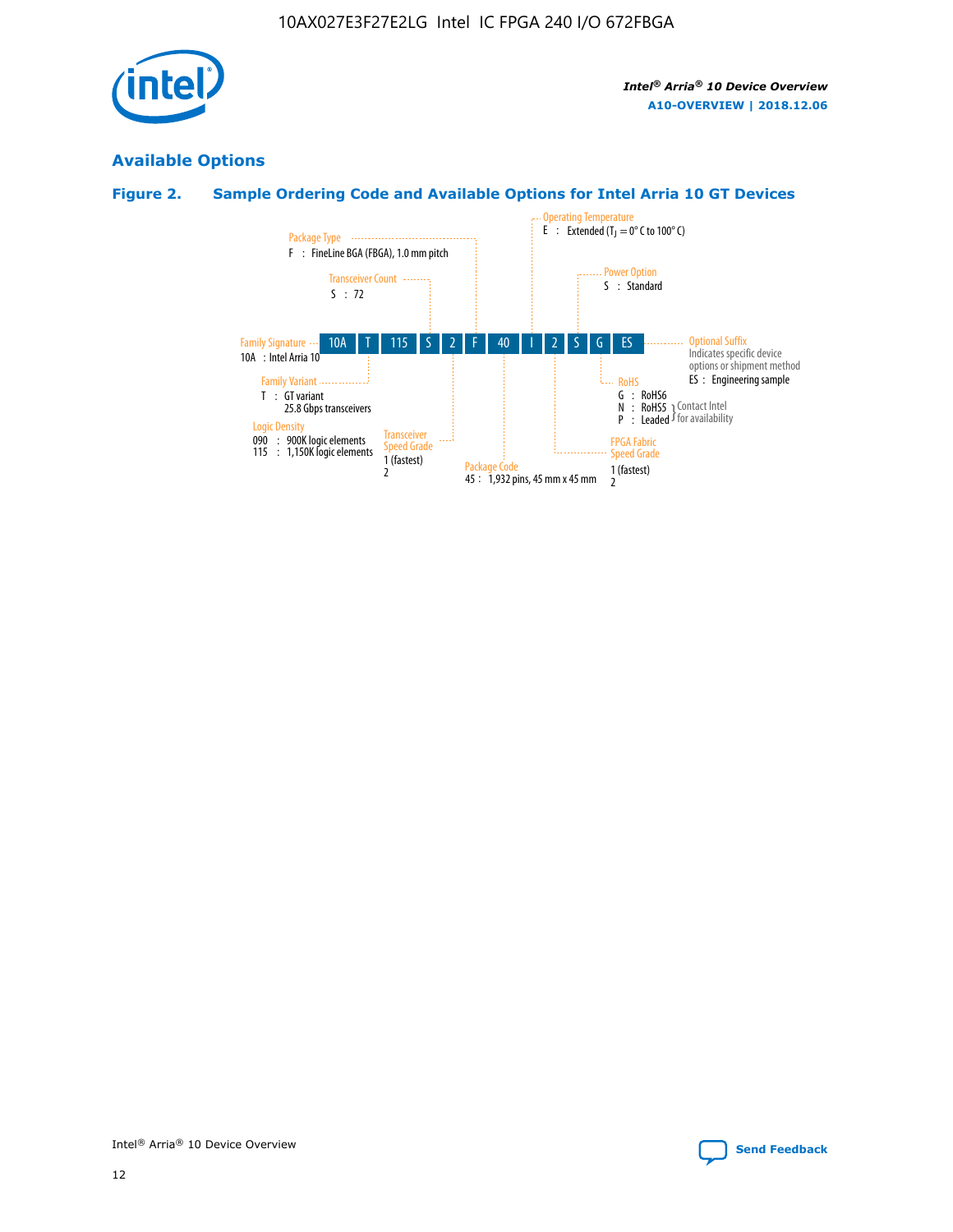

## **Maximum Resources**

#### **Table 10. Maximum Resource Counts for Intel Arria 10 GT Devices**

|                              | <b>Resource</b>      | <b>Product Line</b> |                |
|------------------------------|----------------------|---------------------|----------------|
|                              |                      | <b>GT 900</b>       | GT 1150        |
| Logic Elements (LE) (K)      |                      | 900                 | 1,150          |
| <b>ALM</b>                   |                      | 339,620             | 427,200        |
| Register                     |                      | 1,358,480           | 1,708,800      |
| Memory (Kb)                  | M20K                 | 48,460              | 54,260         |
|                              | <b>MLAB</b>          | 9,386               | 12,984         |
| Variable-precision DSP Block |                      | 1,518               | 1,518          |
| 18 x 19 Multiplier           |                      | 3,036               | 3,036          |
| PLL                          | Fractional Synthesis | 32                  | 32             |
|                              | I/O                  | 16                  | 16             |
| Transceiver                  | 17.4 Gbps            | 72(5)               | 72(5)          |
|                              | 25.8 Gbps            | 6                   | 6              |
| GPIO <sup>(6)</sup>          |                      | 624                 | 624            |
| LVDS Pair $(7)$              |                      | 312                 | 312            |
| PCIe Hard IP Block           |                      | $\overline{4}$      | $\overline{4}$ |
| Hard Memory Controller       |                      | 16                  | 16             |

### **Related Information**

#### [Intel Arria 10 GT Channel Usage](https://www.intel.com/content/www/us/en/programmable/documentation/nik1398707230472.html#nik1398707008178)

Configuring GT/GX channels in Intel Arria 10 GT devices.

## **Package Plan**

#### **Table 11. Package Plan for Intel Arria 10 GT Devices**

Refer to I/O and High Speed I/O in Intel Arria 10 Devices chapter for the number of 3 V I/O, LVDS I/O, and LVDS channels in each device package.

| <b>Product Line</b> | <b>SF45</b><br>(45 mm × 45 mm, 1932-pin FBGA) |                 |             |  |  |  |  |
|---------------------|-----------------------------------------------|-----------------|-------------|--|--|--|--|
|                     | 3 V I/O                                       | <b>LVDS I/O</b> | <b>XCVR</b> |  |  |  |  |
| GT 900              |                                               | 624             | 72          |  |  |  |  |
| GT 1150             |                                               | 624             | 72          |  |  |  |  |

<sup>(7)</sup> Each LVDS I/O pair can be used as differential input or output.



 $(5)$  If all 6 GT channels are in use, 12 of the GX channels are not usable.

<sup>(6)</sup> The number of GPIOs does not include transceiver I/Os. In the Intel Quartus Prime software, the number of user I/Os includes transceiver I/Os.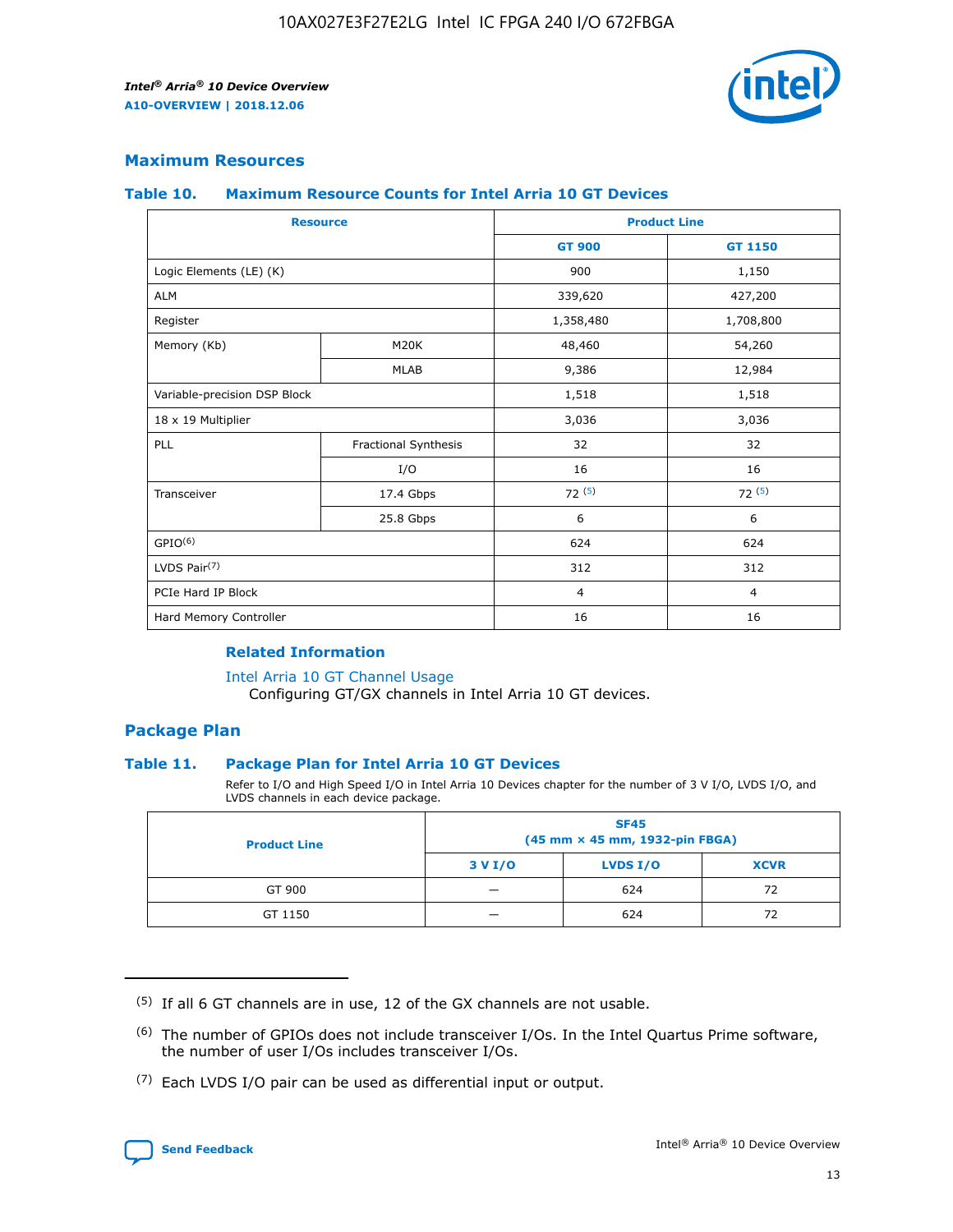

#### **Related Information**

[I/O and High-Speed Differential I/O Interfaces in Intel Arria 10 Devices chapter, Intel](https://www.intel.com/content/www/us/en/programmable/documentation/sam1403482614086.html#sam1403482030321) [Arria 10 Device Handbook](https://www.intel.com/content/www/us/en/programmable/documentation/sam1403482614086.html#sam1403482030321)

Provides the number of 3 V and LVDS I/Os, and LVDS channels for each Intel Arria 10 device package.

# **Intel Arria 10 SX**

This section provides the available options, maximum resource counts, and package plan for the Intel Arria 10 SX devices.

The information in this section is correct at the time of publication. For the latest information and to get more details, refer to the Intel FPGA Product Selector.

#### **Related Information**

[Intel FPGA Product Selector](http://www.altera.com/products/selector/psg-selector.html) Provides the latest information on Intel products.

#### **Available Options**

#### **Figure 3. Sample Ordering Code and Available Options for Intel Arria 10 SX Devices**



#### **Related Information**

[Transceiver Performance for Intel Arria 10 GX/SX Devices](https://www.intel.com/content/www/us/en/programmable/documentation/mcn1413182292568.html#mcn1413213965502) Provides more information about the transceiver speed grade.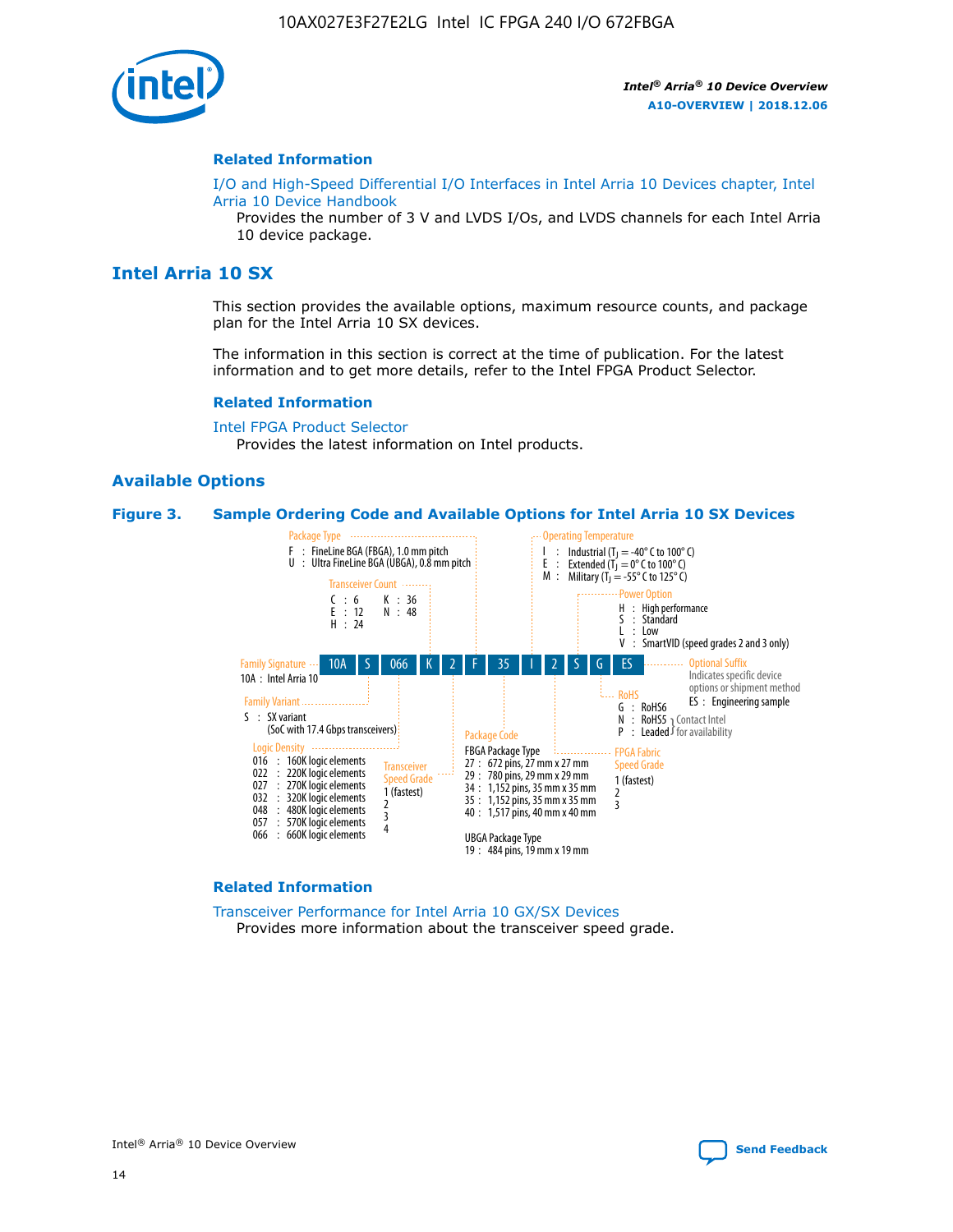

# **Maximum Resources**

#### **Table 12. Maximum Resource Counts for Intel Arria 10 SX Devices**

| <b>Resource</b>                   |                         |               |               |                | <b>Product Line</b> |               |                |                |
|-----------------------------------|-------------------------|---------------|---------------|----------------|---------------------|---------------|----------------|----------------|
|                                   |                         | <b>SX 160</b> | <b>SX 220</b> | <b>SX 270</b>  | <b>SX 320</b>       | <b>SX 480</b> | <b>SX 570</b>  | <b>SX 660</b>  |
| Logic Elements (LE) (K)           |                         | 160           | 220           | 270            | 320                 | 480           | 570            | 660            |
| <b>ALM</b>                        |                         | 61,510        | 80,330        | 101,620        | 119,900             | 183,590       | 217,080        | 251,680        |
| Register                          |                         | 246,040       | 321,320       | 406,480        | 479,600             | 734,360       | 868,320        | 1,006,720      |
| Memory (Kb)                       | M <sub>20</sub> K       | 8,800         | 11,740        | 15,000         | 17,820              | 28,620        | 36,000         | 42,620         |
|                                   | <b>MLAB</b>             | 1,050         | 1,690         | 2,452          | 2,727               | 4,164         | 5,096          | 5,788          |
| Variable-precision DSP Block      |                         | 156           | 192           | 830            | 985                 | 1,368         | 1,523          | 1,687          |
| 18 x 19 Multiplier                |                         | 312           | 384           | 1,660          | 1,970               | 2,736         | 3,046          | 3,374          |
| <b>PLL</b>                        | Fractional<br>Synthesis | 6             | 6             | 8              | 8                   | 12            | 16             | 16             |
|                                   | I/O                     | 6             | 6             | 8              | 8                   | 12            | 16             | 16             |
| 17.4 Gbps Transceiver             |                         | 12            | 12            | 24             | 24                  | 36            | 48             | 48             |
| GPIO <sup>(8)</sup>               |                         | 288           | 288           | 384            | 384                 | 492           | 696            | 696            |
| LVDS Pair $(9)$                   |                         | 120           | 120           | 168            | 168                 | 174           | 324            | 324            |
| PCIe Hard IP Block                |                         | $\mathbf{1}$  | $\mathbf{1}$  | $\overline{2}$ | $\overline{2}$      | 2             | $\overline{2}$ | $\overline{2}$ |
| Hard Memory Controller            |                         | 6             | 6             | 8              | 8                   | 12            | 16             | 16             |
| ARM Cortex-A9 MPCore<br>Processor |                         | Yes           | Yes           | Yes            | Yes                 | Yes           | Yes            | Yes            |

# **Package Plan**

#### **Table 13. Package Plan for Intel Arria 10 SX Devices (U19, F27, F29, and F34)**

Refer to I/O and High Speed I/O in Intel Arria 10 Devices chapter for the number of 3 V I/O, LVDS I/O, and LVDS channels in each device package.

| <b>Product Line</b> | <b>U19</b><br>$(19$ mm $\times$ 19 mm,<br>484-pin UBGA) |                    |             | <b>F27</b><br>$(27 \text{ mm} \times 27 \text{ mm})$<br>672-pin FBGA) |                    | <b>F29</b><br>$(29 \text{ mm} \times 29 \text{ mm})$<br>780-pin FBGA) |           |                    | <b>F34</b><br>$(35 \text{ mm} \times 35 \text{ mm})$<br><b>1152-pin FBGA)</b> |           |                    |             |
|---------------------|---------------------------------------------------------|--------------------|-------------|-----------------------------------------------------------------------|--------------------|-----------------------------------------------------------------------|-----------|--------------------|-------------------------------------------------------------------------------|-----------|--------------------|-------------|
|                     | 3V<br>I/O                                               | <b>LVDS</b><br>I/O | <b>XCVR</b> | 3V<br>I/O                                                             | <b>LVDS</b><br>I/O | <b>XCVR</b>                                                           | 3V<br>I/O | <b>LVDS</b><br>I/O | <b>XCVR</b>                                                                   | 3V<br>I/O | <b>LVDS</b><br>I/O | <b>XCVR</b> |
| SX 160              | 48                                                      | 144                | 6           | 48                                                                    | 192                | 12                                                                    | 48        | 240                | 12                                                                            | -         |                    |             |
| SX 220              | 48                                                      | 144                | 6           | 48                                                                    | 192                | 12                                                                    | 48        | 240                | 12                                                                            |           |                    |             |
| SX 270              |                                                         |                    |             | 48                                                                    | 192                | 12                                                                    | 48        | 312                | 12                                                                            | 48        | 336                | 24          |
| SX 320              |                                                         |                    |             | 48                                                                    | 192                | 12                                                                    | 48        | 312                | 12                                                                            | 48        | 336                | 24          |
|                     | continued                                               |                    |             |                                                                       |                    |                                                                       |           |                    |                                                                               |           |                    |             |

 $(8)$  The number of GPIOs does not include transceiver I/Os. In the Intel Quartus Prime software, the number of user I/Os includes transceiver I/Os.

 $(9)$  Each LVDS I/O pair can be used as differential input or output.

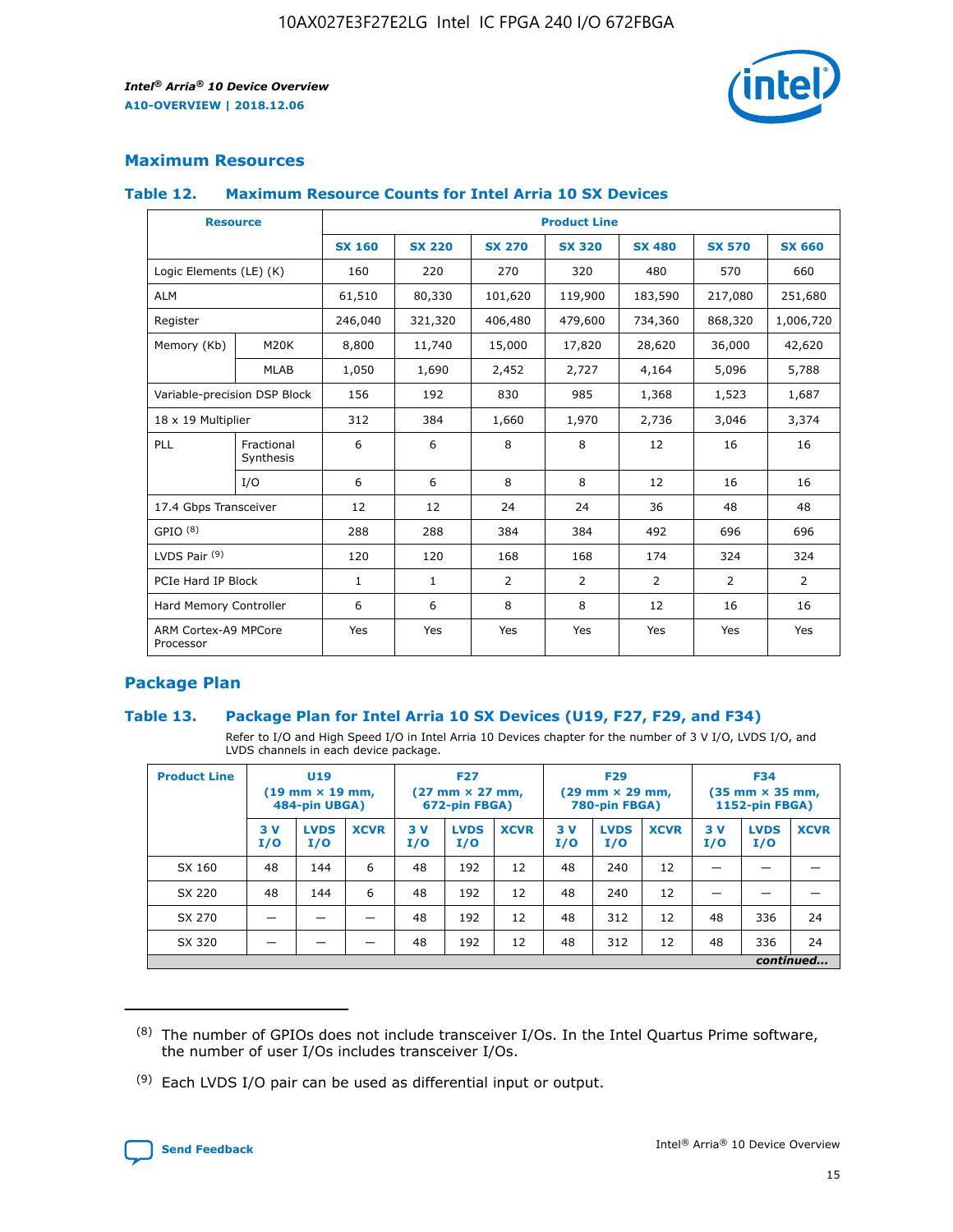

| <b>Product Line</b> |            | <b>U19</b><br>$(19 \text{ mm} \times 19 \text{ mm})$<br>484-pin UBGA) |             |           | <b>F27</b><br>$(27 \text{ mm} \times 27 \text{ mm})$<br>672-pin FBGA) |             |           | <b>F29</b><br>$(29$ mm $\times$ 29 mm,<br>780-pin FBGA) |             |           | <b>F34</b><br>$(35$ mm $\times$ 35 mm,<br><b>1152-pin FBGA)</b> |             |  |
|---------------------|------------|-----------------------------------------------------------------------|-------------|-----------|-----------------------------------------------------------------------|-------------|-----------|---------------------------------------------------------|-------------|-----------|-----------------------------------------------------------------|-------------|--|
|                     | 3 V<br>I/O | <b>LVDS</b><br>I/O                                                    | <b>XCVR</b> | 3V<br>I/O | <b>LVDS</b><br>I/O                                                    | <b>XCVR</b> | 3V<br>I/O | <b>LVDS</b><br>I/O                                      | <b>XCVR</b> | 3V<br>I/O | <b>LVDS</b><br>I/O                                              | <b>XCVR</b> |  |
| SX 480              |            |                                                                       |             |           |                                                                       |             | 48        | 312                                                     | 12          | 48        | 444                                                             | 24          |  |
| SX 570              |            |                                                                       |             |           |                                                                       |             |           |                                                         |             | 48        | 444                                                             | 24          |  |
| SX 660              |            |                                                                       |             |           |                                                                       |             |           |                                                         |             | 48        | 444                                                             | 24          |  |

## **Table 14. Package Plan for Intel Arria 10 SX Devices (F35, KF40, and NF40)**

Refer to I/O and High Speed I/O in Intel Arria 10 Devices chapter for the number of 3 V I/O, LVDS I/O, and LVDS channels in each device package.

| <b>Product Line</b> | <b>F35</b><br>(35 mm × 35 mm,<br><b>1152-pin FBGA)</b> |          |             |                                           | <b>KF40</b><br>(40 mm × 40 mm,<br>1517-pin FBGA) |    | <b>NF40</b><br>$(40 \text{ mm} \times 40 \text{ mm})$<br>1517-pin FBGA) |          |             |  |
|---------------------|--------------------------------------------------------|----------|-------------|-------------------------------------------|--------------------------------------------------|----|-------------------------------------------------------------------------|----------|-------------|--|
|                     | 3 V I/O                                                | LVDS I/O | <b>XCVR</b> | <b>LVDS I/O</b><br>3 V I/O<br><b>XCVR</b> |                                                  |    | 3 V I/O                                                                 | LVDS I/O | <b>XCVR</b> |  |
| SX 270              | 48                                                     | 336      | 24          |                                           |                                                  |    |                                                                         |          |             |  |
| SX 320              | 48                                                     | 336      | 24          |                                           |                                                  |    |                                                                         |          |             |  |
| SX 480              | 48                                                     | 348      | 36          |                                           |                                                  |    |                                                                         |          |             |  |
| SX 570              | 48                                                     | 348      | 36          | 96                                        | 600                                              | 36 | 48                                                                      | 540      | 48          |  |
| SX 660              | 48                                                     | 348      | 36          | 96                                        | 600                                              | 36 | 48                                                                      | 540      | 48          |  |

# **Related Information**

[I/O and High-Speed Differential I/O Interfaces in Intel Arria 10 Devices chapter, Intel](https://www.intel.com/content/www/us/en/programmable/documentation/sam1403482614086.html#sam1403482030321) [Arria 10 Device Handbook](https://www.intel.com/content/www/us/en/programmable/documentation/sam1403482614086.html#sam1403482030321)

Provides the number of 3 V and LVDS I/Os, and LVDS channels for each Intel Arria 10 device package.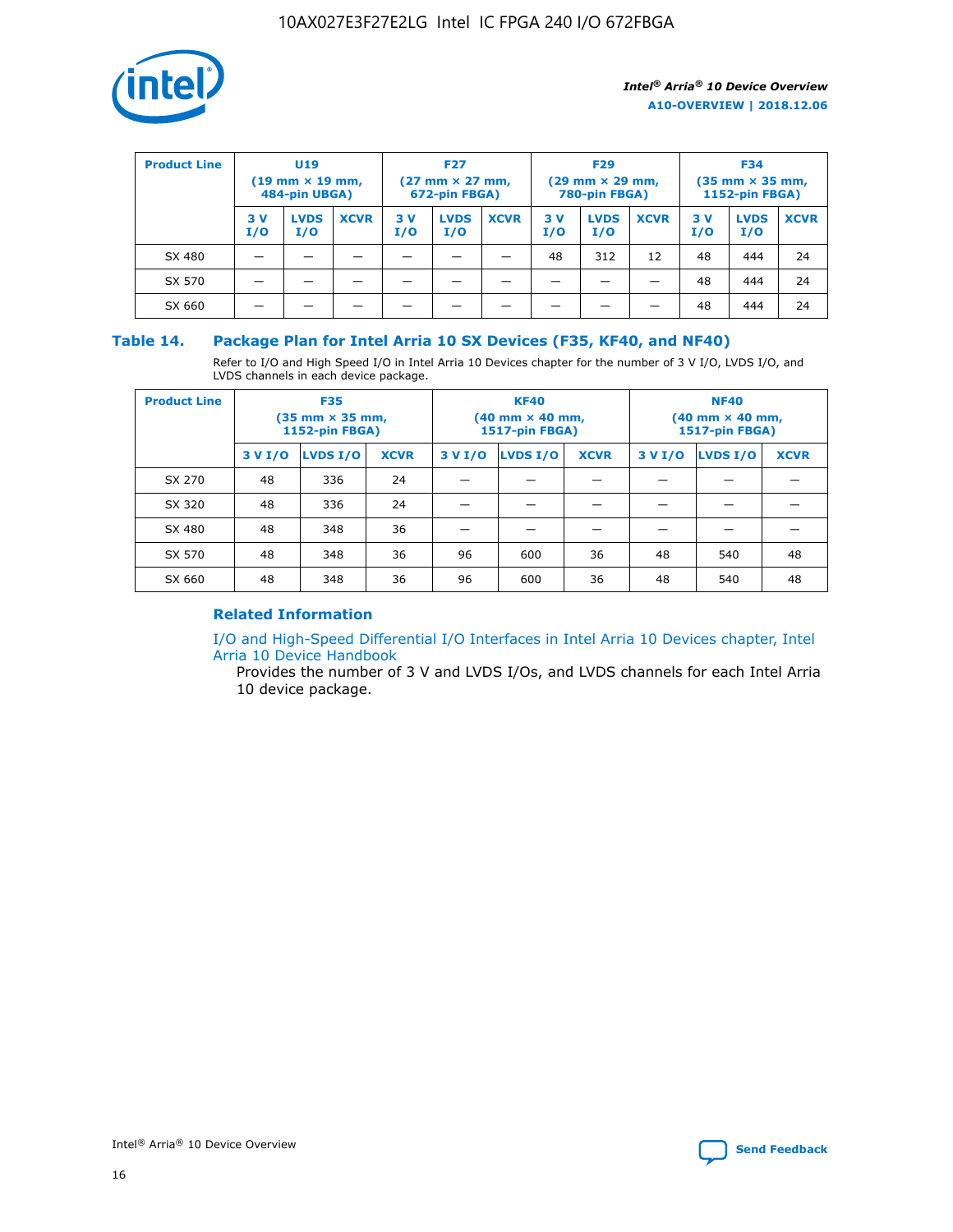

# **I/O Vertical Migration for Intel Arria 10 Devices**

#### **Figure 4. Migration Capability Across Intel Arria 10 Product Lines**

- The arrows indicate the migration paths. The devices included in each vertical migration path are shaded. Devices with fewer resources in the same path have lighter shades.
- To achieve the full I/O migration across product lines in the same migration path, restrict I/Os and transceivers usage to match the product line with the lowest I/O and transceiver counts.
- An LVDS I/O bank in the source device may be mapped to a 3 V I/O bank in the target device. To use memory interface clock frequency higher than 533 MHz, assign external memory interface pins only to banks that are LVDS I/O in both devices.
- There may be nominal 0.15 mm package height difference between some product lines in the same package type.
	- **Variant Product Line Package U19 F27 F29 F34 F35 KF40 NF40 RF40 NF45 SF45 UF45** Intel® Arria® 10 GX GX 160 GX 220 GX 270 GX 320 GX 480 GX 570 GX 660 GX 900 GX 1150 Intel Arria 10 GT GT 900 GT 1150 Intel Arria 10 SX SX 160 SX 220 SX 270 SX 320 SX 480 SX 570 SX 660
- Some migration paths are not shown in the Intel Quartus Prime software **Pin Migration View**.

*Note:* To verify the pin migration compatibility, use the **Pin Migration View** window in the Intel Quartus Prime software Pin Planner.

# **Adaptive Logic Module**

Intel Arria 10 devices use a 20 nm ALM as the basic building block of the logic fabric.

The ALM architecture is the same as the previous generation FPGAs, allowing for efficient implementation of logic functions and easy conversion of IP between the device generations.

The ALM, as shown in following figure, uses an 8-input fracturable look-up table (LUT) with four dedicated registers to help improve timing closure in register-rich designs and achieve an even higher design packing capability than the traditional two-register per LUT architecture.

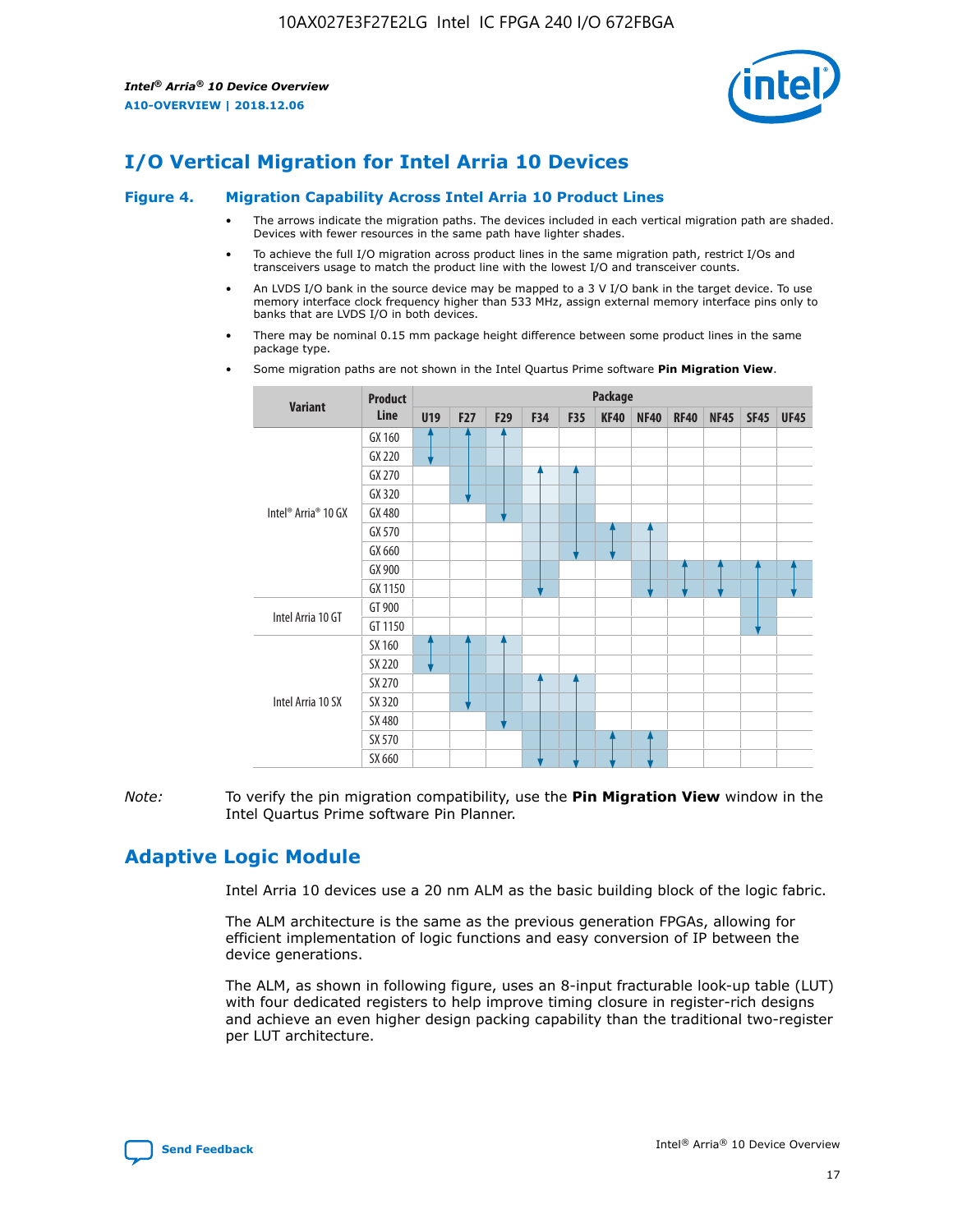

**Figure 5. ALM for Intel Arria 10 Devices**



The Intel Quartus Prime software optimizes your design according to the ALM logic structure and automatically maps legacy designs into the Intel Arria 10 ALM architecture.

# **Variable-Precision DSP Block**

The Intel Arria 10 variable precision DSP blocks support fixed-point arithmetic and floating-point arithmetic.

Features for fixed-point arithmetic:

- High-performance, power-optimized, and fully registered multiplication operations
- 18-bit and 27-bit word lengths
- Two 18 x 19 multipliers or one 27 x 27 multiplier per DSP block
- Built-in addition, subtraction, and 64-bit double accumulation register to combine multiplication results
- Cascading 19-bit or 27-bit when pre-adder is disabled and cascading 18-bit when pre-adder is used to form the tap-delay line for filtering applications
- Cascading 64-bit output bus to propagate output results from one block to the next block without external logic support
- Hard pre-adder supported in 19-bit and 27-bit modes for symmetric filters
- Internal coefficient register bank in both 18-bit and 27-bit modes for filter implementation
- 18-bit and 27-bit systolic finite impulse response (FIR) filters with distributed output adder
- Biased rounding support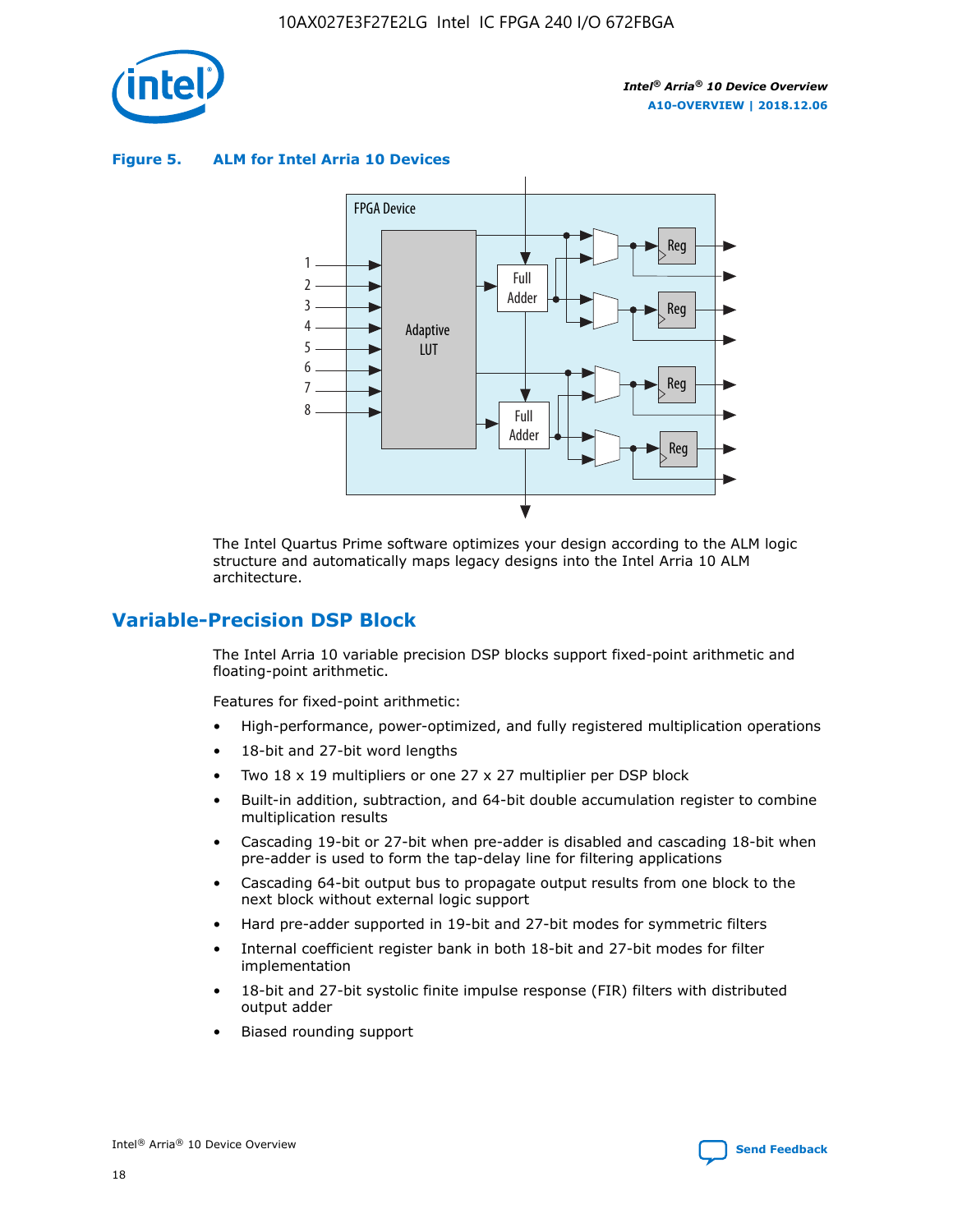

Features for floating-point arithmetic:

- A completely hardened architecture that supports multiplication, addition, subtraction, multiply-add, and multiply-subtract
- Multiplication with accumulation capability and a dynamic accumulator reset control
- Multiplication with cascade summation capability
- Multiplication with cascade subtraction capability
- Complex multiplication
- Direct vector dot product
- Systolic FIR filter

#### **Table 15. Variable-Precision DSP Block Configurations for Intel Arria 10 Devices**

| <b>Usage Example</b>                                       | <b>Multiplier Size (Bit)</b>    | <b>DSP Block Resources</b> |
|------------------------------------------------------------|---------------------------------|----------------------------|
| Medium precision fixed point                               | Two 18 x 19                     |                            |
| High precision fixed or Single precision<br>floating point | One 27 x 27                     |                            |
| Fixed point FFTs                                           | One 19 x 36 with external adder |                            |
| Very high precision fixed point                            | One 36 x 36 with external adder |                            |
| Double precision floating point                            | One 54 x 54 with external adder | 4                          |

#### **Table 16. Resources for Fixed-Point Arithmetic in Intel Arria 10 Devices**

The table lists the variable-precision DSP resources by bit precision for each Intel Arria 10 device.

| <b>Variant</b>  | <b>Product Line</b> | <b>Variable-</b><br>precision<br><b>DSP Block</b> | <b>Independent Input and Output</b><br><b>Multiplications Operator</b> |                                     | 18 x 19<br><b>Multiplier</b><br><b>Adder Sum</b> | $18 \times 18$<br><b>Multiplier</b><br><b>Adder</b> |
|-----------------|---------------------|---------------------------------------------------|------------------------------------------------------------------------|-------------------------------------|--------------------------------------------------|-----------------------------------------------------|
|                 |                     |                                                   | 18 x 19<br><b>Multiplier</b>                                           | $27 \times 27$<br><b>Multiplier</b> | <b>Mode</b>                                      | <b>Summed with</b><br>36 bit Input                  |
| AIntel Arria 10 | GX 160              | 156                                               | 312                                                                    | 156                                 | 156                                              | 156                                                 |
| GX              | GX 220              | 192                                               | 384                                                                    | 192                                 | 192                                              | 192                                                 |
|                 | GX 270              | 830                                               | 1,660                                                                  | 830                                 | 830                                              | 830                                                 |
|                 | GX 320              | 984                                               | 1,968                                                                  | 984                                 | 984                                              | 984                                                 |
|                 | GX 480              | 1,368                                             | 2,736                                                                  | 1,368                               | 1,368                                            | 1,368                                               |
|                 | GX 570              | 1,523                                             | 3,046                                                                  | 1,523                               | 1,523                                            | 1,523                                               |
|                 | GX 660              | 1,687                                             | 3,374                                                                  | 1,687                               | 1,687                                            | 1,687                                               |
|                 | GX 900              | 1,518                                             | 3,036                                                                  | 1,518                               | 1,518                                            | 1,518                                               |
|                 | GX 1150             | 1,518                                             | 3,036                                                                  | 1,518                               | 1,518                                            | 1,518                                               |
| Intel Arria 10  | GT 900              | 1,518                                             | 3,036                                                                  | 1,518                               | 1,518                                            | 1,518                                               |
| GT              | GT 1150             | 1,518                                             | 3,036                                                                  | 1,518                               | 1,518                                            | 1,518                                               |
| Intel Arria 10  | SX 160              | 156                                               | 312                                                                    | 156                                 | 156                                              | 156                                                 |
| <b>SX</b>       | SX 220              | 192                                               | 384                                                                    | 192                                 | 192                                              | 192                                                 |
|                 | SX 270              | 830                                               | 1,660                                                                  | 830                                 | 830                                              | 830                                                 |
|                 |                     |                                                   |                                                                        |                                     |                                                  | continued                                           |

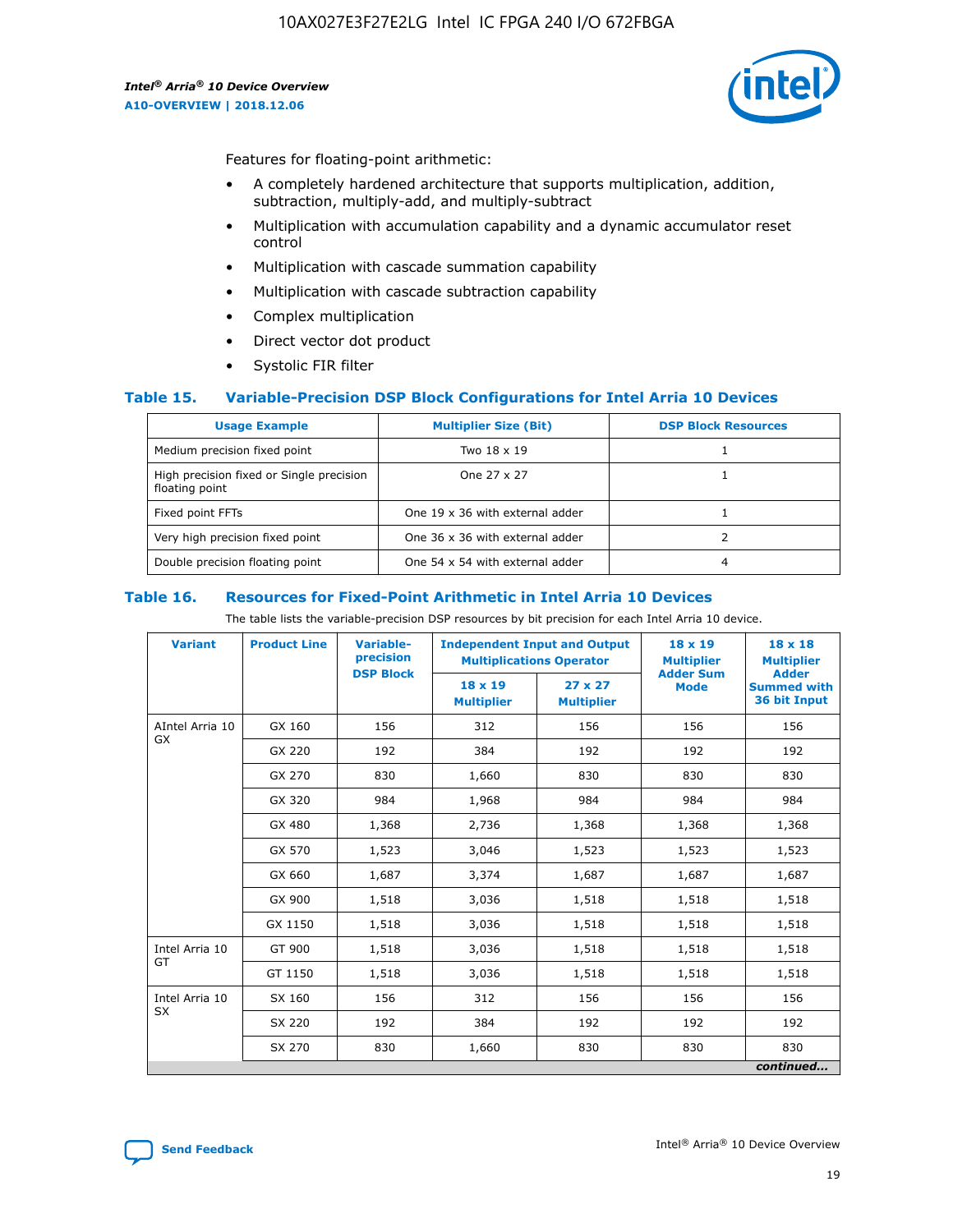

| <b>Variant</b> | <b>Product Line</b> | <b>Variable-</b><br>precision | <b>Independent Input and Output</b><br><b>Multiplications Operator</b> |                                     | $18 \times 19$<br><b>Multiplier</b> | $18 \times 18$<br><b>Multiplier</b><br><b>Adder</b> |  |
|----------------|---------------------|-------------------------------|------------------------------------------------------------------------|-------------------------------------|-------------------------------------|-----------------------------------------------------|--|
|                |                     | <b>DSP Block</b>              | $18 \times 19$<br><b>Multiplier</b>                                    | $27 \times 27$<br><b>Multiplier</b> | <b>Adder Sum</b><br><b>Mode</b>     | <b>Summed with</b><br>36 bit Input                  |  |
|                | SX 320              | 984                           | 1,968                                                                  | 984                                 | 984                                 | 984                                                 |  |
|                | SX 480              | 1,368                         | 2,736                                                                  | 1,368                               | 1,368                               | 1,368                                               |  |
|                | SX 570              | 1,523                         | 3,046                                                                  | 1,523                               | 1,523                               | 1,523                                               |  |
|                | SX 660              | 1,687                         | 3,374                                                                  | 1,687                               | 1,687                               | 1,687                                               |  |

# **Table 17. Resources for Floating-Point Arithmetic in Intel Arria 10 Devices**

The table lists the variable-precision DSP resources by bit precision for each Intel Arria 10 device.

| <b>Variant</b> | <b>Product Line</b> | <b>Variable-</b><br>precision<br><b>DSP Block</b> | <b>Single</b><br><b>Precision</b><br><b>Floating-Point</b><br><b>Multiplication</b><br><b>Mode</b> | <b>Single-Precision</b><br><b>Floating-Point</b><br><b>Adder Mode</b> | Single-<br><b>Precision</b><br><b>Floating-Point</b><br><b>Multiply</b><br><b>Accumulate</b><br><b>Mode</b> | <b>Peak</b><br><b>Giga Floating-</b><br><b>Point</b><br><b>Operations</b><br>per Second<br>(GFLOPs) |
|----------------|---------------------|---------------------------------------------------|----------------------------------------------------------------------------------------------------|-----------------------------------------------------------------------|-------------------------------------------------------------------------------------------------------------|-----------------------------------------------------------------------------------------------------|
| Intel Arria 10 | GX 160              | 156                                               | 156                                                                                                | 156                                                                   | 156                                                                                                         | 140                                                                                                 |
| GX             | GX 220              | 192                                               | 192                                                                                                | 192                                                                   | 192                                                                                                         | 173                                                                                                 |
|                | GX 270              | 830                                               | 830                                                                                                | 830                                                                   | 830                                                                                                         | 747                                                                                                 |
|                | GX 320              | 984                                               | 984                                                                                                | 984                                                                   | 984                                                                                                         | 886                                                                                                 |
|                | GX 480              | 1,369                                             | 1,368                                                                                              | 1,368                                                                 | 1,368                                                                                                       | 1,231                                                                                               |
|                | GX 570              | 1,523                                             | 1,523                                                                                              | 1,523                                                                 | 1,523                                                                                                       | 1,371                                                                                               |
|                | GX 660              | 1,687                                             | 1,687                                                                                              | 1,687                                                                 | 1,687                                                                                                       | 1,518                                                                                               |
|                | GX 900              | 1,518                                             | 1,518                                                                                              | 1,518                                                                 | 1,518                                                                                                       | 1,366                                                                                               |
|                | GX 1150             | 1,518                                             | 1,518                                                                                              | 1,518                                                                 | 1,518                                                                                                       | 1,366                                                                                               |
| Intel Arria 10 | GT 900              | 1,518                                             | 1,518                                                                                              | 1,518                                                                 | 1,518                                                                                                       | 1,366                                                                                               |
| GT             | GT 1150             | 1,518                                             | 1,518                                                                                              | 1,518                                                                 | 1,518                                                                                                       | 1,366                                                                                               |
| Intel Arria 10 | SX 160              | 156                                               | 156                                                                                                | 156                                                                   | 156                                                                                                         | 140                                                                                                 |
| <b>SX</b>      | SX 220              | 192                                               | 192                                                                                                | 192                                                                   | 192                                                                                                         | 173                                                                                                 |
|                | SX 270              | 830                                               | 830                                                                                                | 830                                                                   | 830                                                                                                         | 747                                                                                                 |
|                | SX 320              | 984                                               | 984                                                                                                | 984                                                                   | 984                                                                                                         | 886                                                                                                 |
|                | SX 480              | 1,369                                             | 1,368                                                                                              | 1,368                                                                 | 1,368                                                                                                       | 1,231                                                                                               |
|                | SX 570              | 1,523                                             | 1,523                                                                                              | 1,523                                                                 | 1,523                                                                                                       | 1,371                                                                                               |
|                | SX 660              | 1,687                                             | 1,687                                                                                              | 1,687                                                                 | 1,687                                                                                                       | 1,518                                                                                               |

# **Embedded Memory Blocks**

The embedded memory blocks in the devices are flexible and designed to provide an optimal amount of small- and large-sized memory arrays to fit your design requirements.

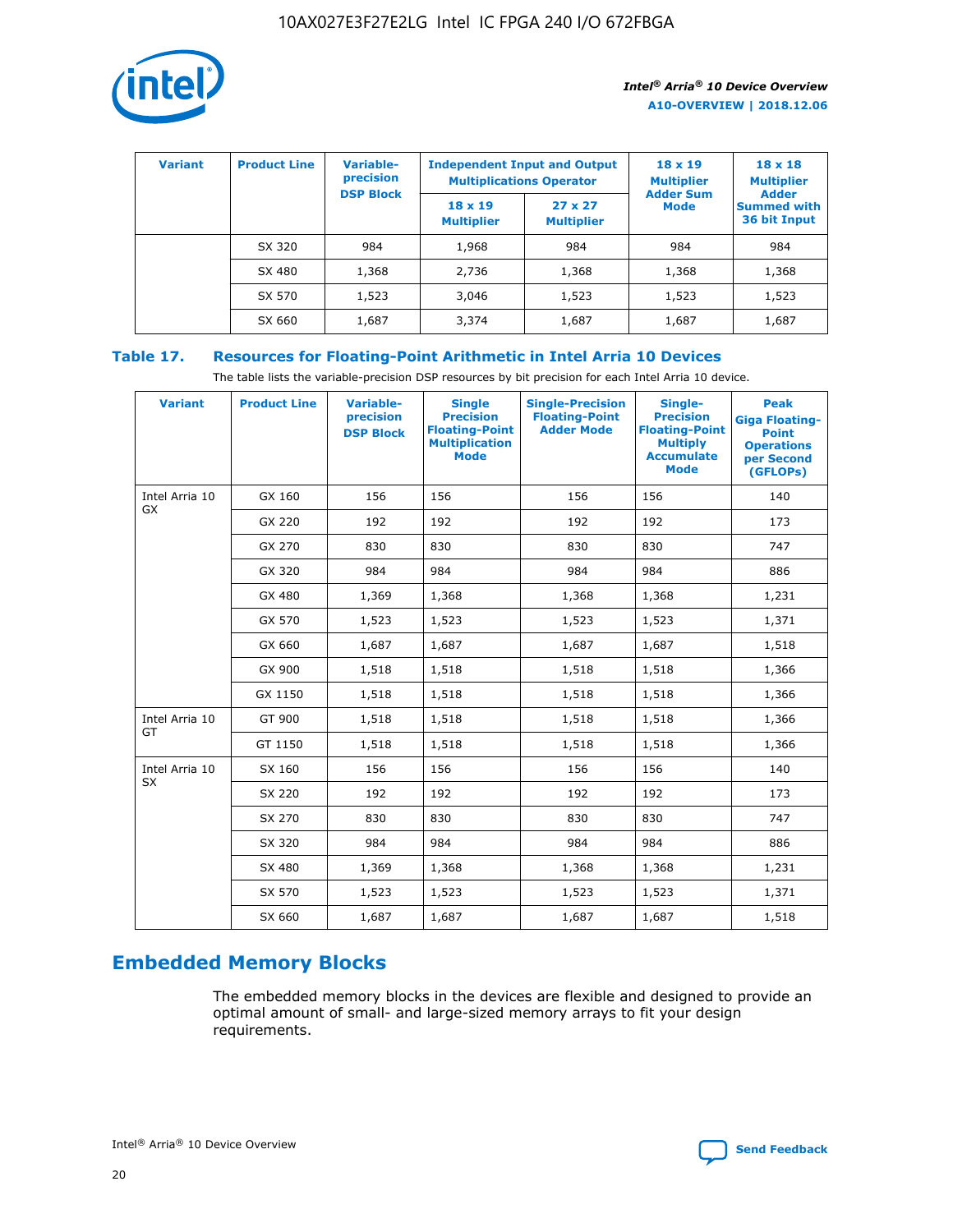

# **Types of Embedded Memory**

The Intel Arria 10 devices contain two types of memory blocks:

- 20 Kb M20K blocks—blocks of dedicated memory resources. The M20K blocks are ideal for larger memory arrays while still providing a large number of independent ports.
- 640 bit memory logic array blocks (MLABs)—enhanced memory blocks that are configured from dual-purpose logic array blocks (LABs). The MLABs are ideal for wide and shallow memory arrays. The MLABs are optimized for implementation of shift registers for digital signal processing (DSP) applications, wide and shallow FIFO buffers, and filter delay lines. Each MLAB is made up of ten adaptive logic modules (ALMs). In the Intel Arria 10 devices, you can configure these ALMs as ten 32 x 2 blocks, giving you one 32 x 20 simple dual-port SRAM block per MLAB.

# **Embedded Memory Capacity in Intel Arria 10 Devices**

|                   | <b>Product</b> |              | <b>M20K</b>         | <b>MLAB</b>  |                     | <b>Total RAM Bit</b> |
|-------------------|----------------|--------------|---------------------|--------------|---------------------|----------------------|
| <b>Variant</b>    | <b>Line</b>    | <b>Block</b> | <b>RAM Bit (Kb)</b> | <b>Block</b> | <b>RAM Bit (Kb)</b> | (Kb)                 |
| Intel Arria 10 GX | GX 160         | 440          | 8,800               | 1,680        | 1,050               | 9,850                |
|                   | GX 220         | 587          | 11,740              | 2,703        | 1,690               | 13,430               |
|                   | GX 270         | 750          | 15,000              | 3,922        | 2,452               | 17,452               |
|                   | GX 320         | 891          | 17,820              | 4,363        | 2,727               | 20,547               |
|                   | GX 480         | 1,431        | 28,620              | 6,662        | 4,164               | 32,784               |
|                   | GX 570         | 1,800        | 36,000              | 8,153        | 5,096               | 41,096               |
|                   | GX 660         | 2,131        | 42,620              | 9,260        | 5,788               | 48,408               |
|                   | GX 900         | 2,423        | 48,460              | 15,017       | 9,386               | 57,846               |
|                   | GX 1150        | 2,713        | 54,260              | 20,774       | 12,984              | 67,244               |
| Intel Arria 10 GT | GT 900         | 2,423        | 48,460              | 15,017       | 9,386               | 57,846               |
|                   | GT 1150        | 2,713        | 54,260              | 20,774       | 12,984              | 67,244               |
| Intel Arria 10 SX | SX 160         | 440          | 8,800               | 1,680        | 1,050               | 9,850                |
|                   | SX 220         | 587          | 11,740              | 2,703        | 1,690               | 13,430               |
|                   | SX 270         | 750          | 15,000              | 3,922        | 2,452               | 17,452               |
|                   | SX 320         | 891          | 17,820              | 4,363        | 2,727               | 20,547               |
|                   | SX 480         | 1,431        | 28,620              | 6,662        | 4,164               | 32,784               |
|                   | SX 570         | 1,800        | 36,000              | 8,153        | 5,096               | 41,096               |
|                   | SX 660         | 2,131        | 42,620              | 9,260        | 5,788               | 48,408               |

#### **Table 18. Embedded Memory Capacity and Distribution in Intel Arria 10 Devices**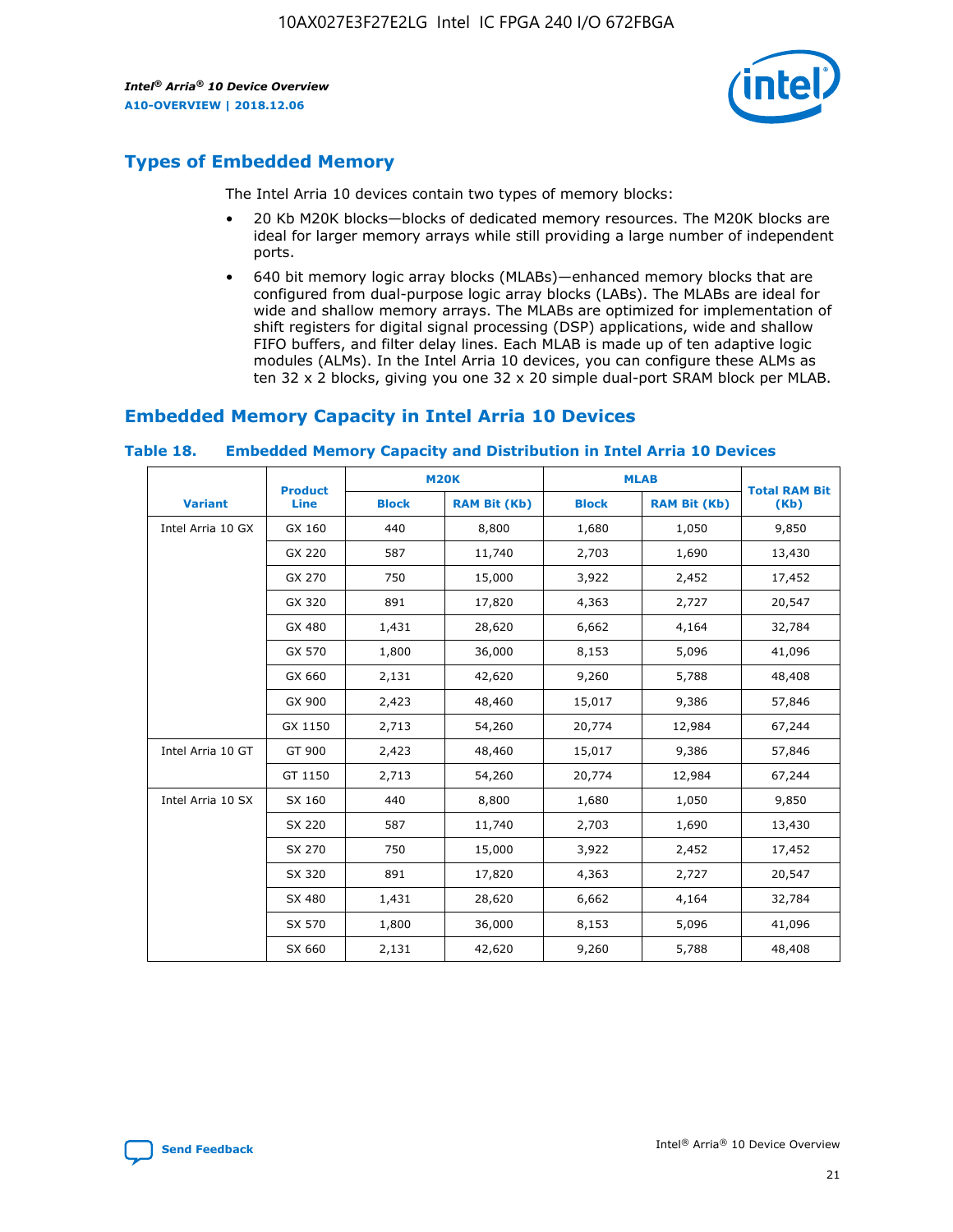

# **Embedded Memory Configurations for Single-port Mode**

#### **Table 19. Single-port Embedded Memory Configurations for Intel Arria 10 Devices**

This table lists the maximum configurations supported for single-port RAM and ROM modes.

| <b>Memory Block</b> | Depth (bits) | <b>Programmable Width</b> |
|---------------------|--------------|---------------------------|
| MLAB                | 32           | x16, x18, or x20          |
|                     | 64(10)       | x8, x9, x10               |
| M20K                | 512          | x40, x32                  |
|                     | 1K           | x20, x16                  |
|                     | 2K           | x10, x8                   |
|                     | 4K           | x5, x4                    |
|                     | 8K           | x2                        |
|                     | 16K          | x1                        |

# **Clock Networks and PLL Clock Sources**

The clock network architecture is based on Intel's global, regional, and peripheral clock structure. This clock structure is supported by dedicated clock input pins, fractional clock synthesis PLLs, and integer I/O PLLs.

# **Clock Networks**

The Intel Arria 10 core clock networks are capable of up to 800 MHz fabric operation across the full industrial temperature range. For the external memory interface, the clock network supports the hard memory controller with speeds up to 2,400 Mbps in a quarter-rate transfer.

To reduce power consumption, the Intel Quartus Prime software identifies all unused sections of the clock network and powers them down.

# **Fractional Synthesis and I/O PLLs**

Intel Arria 10 devices contain up to 32 fractional synthesis PLLs and up to 16 I/O PLLs that are available for both specific and general purpose uses in the core:

- Fractional synthesis PLLs—located in the column adjacent to the transceiver blocks
- I/O PLLs—located in each bank of the 48 I/Os

#### **Fractional Synthesis PLLs**

You can use the fractional synthesis PLLs to:

- Reduce the number of oscillators that are required on your board
- Reduce the number of clock pins that are used in the device by synthesizing multiple clock frequencies from a single reference clock source

<sup>(10)</sup> Supported through software emulation and consumes additional MLAB blocks.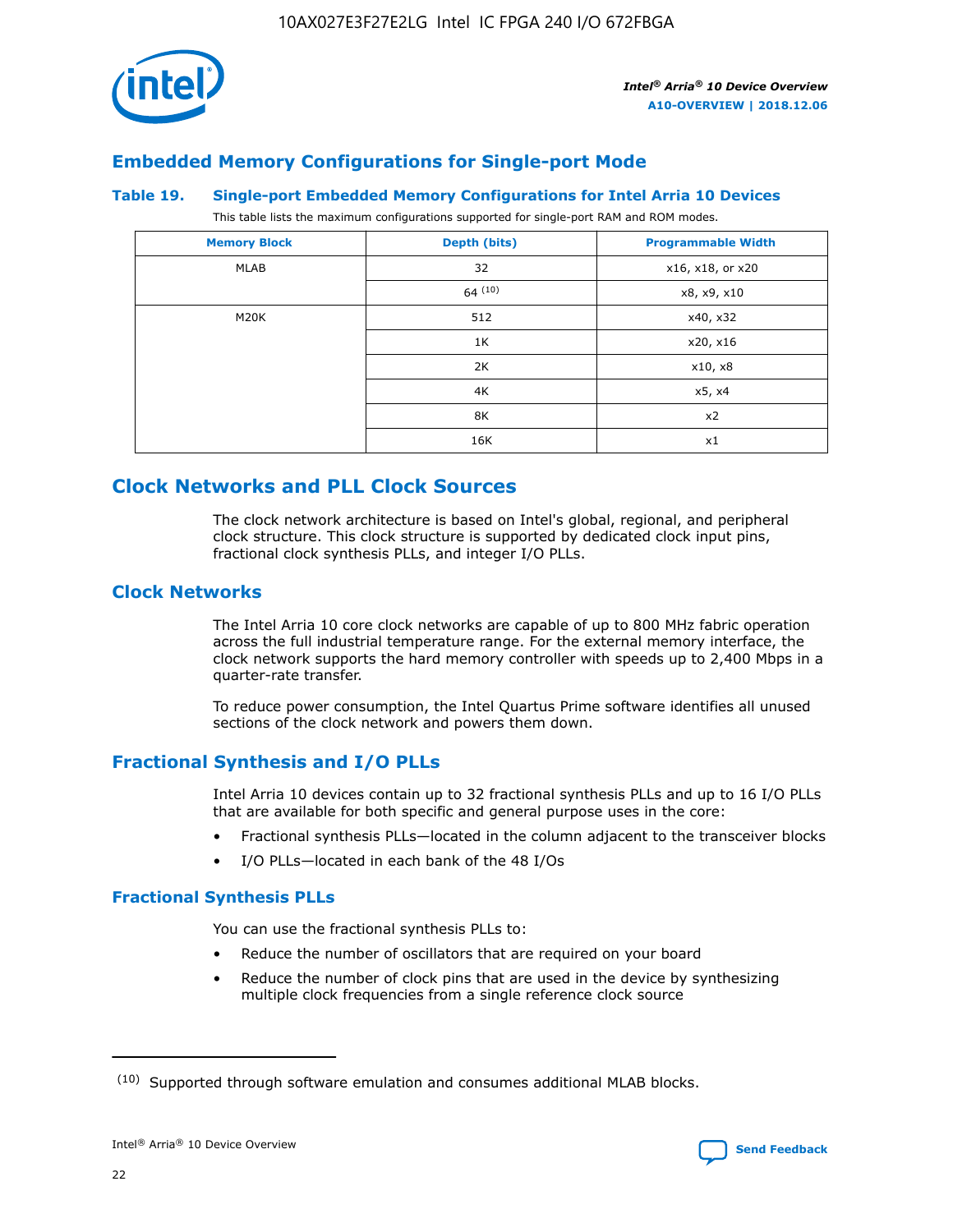

The fractional synthesis PLLs support the following features:

- Reference clock frequency synthesis for transceiver CMU and Advanced Transmit (ATX) PLLs
- Clock network delay compensation
- Zero-delay buffering
- Direct transmit clocking for transceivers
- Independently configurable into two modes:
	- Conventional integer mode equivalent to the general purpose PLL
	- Enhanced fractional mode with third order delta-sigma modulation
- PLL cascading

# **I/O PLLs**

The integer mode I/O PLLs are located in each bank of 48 I/Os. You can use the I/O PLLs to simplify the design of external memory and high-speed LVDS interfaces.

In each I/O bank, the I/O PLLs are adjacent to the hard memory controllers and LVDS SERDES. Because these PLLs are tightly coupled with the I/Os that need to use them, it makes it easier to close timing.

You can use the I/O PLLs for general purpose applications in the core such as clock network delay compensation and zero-delay buffering.

Intel Arria 10 devices support PLL-to-PLL cascading.

# **FPGA General Purpose I/O**

Intel Arria 10 devices offer highly configurable GPIOs. Each I/O bank contains 48 general purpose I/Os and a high-efficiency hard memory controller.

The following list describes the features of the GPIOs:

- Consist of 3 V I/Os for high-voltage application and LVDS I/Os for differential signaling
	- Up to two 3 V I/O banks, available in some devices, that support up to 3 V I/O standards
	- LVDS I/O banks that support up to 1.8 V I/O standards
- Support a wide range of single-ended and differential I/O interfaces
- LVDS speeds up to 1.6 Gbps
- Each LVDS pair of pins has differential input and output buffers, allowing you to configure the LVDS direction for each pair.
- Programmable bus hold and weak pull-up
- Programmable differential output voltage  $(V_{OD})$  and programmable pre-emphasis

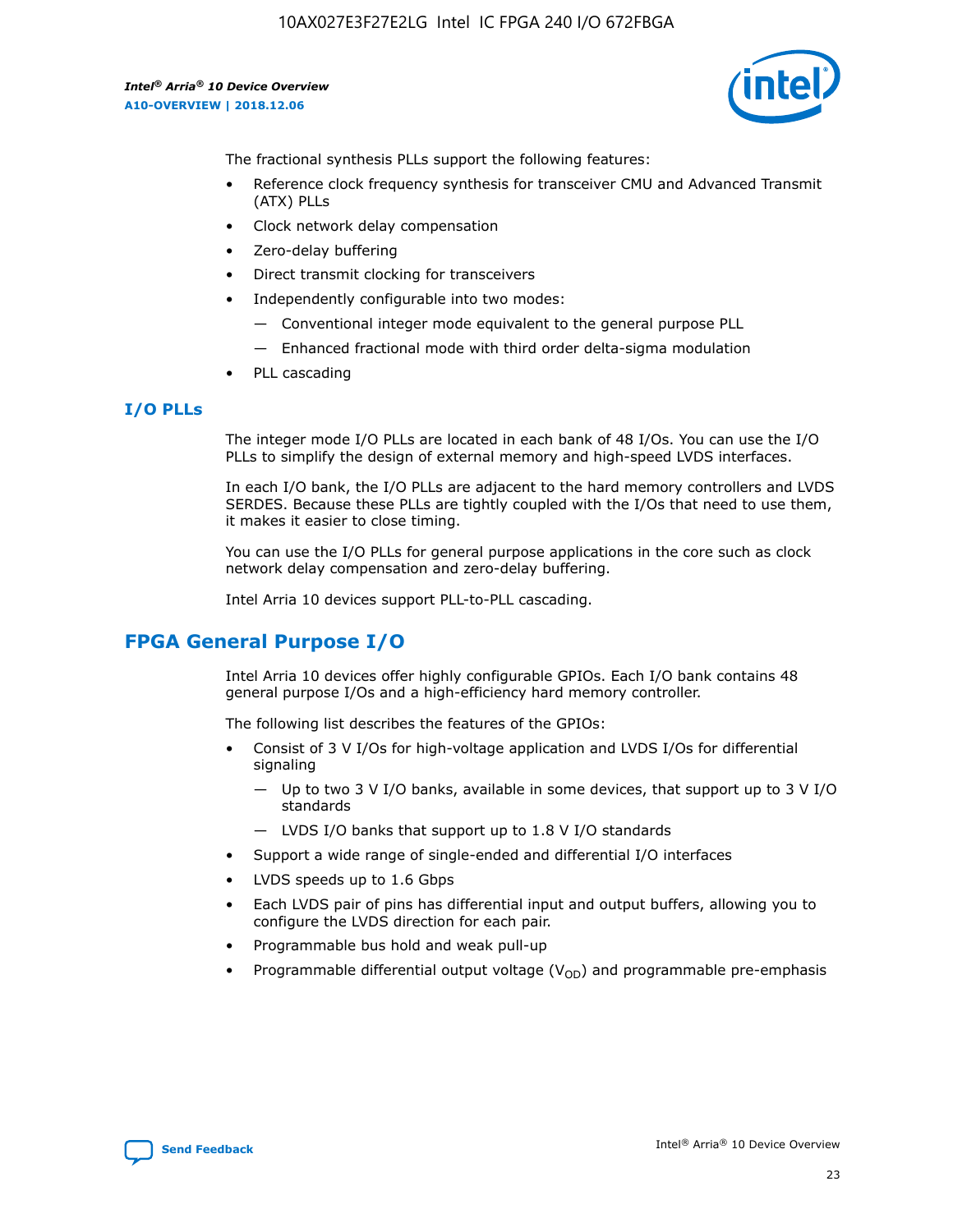

- Series (R<sub>S</sub>) and parallel (R<sub>T</sub>) on-chip termination (OCT) for all I/O banks with OCT calibration to limit the termination impedance variation
- On-chip dynamic termination that has the ability to swap between series and parallel termination, depending on whether there is read or write on a common bus for signal integrity
- Easy timing closure support using the hard read FIFO in the input register path, and delay-locked loop (DLL) delay chain with fine and coarse architecture

# **External Memory Interface**

Intel Arria 10 devices offer massive external memory bandwidth, with up to seven 32 bit DDR4 memory interfaces running at up to 2,400 Mbps. This bandwidth provides additional ease of design, lower power, and resource efficiencies of hardened highperformance memory controllers.

The memory interface within Intel Arria 10 FPGAs and SoCs delivers the highest performance and ease of use. You can configure up to a maximum width of 144 bits when using the hard or soft memory controllers. If required, you can bypass the hard memory controller and use a soft controller implemented in the user logic.

Each I/O contains a hardened DDR read/write path (PHY) capable of performing key memory interface functionality such as read/write leveling, FIFO buffering to lower latency and improve margin, timing calibration, and on-chip termination.

The timing calibration is aided by the inclusion of hard microcontrollers based on Intel's Nios® II technology, specifically tailored to control the calibration of multiple memory interfaces. This calibration allows the Intel Arria 10 device to compensate for any changes in process, voltage, or temperature either within the Intel Arria 10 device itself, or within the external memory device. The advanced calibration algorithms ensure maximum bandwidth and robust timing margin across all operating conditions.

In addition to parallel memory interfaces, Intel Arria 10 devices support serial memory technologies such as the Hybrid Memory Cube (HMC). The HMC is supported by the Intel Arria 10 high-speed serial transceivers which connect up to four HMC links, with each link running at data rates up to 15 Gbps.

#### **Related Information**

#### [External Memory Interface Spec Estimator](http://www.altera.com/technology/memory/estimator/mem-emif-index.html)

Provides a parametric tool that allows you to find and compare the performance of the supported external memory interfaces in IntelFPGAs.

# **Memory Standards Supported by Intel Arria 10 Devices**

The I/Os are designed to provide high performance support for existing and emerging external memory standards.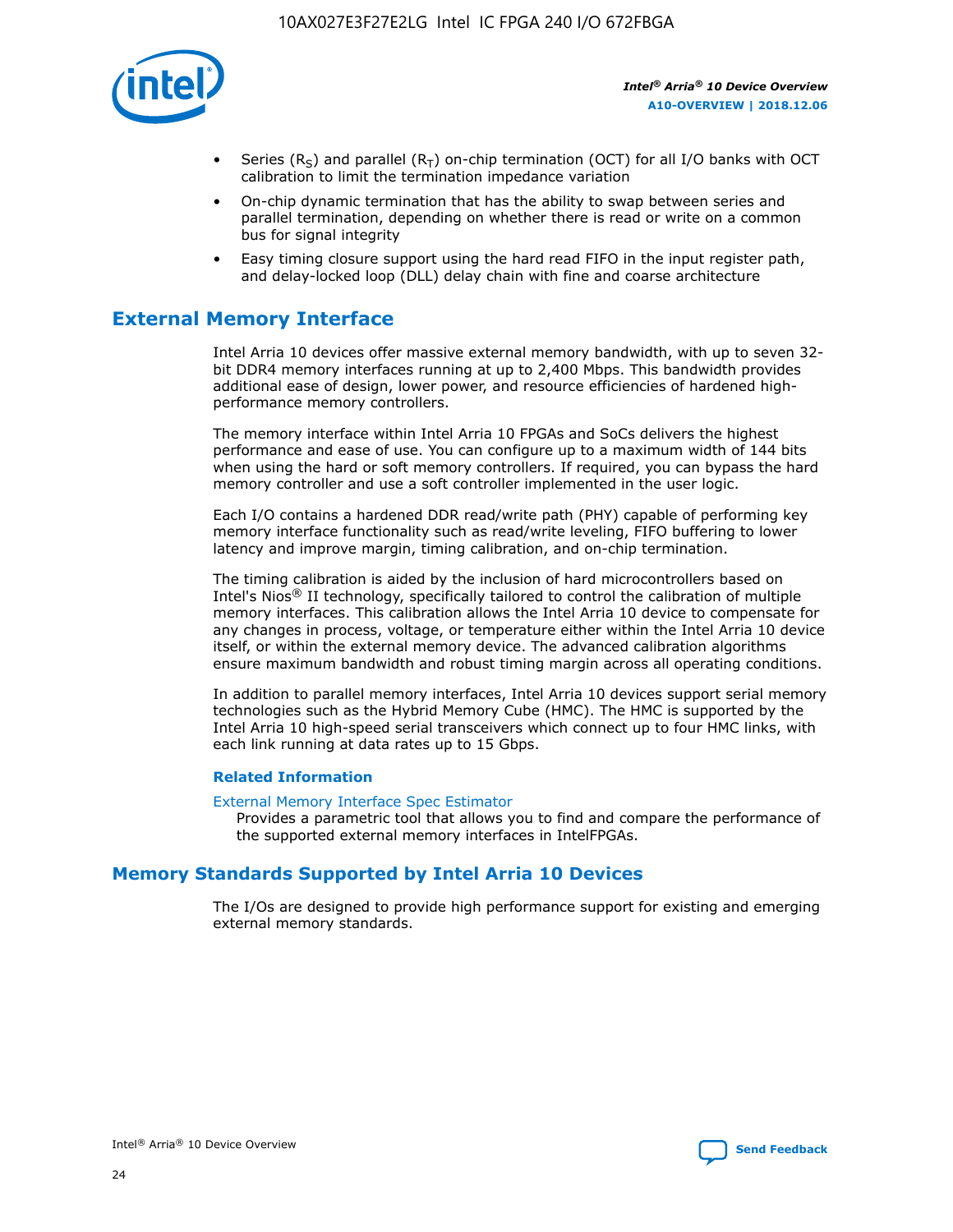

#### **Table 20. Memory Standards Supported by the Hard Memory Controller**

This table lists the overall capability of the hard memory controller. For specific details, refer to the External Memory Interface Spec Estimator and Intel Arria 10 Device Datasheet.

| <b>Memory Standard</b> | <b>Rate Support</b> | <b>Ping Pong PHY Support</b> | <b>Maximum Frequency</b><br>(MHz) |
|------------------------|---------------------|------------------------------|-----------------------------------|
| <b>DDR4 SDRAM</b>      | Quarter rate        | Yes                          | 1,067                             |
|                        |                     |                              | 1,200                             |
| DDR3 SDRAM             | Half rate           | Yes                          | 533                               |
|                        |                     |                              | 667                               |
|                        | Quarter rate        | Yes                          | 1,067                             |
|                        |                     |                              | 1,067                             |
| <b>DDR3L SDRAM</b>     | Half rate           | Yes                          | 533                               |
|                        |                     |                              | 667                               |
|                        | Quarter rate        | Yes                          | 933                               |
|                        |                     |                              | 933                               |
| LPDDR3 SDRAM           | Half rate           |                              | 533                               |
|                        | Quarter rate        |                              | 800                               |

#### **Table 21. Memory Standards Supported by the Soft Memory Controller**

| <b>Memory Standard</b>      | <b>Rate Support</b> | <b>Maximum Frequency</b><br>(MHz) |
|-----------------------------|---------------------|-----------------------------------|
| <b>RLDRAM 3 (11)</b>        | Quarter rate        | 1,200                             |
| ODR IV SRAM <sup>(11)</sup> | Quarter rate        | 1,067                             |
| <b>ODR II SRAM</b>          | Full rate           | 333                               |
|                             | Half rate           | 633                               |
| <b>ODR II+ SRAM</b>         | Full rate           | 333                               |
|                             | Half rate           | 633                               |
| <b>ODR II+ Xtreme SRAM</b>  | Full rate           | 333                               |
|                             | Half rate           | 633                               |

#### **Table 22. Memory Standards Supported by the HPS Hard Memory Controller**

The hard processor system (HPS) is available in Intel Arria 10 SoC devices only.

| <b>Memory Standard</b> | <b>Rate Support</b> | <b>Maximum Frequency</b><br>(MHz) |
|------------------------|---------------------|-----------------------------------|
| <b>DDR4 SDRAM</b>      | Half rate           | 1,200                             |
| <b>DDR3 SDRAM</b>      | Half rate           | 1,067                             |
| <b>DDR3L SDRAM</b>     | Half rate           | 933                               |

<sup>(11)</sup> Intel Arria 10 devices support this external memory interface using hard PHY with soft memory controller.

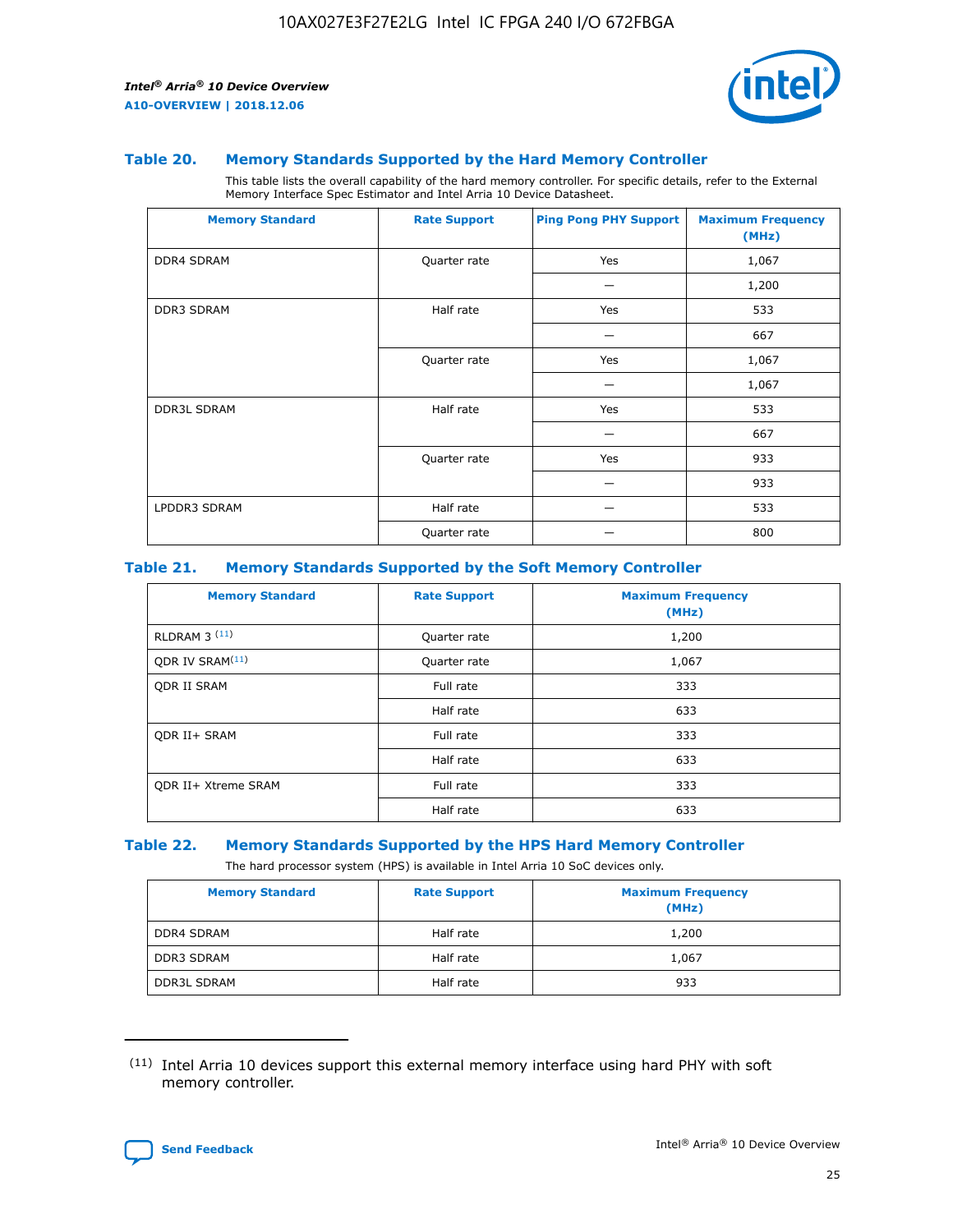

#### **Related Information**

#### [Intel Arria 10 Device Datasheet](https://www.intel.com/content/www/us/en/programmable/documentation/mcn1413182292568.html#mcn1413182153340)

Lists the memory interface performance according to memory interface standards, rank or chip select configurations, and Intel Arria 10 device speed grades.

# **PCIe Gen1, Gen2, and Gen3 Hard IP**

Intel Arria 10 devices contain PCIe hard IP that is designed for performance and ease-of-use:

- Includes all layers of the PCIe stack—transaction, data link and physical layers.
- Supports PCIe Gen3, Gen2, and Gen1 Endpoint and Root Port in x1, x2, x4, or x8 lane configuration.
- Operates independently from the core logic—optional configuration via protocol (CvP) allows the PCIe link to power up and complete link training in less than 100 ms while the Intel Arria 10 device completes loading the programming file for the rest of the FPGA.
- Provides added functionality that makes it easier to support emerging features such as Single Root I/O Virtualization (SR-IOV) and optional protocol extensions.
- Provides improved end-to-end datapath protection using ECC.
- Supports FPGA configuration via protocol (CvP) using PCIe at Gen3, Gen2, or Gen1 speed.

#### **Related Information**

PCS Features on page 30

# **Enhanced PCS Hard IP for Interlaken and 10 Gbps Ethernet**

# **Interlaken Support**

The Intel Arria 10 enhanced PCS hard IP provides integrated Interlaken PCS supporting rates up to 25.8 Gbps per lane.

The Interlaken PCS is based on the proven functionality of the PCS developed for Intel's previous generation FPGAs, which demonstrated interoperability with Interlaken ASSP vendors and third-party IP suppliers. The Interlaken PCS is present in every transceiver channel in Intel Arria 10 devices.

#### **Related Information**

PCS Features on page 30

# **10 Gbps Ethernet Support**

The Intel Arria 10 enhanced PCS hard IP supports 10GBASE-R PCS compliant with IEEE 802.3 10 Gbps Ethernet (10GbE). The integrated hard IP support for 10GbE and the 10 Gbps transceivers save external PHY cost, board space, and system power.

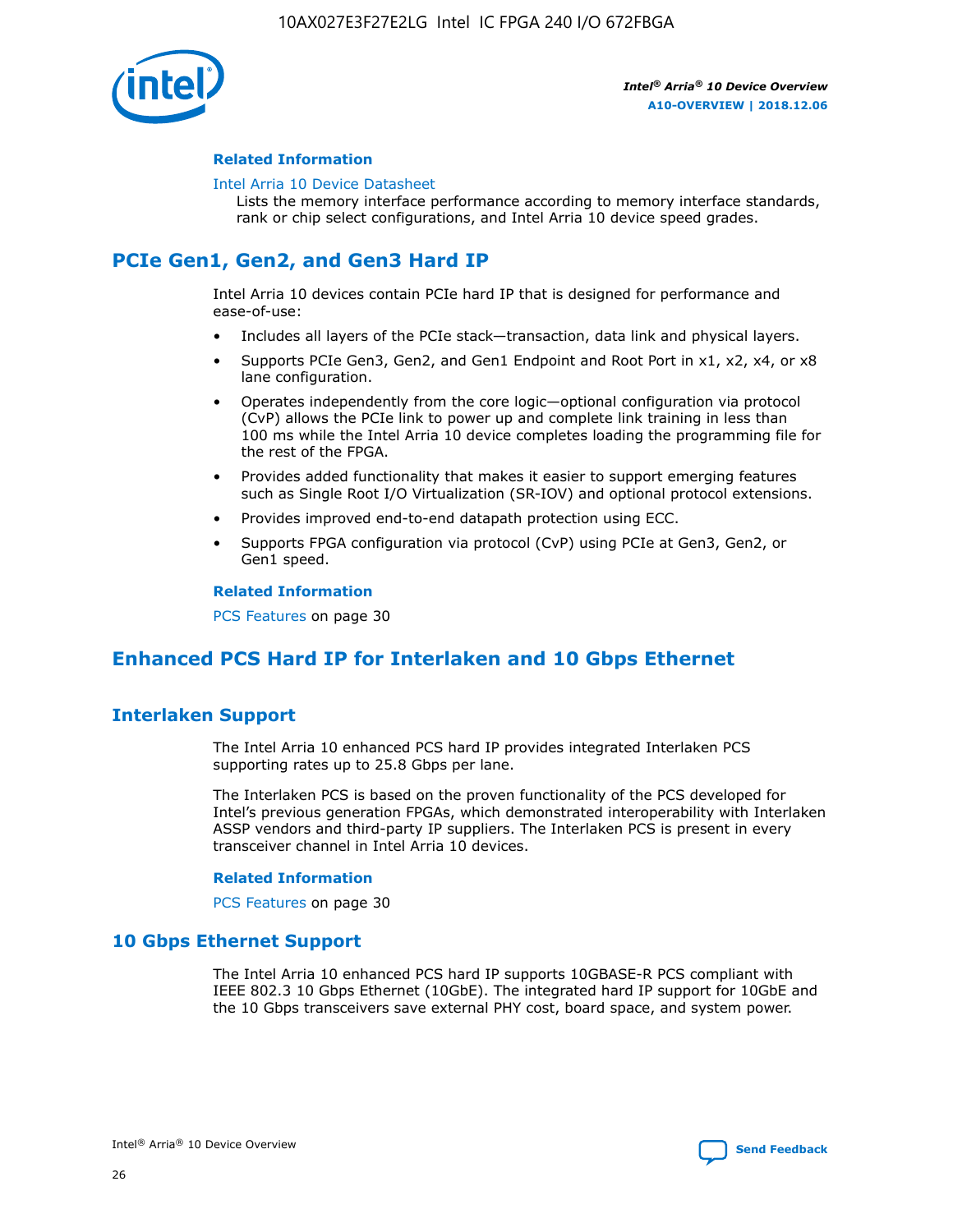

The scalable hard IP supports multiple independent 10GbE ports while using a single PLL for all the 10GBASE-R PCS instantiations, which saves on core logic resources and clock networks:

- Simplifies multiport 10GbE systems compared to XAUI interfaces that require an external XAUI-to-10G PHY.
- Incorporates Electronic Dispersion Compensation (EDC), which enables direct connection to standard 10 Gbps XFP and SFP+ pluggable optical modules.
- Supports backplane Ethernet applications and includes a hard 10GBASE-KR Forward Error Correction (FEC) circuit that you can use for 10 Gbps and 40 Gbps applications.

The 10 Gbps Ethernet PCS hard IP and 10GBASE-KR FEC are present in every transceiver channel.

#### **Related Information**

PCS Features on page 30

# **Low Power Serial Transceivers**

Intel Arria 10 FPGAs and SoCs include lowest power transceivers that deliver high bandwidth, throughput and low latency.

Intel Arria 10 devices deliver the industry's lowest power consumption per transceiver channel:

- 12.5 Gbps transceivers at as low as 242 mW
- 10 Gbps transceivers at as low as 168 mW
- 6 Gbps transceivers at as low as 117 mW

Intel Arria 10 transceivers support various data rates according to application:

- Chip-to-chip and chip-to-module applications—from 1 Gbps up to 25.8 Gbps
- Long reach and backplane applications—from 1 Gbps up to 12.5 with advanced adaptive equalization
- Critical power sensitive applications—from 1 Gbps up to 11.3 Gbps using lower power modes

The combination of 20 nm process technology and architectural advances provide the following benefits:

- Significant reduction in die area and power consumption
- Increase of up to two times in transceiver I/O density compared to previous generation devices while maintaining optimal signal integrity
- Up to 72 total transceiver channels—you can configure up to 6 of these channels to run as fast as 25.8 Gbps
- All channels feature continuous data rate support up to the maximum rated speed

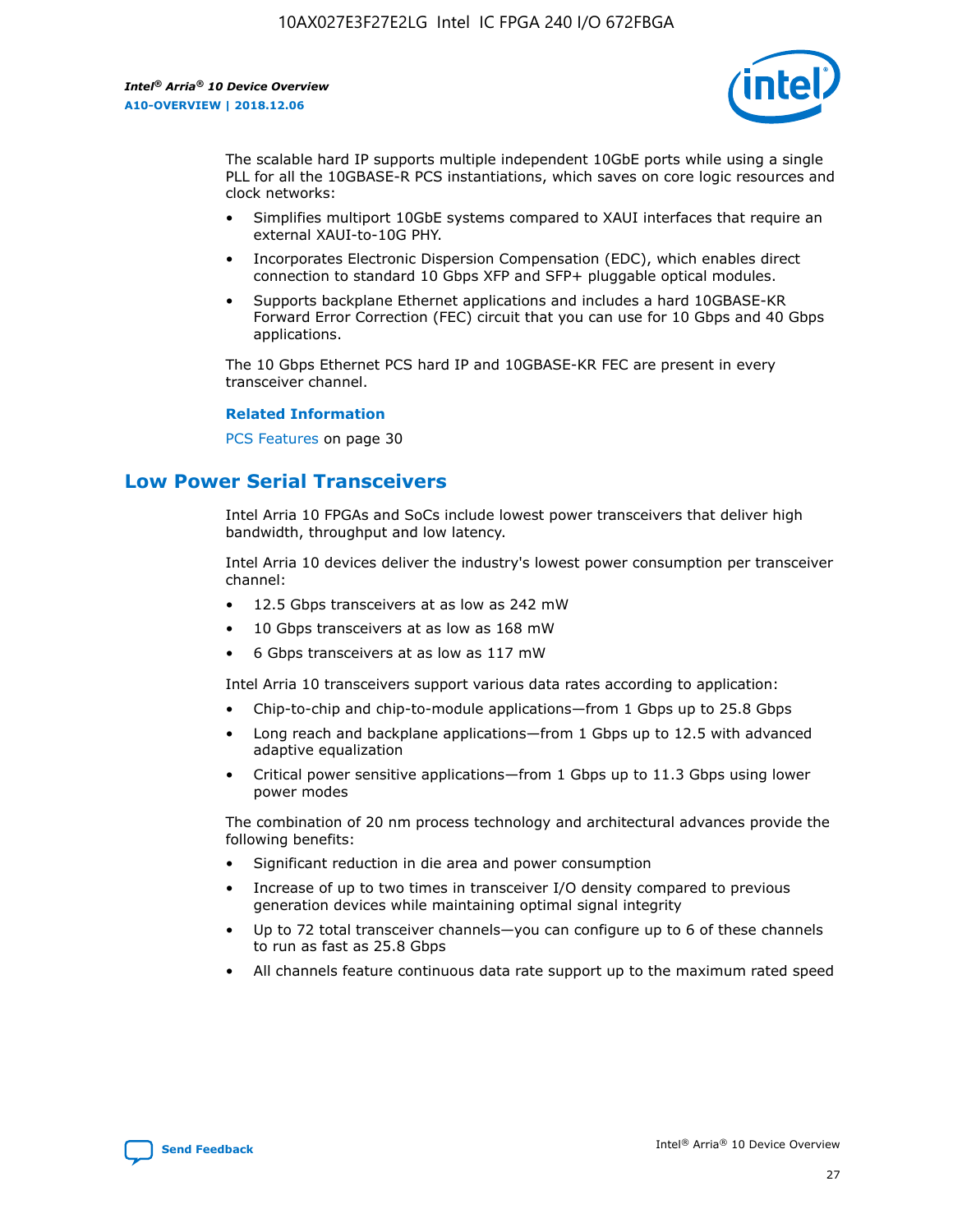



## **Figure 6. Intel Arria 10 Transceiver Block Architecture**

# **Transceiver Channels**

All transceiver channels feature a dedicated Physical Medium Attachment (PMA) and a hardened Physical Coding Sublayer (PCS).

- The PMA provides primary interfacing capabilities to physical channels.
- The PCS typically handles encoding/decoding, word alignment, and other preprocessing functions before transferring data to the FPGA core fabric.

A transceiver channel consists of a PMA and a PCS block. Most transceiver banks have 6 channels. There are some transceiver banks that contain only 3 channels.

A wide variety of bonded and non-bonded data rate configurations is possible using a highly configurable clock distribution network. Up to 80 independent transceiver data rates can be configured.

The following figures are graphical representations of top views of the silicon die, which correspond to reverse views for flip chip packages. Different Intel Arria 10 devices may have different floorplans than the ones shown in the figures.

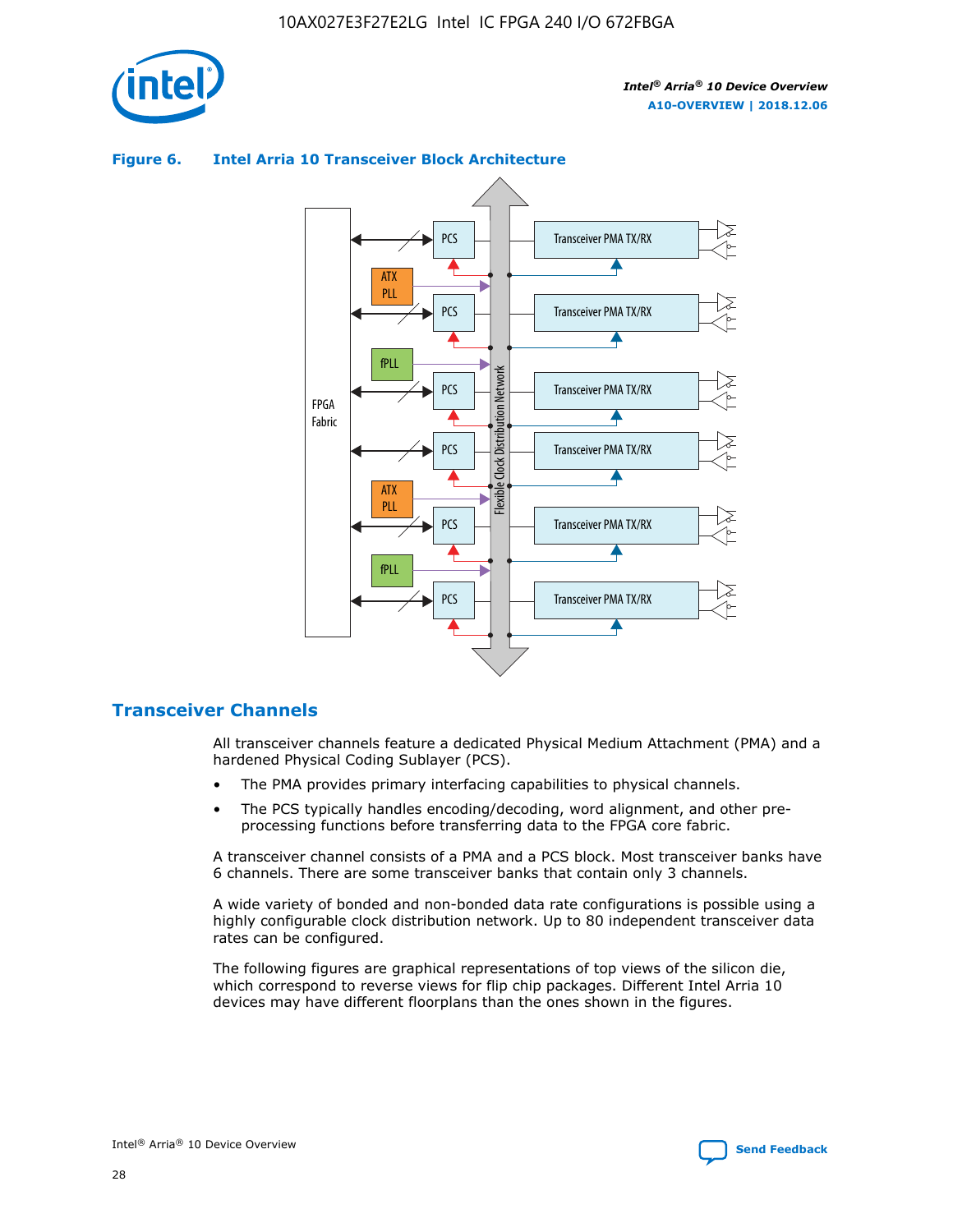

## **Figure 7. Device Chip Overview for Intel Arria 10 GX and GT Devices**



## **PMA Features**

Intel Arria 10 transceivers provide exceptional signal integrity at data rates up to 25.8 Gbps. Clocking options include ultra-low jitter ATX PLLs (LC tank based), clock multiplier unit (CMU) PLLs, and fractional PLLs.

Hard PCS Hard PCS Hard PCS Hard PCS

Transmi PLL fPLL ATX (LC) **Transmit** PLL

Transceiver PMA Transceiver PMA

Transceiver PMA Transceiver PMA

Unused transceiver chann can be used as additional transceiver transmit PLLs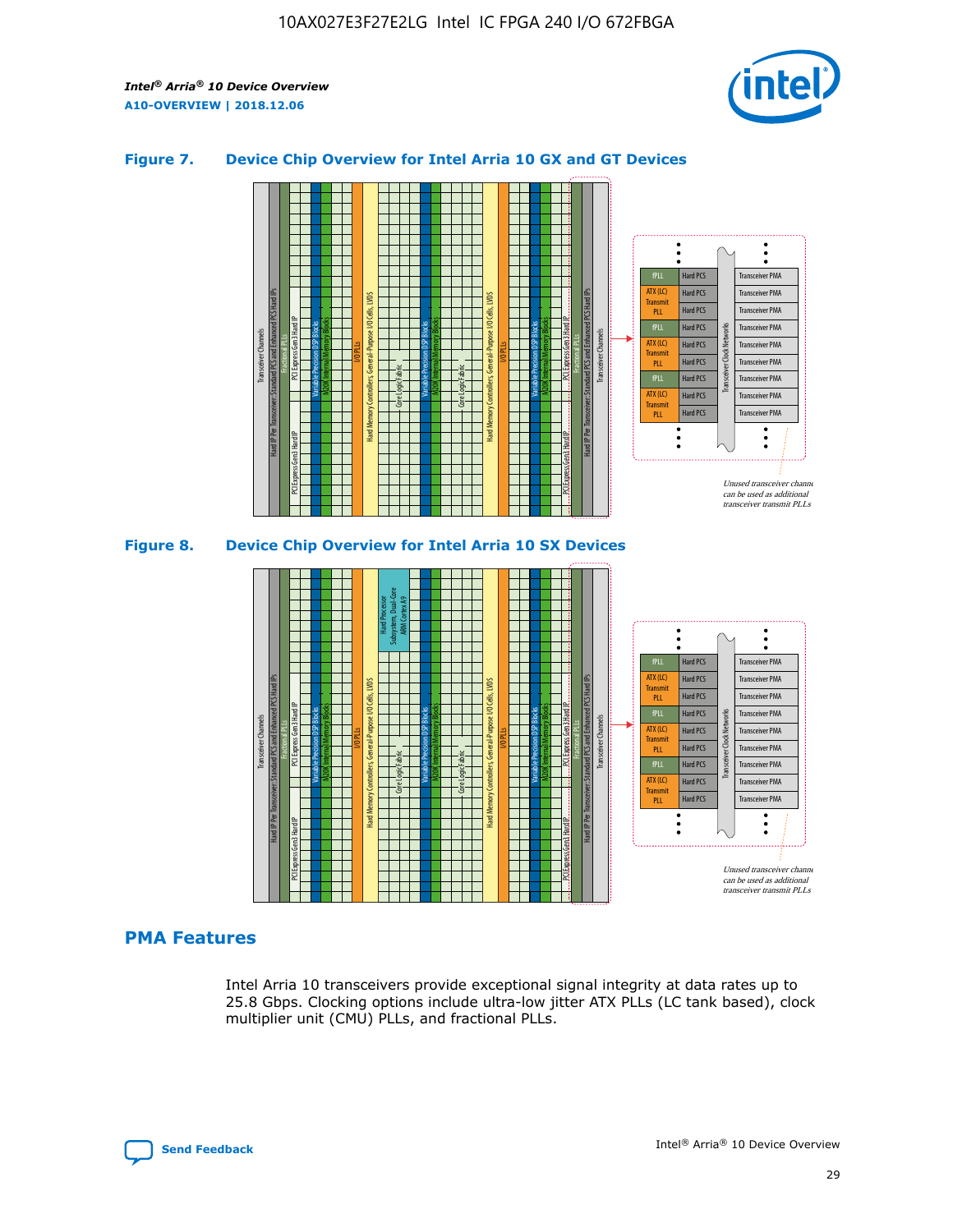

Each transceiver channel contains a channel PLL that can be used as the CMU PLL or clock data recovery (CDR) PLL. In CDR mode, the channel PLL recovers the receiver clock and data in the transceiver channel. Up to 80 independent data rates can be configured on a single Intel Arria 10 device.

## **Table 23. PMA Features of the Transceivers in Intel Arria 10 Devices**

| <b>Feature</b>                                             | <b>Capability</b>                                                                                                                                                                                                             |
|------------------------------------------------------------|-------------------------------------------------------------------------------------------------------------------------------------------------------------------------------------------------------------------------------|
| Chip-to-Chip Data Rates                                    | 1 Gbps to 17.4 Gbps (Intel Arria 10 GX devices)<br>1 Gbps to 25.8 Gbps (Intel Arria 10 GT devices)                                                                                                                            |
| <b>Backplane Support</b>                                   | Drive backplanes at data rates up to 12.5 Gbps                                                                                                                                                                                |
| <b>Optical Module Support</b>                              | SFP+/SFP, XFP, CXP, QSFP/QSFP28, CFP/CFP2/CFP4                                                                                                                                                                                |
| Cable Driving Support                                      | SFP+ Direct Attach, PCI Express over cable, eSATA                                                                                                                                                                             |
| Transmit Pre-Emphasis                                      | 4-tap transmit pre-emphasis and de-emphasis to compensate for system channel loss                                                                                                                                             |
| Continuous Time Linear<br>Equalizer (CTLE)                 | Dual mode, high-gain, and high-data rate, linear receive equalization to compensate for<br>system channel loss                                                                                                                |
| Decision Feedback Equalizer<br>(DFE)                       | 7-fixed and 4-floating tap DFE to equalize backplane channel loss in the presence of<br>crosstalk and noisy environments                                                                                                      |
| Variable Gain Amplifier                                    | Optimizes the signal amplitude prior to the CDR sampling and operates in fixed and<br>adaptive modes                                                                                                                          |
| Altera Digital Adaptive<br>Parametric Tuning (ADAPT)       | Fully digital adaptation engine to automatically adjust all link equalization parameters-<br>including CTLE, DFE, and variable gain amplifier blocks—that provide optimal link margin<br>without intervention from user logic |
| Precision Signal Integrity<br>Calibration Engine (PreSICE) | Hardened calibration controller to quickly calibrate all transceiver control parameters on<br>power-up, which provides the optimal signal integrity and jitter performance                                                    |
| Advanced Transmit (ATX)<br><b>PLL</b>                      | Low jitter ATX (LC tank based) PLLs with continuous tuning range to cover a wide range of<br>standard and proprietary protocols                                                                                               |
| <b>Fractional PLLs</b>                                     | On-chip fractional frequency synthesizers to replace on-board crystal oscillators and reduce<br>system cost                                                                                                                   |
| Digitally Assisted Analog<br><b>CDR</b>                    | Superior jitter tolerance with fast lock time                                                                                                                                                                                 |
| Dynamic Partial<br>Reconfiguration                         | Allows independent control of the Avalon memory-mapped interface of each transceiver<br>channel for the highest transceiver flexibility                                                                                       |
| Multiple PCS-PMA and PCS-<br>PLD interface widths          | 8-, 10-, 16-, 20-, 32-, 40-, or 64-bit interface widths for flexibility of deserialization width,<br>encoding, and reduced latency                                                                                            |

# **PCS Features**

This table summarizes the Intel Arria 10 transceiver PCS features. You can use the transceiver PCS to support a wide range of protocols ranging from 1 Gbps to 25.8 Gbps.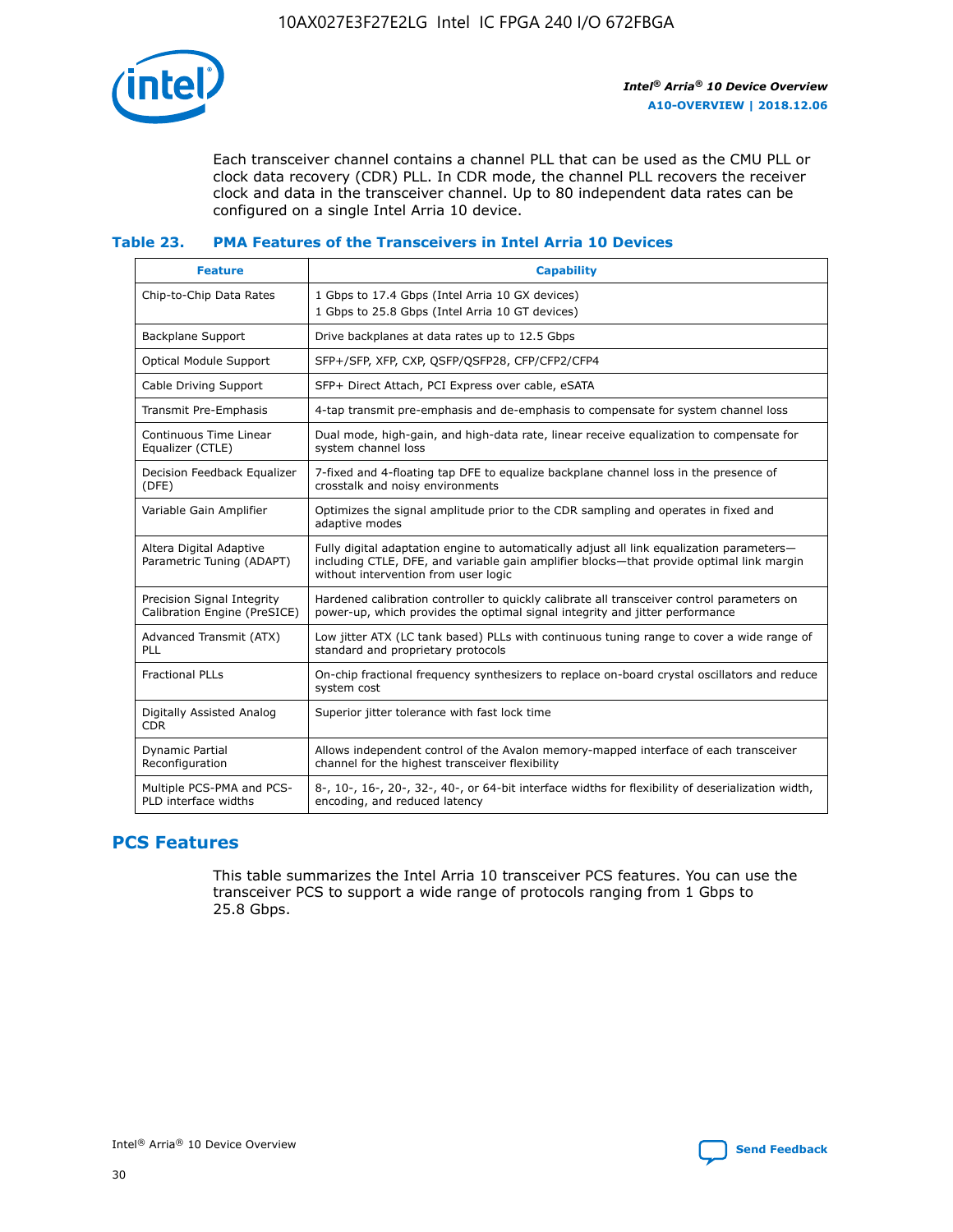

| <b>PCS</b>    | <b>Description</b>                                                                                                                                                                                                                                                                                                                                                                                             |
|---------------|----------------------------------------------------------------------------------------------------------------------------------------------------------------------------------------------------------------------------------------------------------------------------------------------------------------------------------------------------------------------------------------------------------------|
| Standard PCS  | Operates at a data rate up to 12 Gbps<br>Supports protocols such as PCI-Express, CPRI 4.2+, GigE, IEEE 1588 in Hard PCS<br>Implements other protocols using Basic/Custom (Standard PCS) transceiver<br>configuration rules.                                                                                                                                                                                    |
| Enhanced PCS  | Performs functions common to most serial data industry standards, such as word<br>alignment, encoding/decoding, and framing, before data is sent or received off-chip<br>through the PMA<br>• Handles data transfer to and from the FPGA fabric<br>Handles data transfer internally to and from the PMA<br>Provides frequency compensation<br>Performs channel bonding for multi-channel low skew applications |
| PCIe Gen3 PCS | Supports the seamless switching of Data and Clock between the Gen1, Gen2, and Gen3<br>data rates<br>Provides support for PIPE 3.0 features<br>Supports the PIPE interface with the Hard IP enabled, as well as with the Hard IP<br>bypassed                                                                                                                                                                    |

#### **Related Information**

- PCIe Gen1, Gen2, and Gen3 Hard IP on page 26
- Interlaken Support on page 26
- 10 Gbps Ethernet Support on page 26

# **PCS Protocol Support**

This table lists some of the protocols supported by the Intel Arria 10 transceiver PCS. For more information about the blocks in the transmitter and receiver data paths, refer to the related information.

| <b>Protocol</b>                                 | <b>Data Rate</b><br>(Gbps) | <b>Transceiver IP</b>       | <b>PCS Support</b>                      |
|-------------------------------------------------|----------------------------|-----------------------------|-----------------------------------------|
| PCIe Gen3 x1, x2, x4, x8                        | 8.0                        | Native PHY (PIPE)           | Standard PCS and PCIe<br>Gen3 PCS       |
| PCIe Gen2 x1, x2, x4, x8                        | 5.0                        | Native PHY (PIPE)           | <b>Standard PCS</b>                     |
| PCIe Gen1 x1, x2, x4, x8                        | 2.5                        | Native PHY (PIPE)           | Standard PCS                            |
| 1000BASE-X Gigabit Ethernet                     | 1.25                       | Native PHY                  | <b>Standard PCS</b>                     |
| 1000BASE-X Gigabit Ethernet with<br>IEEE 1588v2 | 1.25                       | Native PHY                  | Standard PCS                            |
| 10GBASE-R                                       | 10.3125                    | Native PHY                  | Enhanced PCS                            |
| 10GBASE-R with IEEE 1588v2                      | 10.3125                    | Native PHY                  | <b>Enhanced PCS</b>                     |
| 10GBASE-R with KR FEC                           | 10.3125                    | Native PHY                  | Enhanced PCS                            |
| 10GBASE-KR and 1000BASE-X                       | 10.3125                    | 1G/10GbE and 10GBASE-KR PHY | Standard PCS and<br><b>Enhanced PCS</b> |
| Interlaken (CEI-6G/11G)                         | 3.125 to 17.4              | Native PHY                  | <b>Enhanced PCS</b>                     |
| SFI-S/SFI-5.2                                   | 11.2                       | Native PHY                  | <b>Enhanced PCS</b>                     |
| 10G SDI                                         | 10.692                     | Native PHY                  | Enhanced PCS                            |
|                                                 |                            |                             | continued                               |

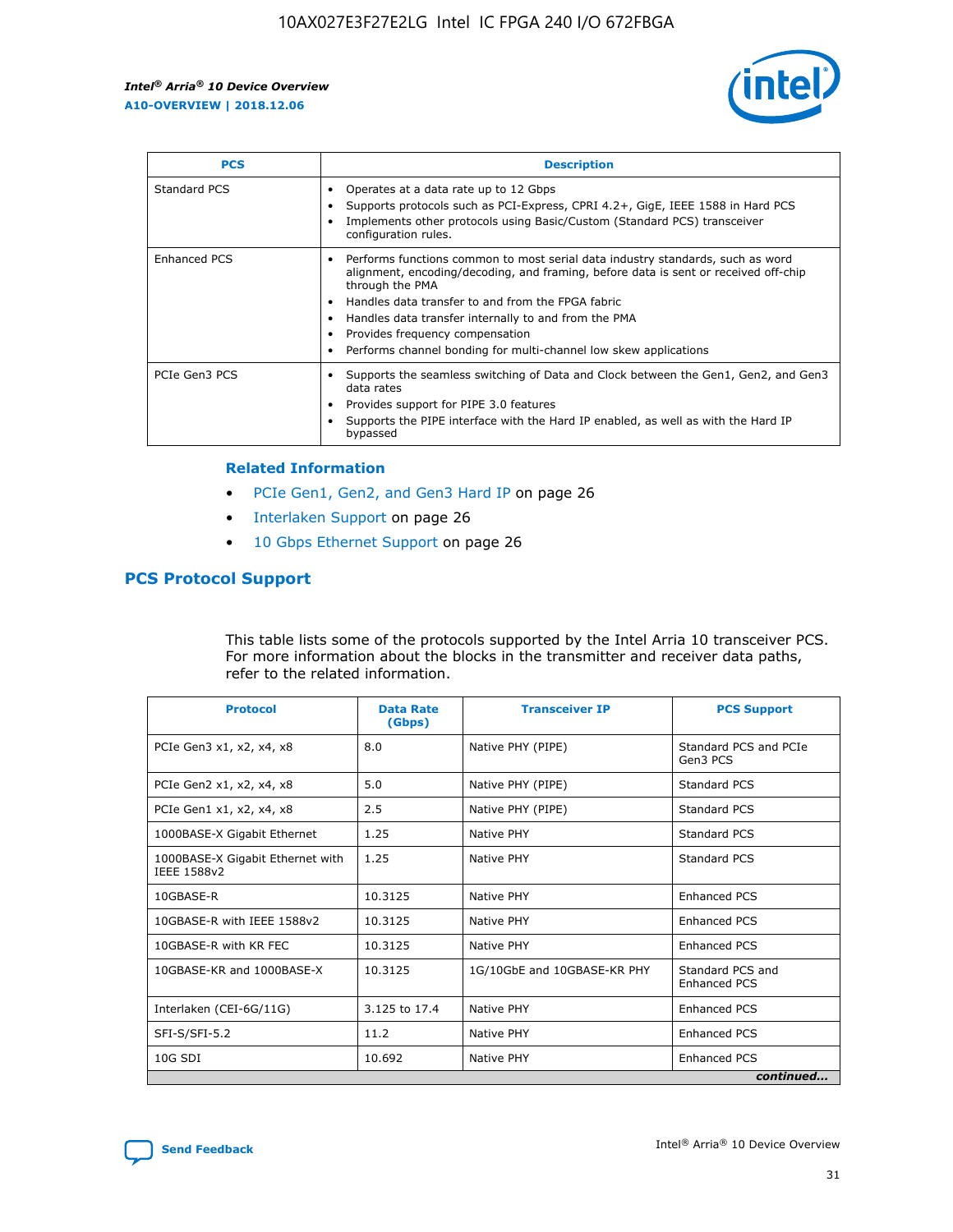

| <b>Protocol</b>      | <b>Data Rate</b><br>(Gbps) | <b>Transceiver IP</b> | <b>PCS Support</b> |
|----------------------|----------------------------|-----------------------|--------------------|
| CPRI 6.0 (64B/66B)   | 0.6144 to<br>10.1376       | Native PHY            | Enhanced PCS       |
| CPRI 4.2 (8B/10B)    | 0.6144 to<br>9.8304        | Native PHY            | Standard PCS       |
| OBSAI RP3 v4.2       | 0.6144 to 6.144            | Native PHY            | Standard PCS       |
| SD-SDI/HD-SDI/3G-SDI | $0.143(12)$ to<br>2.97     | Native PHY            | Standard PCS       |

# **Related Information**

#### [Intel Arria 10 Transceiver PHY User Guide](https://www.intel.com/content/www/us/en/programmable/documentation/nik1398707230472.html#nik1398707091164)

Provides more information about the supported transceiver protocols and PHY IP, the PMA architecture, and the standard, enhanced, and PCIe Gen3 PCS architecture.

# **SoC with Hard Processor System**

Each SoC device combines an FPGA fabric and a hard processor system (HPS) in a single device. This combination delivers the flexibility of programmable logic with the power and cost savings of hard IP in these ways:

- Reduces board space, system power, and bill of materials cost by eliminating a discrete embedded processor
- Allows you to differentiate the end product in both hardware and software, and to support virtually any interface standard
- Extends the product life and revenue through in-field hardware and software updates

 $(12)$  The 0.143 Gbps data rate is supported using oversampling of user logic that you must implement in the FPGA fabric.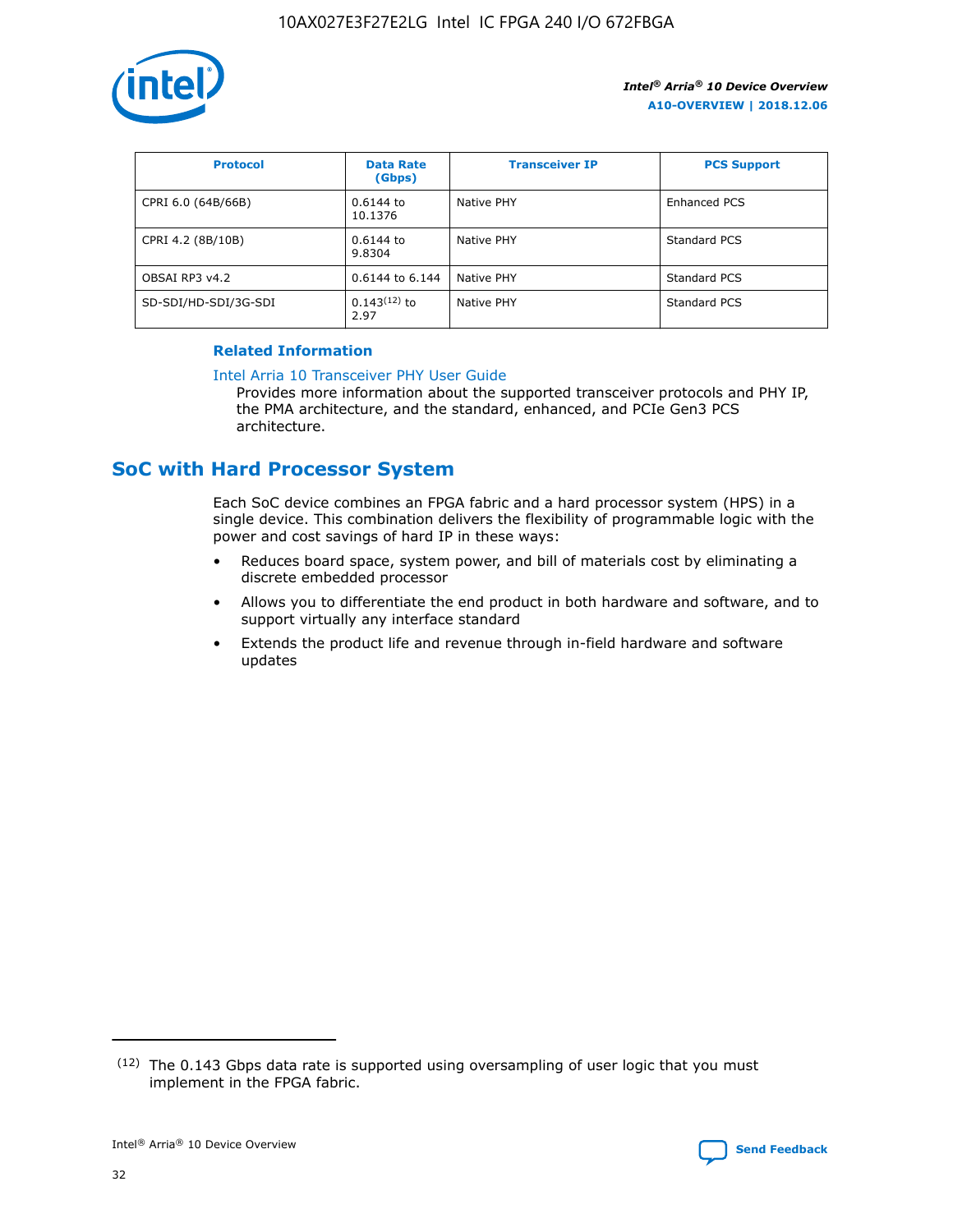

#### **Figure 9. HPS Block Diagram**

This figure shows a block diagram of the HPS with the dual ARM Cortex-A9 MPCore processor.



# **Key Advantages of 20-nm HPS**

The 20-nm HPS strikes a balance between enabling maximum software compatibility with 28-nm SoCs while still improving upon the 28-nm HPS architecture. These improvements address the requirements of the next generation target markets such as wireless and wireline communications, compute and storage equipment, broadcast and military in terms of performance, memory bandwidth, connectivity via backplane and security.

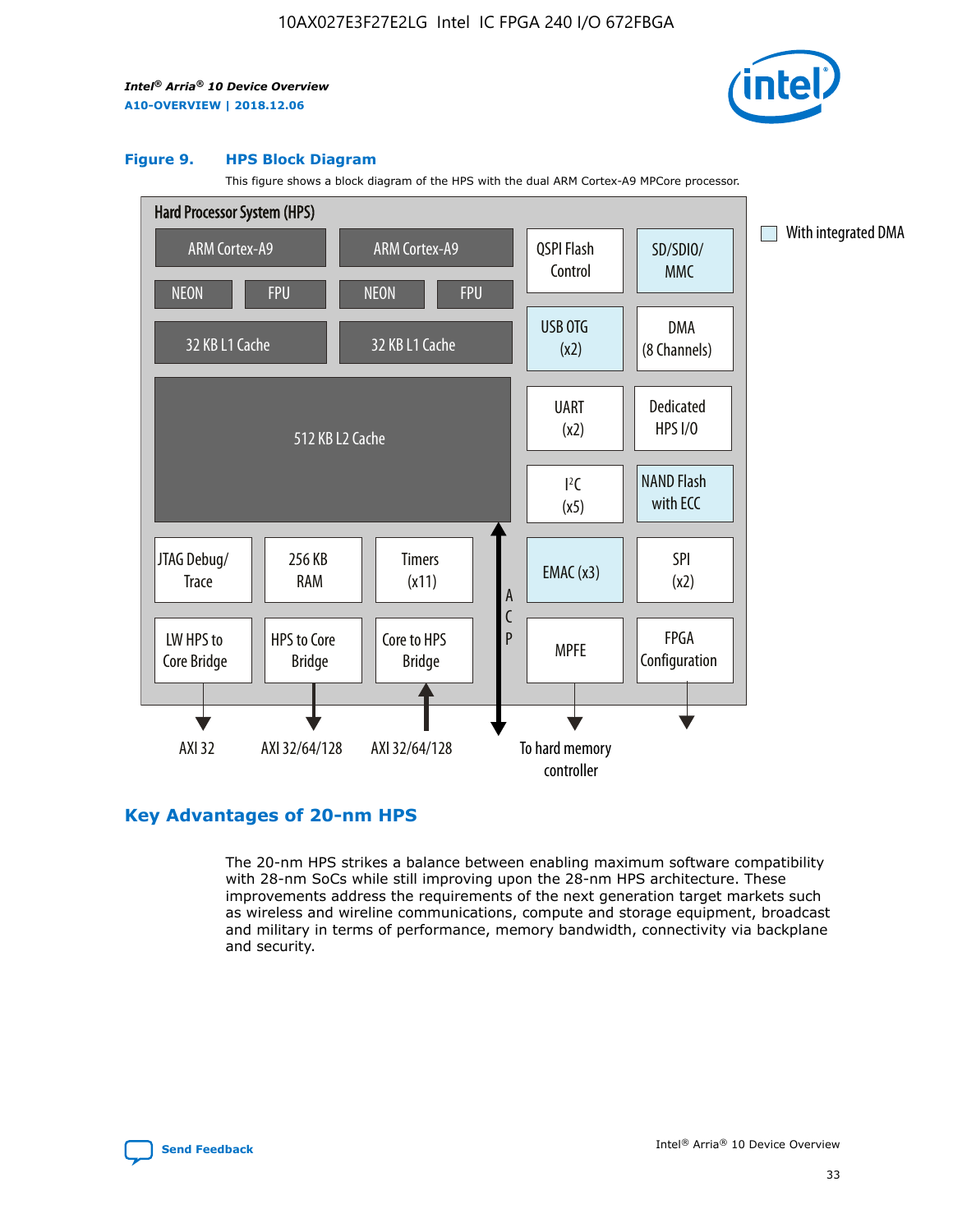

## **Table 24. Improvements in 20 nm HPS**

This table lists the key improvements of the 20 nm HPS compared to the 28 nm HPS.

| Advantages/<br><b>Improvements</b>                          | <b>Description</b>                                                                                                                                                                                                                                                                                                                                                                                                                                                                                                                                                                                                                                                                                                                                                                                                                   |
|-------------------------------------------------------------|--------------------------------------------------------------------------------------------------------------------------------------------------------------------------------------------------------------------------------------------------------------------------------------------------------------------------------------------------------------------------------------------------------------------------------------------------------------------------------------------------------------------------------------------------------------------------------------------------------------------------------------------------------------------------------------------------------------------------------------------------------------------------------------------------------------------------------------|
| Increased performance and<br>overdrive capability           | While the nominal processor frequency is 1.2 GHz, the 20 nm HPS offers an "overdrive"<br>feature which enables a higher processor operating frequency. This requires a higher supply<br>voltage value that is unique to the HPS and may require a separate requlator.                                                                                                                                                                                                                                                                                                                                                                                                                                                                                                                                                                |
| Increased processor memory<br>bandwidth and DDR4<br>support | Up to 64-bit DDR4 memory at 2,400 Mbps support is available for the processor. The hard<br>memory controller for the HPS comprises a multi-port front end that manages connections<br>to a single port memory controller. The multi-port front end allows logic core and the HPS<br>to share ports and thereby the available bandwidth of the memory controller.                                                                                                                                                                                                                                                                                                                                                                                                                                                                     |
| Flexible I/O sharing                                        | An advanced I/O pin muxing scheme allows improved sharing of I/O between the HPS and<br>the core logic. The following types of I/O are available for SoC:<br>17 dedicated I/Os-physically located inside the HPS block and are not accessible to<br>logic within the core. The 17 dedicated I/Os are used for HPS clock, resets, and<br>interfacing with boot devices, QSPI, and SD/MMC.<br>48 direct shared I/O-located closest to the HPS block and are ideal for high speed HPS<br>peripherals such as EMAC, USB, and others. There is one bank of 48 I/Os that supports<br>direct sharing where the 48 I/Os can be shared 12 I/Os at a time.<br>Standard (shared) I/O—all standard I/Os can be shared by the HPS peripherals and any<br>logic within the core. For designs where more than 48 I/Os are required to fully use all |
| <b>EMAC</b> core                                            | the peripherals in the HPS, these I/Os can be connected through the core logic.<br>Three EMAC cores are available in the HPS. The EMAC cores enable an application to                                                                                                                                                                                                                                                                                                                                                                                                                                                                                                                                                                                                                                                                |
|                                                             | support two redundant Ethernet connections; for example, backplane, or two EMAC cores<br>for managing IEEE 1588 time stamp information while allowing a third EMAC core for debug<br>and configuration. All three EMACs can potentially share the same time stamps, simplifying<br>the 1588 time stamping implementation. A new serial time stamp interface allows core<br>logic to access and read the time stamp values. The integrated EMAC controllers can be<br>connected to external Ethernet PHY through the provided MDIO or I <sup>2</sup> C interface.                                                                                                                                                                                                                                                                     |
| On-chip memory                                              | The on-chip memory is updated to 256 KB support and can support larger data sets and<br>real time algorithms.                                                                                                                                                                                                                                                                                                                                                                                                                                                                                                                                                                                                                                                                                                                        |
| <b>ECC</b> enhancements                                     | Improvements in L2 Cache ECC management allow identification of errors down to the<br>address level. ECC enhancements also enable improved error injection and status reporting<br>via the introduction of new memory mapped access to syndrome and data signals.                                                                                                                                                                                                                                                                                                                                                                                                                                                                                                                                                                    |
| HPS to FPGA Interconnect<br>Backbone                        | Although the HPS and the Logic Core can operate independently, they are tightly coupled<br>via a high-bandwidth system interconnect built from high-performance ARM AMBA AXI bus<br>bridges. IP bus masters in the FPGA fabric have access to HPS bus slaves via the FPGA-to-<br>HPS interconnect. Similarly, HPS bus masters have access to bus slaves in the core fabric<br>via the HPS-to-FPGA bridge. Both bridges are AMBA AXI-3 compliant and support<br>simultaneous read and write transactions. Up to three masters within the core fabric can<br>share the HPS SDRAM controller with the processor. Additionally, the processor can be used<br>to configure the core fabric under program control via a dedicated 32-bit configuration port.                                                                               |
| FPGA configuration and HPS<br>booting                       | The FPGA fabric and HPS in the SoCs are powered independently. You can reduce the clock<br>frequencies or gate the clocks to reduce dynamic power.<br>You can configure the FPGA fabric and boot the HPS independently, in any order, providing<br>you with more design flexibility.                                                                                                                                                                                                                                                                                                                                                                                                                                                                                                                                                 |
| Security                                                    | New security features have been introduced for anti-tamper management, secure boot,<br>encryption (AES), and authentication (SHA).                                                                                                                                                                                                                                                                                                                                                                                                                                                                                                                                                                                                                                                                                                   |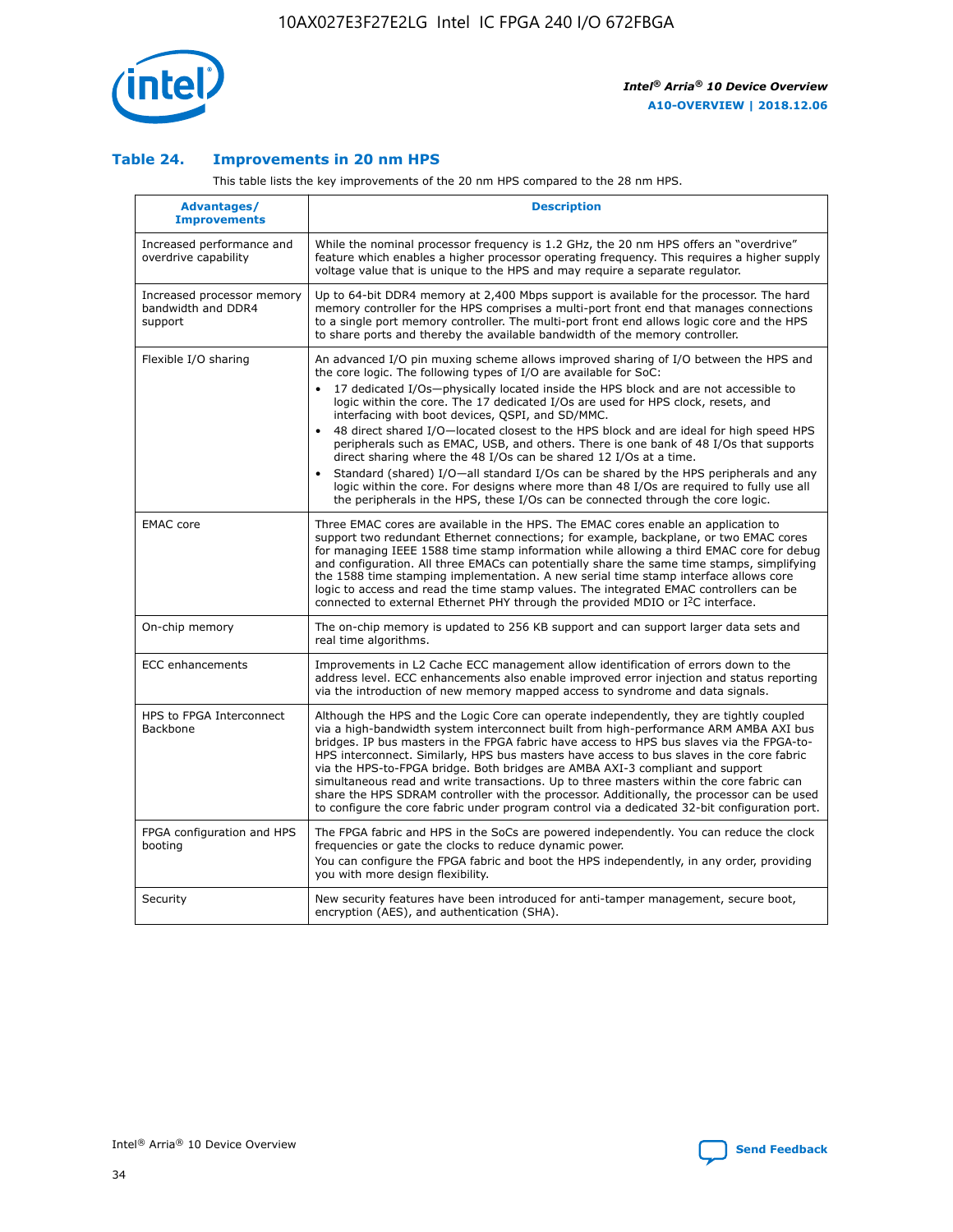

# **Features of the HPS**

The HPS has the following features:

- 1.2-GHz, dual-core ARM Cortex-A9 MPCore processor with up to 1.5-GHz via overdrive
	- ARMv7-A architecture that runs 32-bit ARM instructions, 16-bit and 32-bit Thumb instructions, and 8-bit Java byte codes in Jazelle style
	- Superscalar, variable length, out-of-order pipeline with dynamic branch prediction
	- Instruction Efficiency 2.5 MIPS/MHz, which provides total performance of 7500 MIPS at 1.5 GHz
- Each processor core includes:
	- 32 KB of L1 instruction cache, 32 KB of L1 data cache
	- Single- and double-precision floating-point unit and NEON media engine
	- CoreSight debug and trace technology
	- Snoop Control Unit (SCU) and Acceleration Coherency Port (ACP)
- 512 KB of shared L2 cache
- 256 KB of scratch RAM
- Hard memory controller with support for DDR3, DDR4 and optional error correction code (ECC) support
- Multiport Front End (MPFE) Scheduler interface to the hard memory controller
- 8-channel direct memory access (DMA) controller
- QSPI flash controller with SIO, DIO, QIO SPI Flash support
- NAND flash controller (ONFI 1.0 or later) with DMA and ECC support, updated to support 8 and 16-bit Flash devices and new command DMA to offload CPU for fast power down recovery
- Updated SD/SDIO/MMC controller to eMMC 4.5 with DMA with CE-ATA digital command support
- 3 10/100/1000 Ethernet media access control (MAC) with DMA
- 2 USB On-the-Go (OTG) controllers with DMA
- $\bullet$  5 I<sup>2</sup>C controllers (3 can be used by EMAC for MIO to external PHY)
- 2 UART 16550 Compatible controllers
- 4 serial peripheral interfaces (SPI) (2 Master, 2 Slaves)
- 62 programmable general-purpose I/Os, which includes 48 direct share I/Os that allows the HPS peripherals to connect directly to the FPGA I/Os
- 7 general-purpose timers
- 4 watchdog timers
- Anti-tamper, Secure Boot, Encryption (AES) and Authentication (SHA)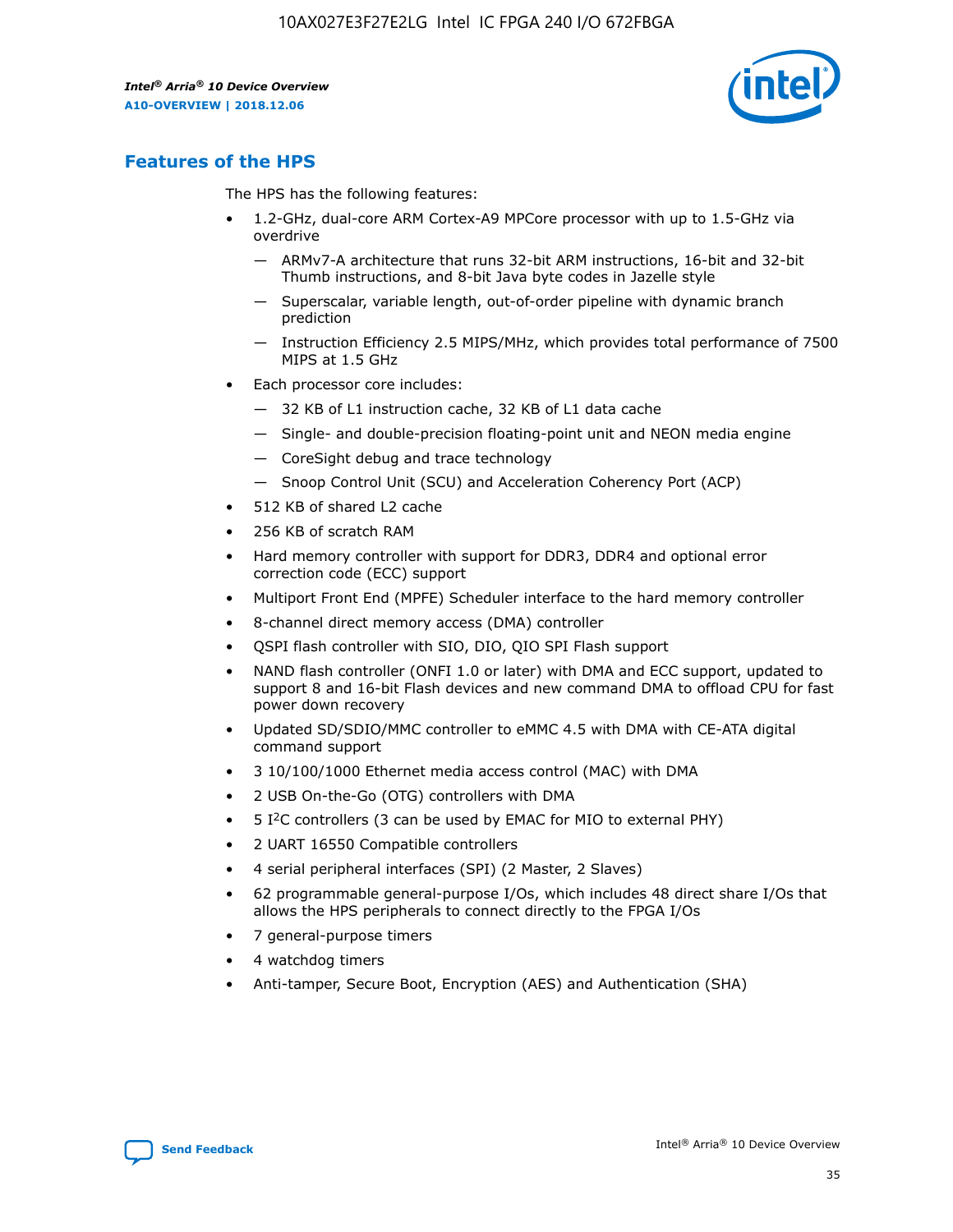

# **System Peripherals and Debug Access Port**

Each Ethernet MAC, USB OTG, NAND flash controller, and SD/MMC controller module has an integrated DMA controller. For modules without an integrated DMA controller, an additional DMA controller module provides up to eight channels of high-bandwidth data transfers. Peripherals that communicate off-chip are multiplexed with other peripherals at the HPS pin level. This allows you to choose which peripherals interface with other devices on your PCB.

The debug access port provides interfaces to industry standard JTAG debug probes and supports ARM CoreSight debug and core traces to facilitate software development.

#### **HPS–FPGA AXI Bridges**

The HPS–FPGA bridges, which support the Advanced Microcontroller Bus Architecture (AMBA) Advanced eXtensible Interface (AXI™) specifications, consist of the following bridges:

- FPGA-to-HPS AMBA AXI bridge—a high-performance bus supporting 32, 64, and 128 bit data widths that allows the FPGA fabric to issue transactions to slaves in the HPS.
- HPS-to-FPGA Avalon/AMBA AXI bridge—a high-performance bus supporting 32, 64, and 128 bit data widths that allows the HPS to issue transactions to slaves in the FPGA fabric.
- Lightweight HPS-to-FPGA AXI bridge—a lower latency 32 bit width bus that allows the HPS to issue transactions to soft peripherals in the FPGA fabric. This bridge is primarily used for control and status register (CSR) accesses to peripherals in the FPGA fabric.

The HPS–FPGA AXI bridges allow masters in the FPGA fabric to communicate with slaves in the HPS logic, and vice versa. For example, the HPS-to-FPGA AXI bridge allows you to share memories instantiated in the FPGA fabric with one or both microprocessors in the HPS, while the FPGA-to-HPS AXI bridge allows logic in the FPGA fabric to access the memory and peripherals in the HPS.

Each HPS–FPGA bridge also provides asynchronous clock crossing for data transferred between the FPGA fabric and the HPS.

#### **HPS SDRAM Controller Subsystem**

The HPS SDRAM controller subsystem contains a multiport SDRAM controller and DDR PHY that are shared between the FPGA fabric (through the FPGA-to-HPS SDRAM interface), the level 2 (L2) cache, and the level 3 (L3) system interconnect. The FPGA-to-HPS SDRAM interface supports AMBA AXI and Avalon® Memory-Mapped (Avalon-MM) interface standards, and provides up to six individual ports for access by masters implemented in the FPGA fabric.

The HPS SDRAM controller supports up to 3 masters (command ports), 3x 64-bit read data ports and 3x 64-bit write data ports.

To maximize memory performance, the SDRAM controller subsystem supports command and data reordering, deficit round-robin arbitration with aging, and high-priority bypass features.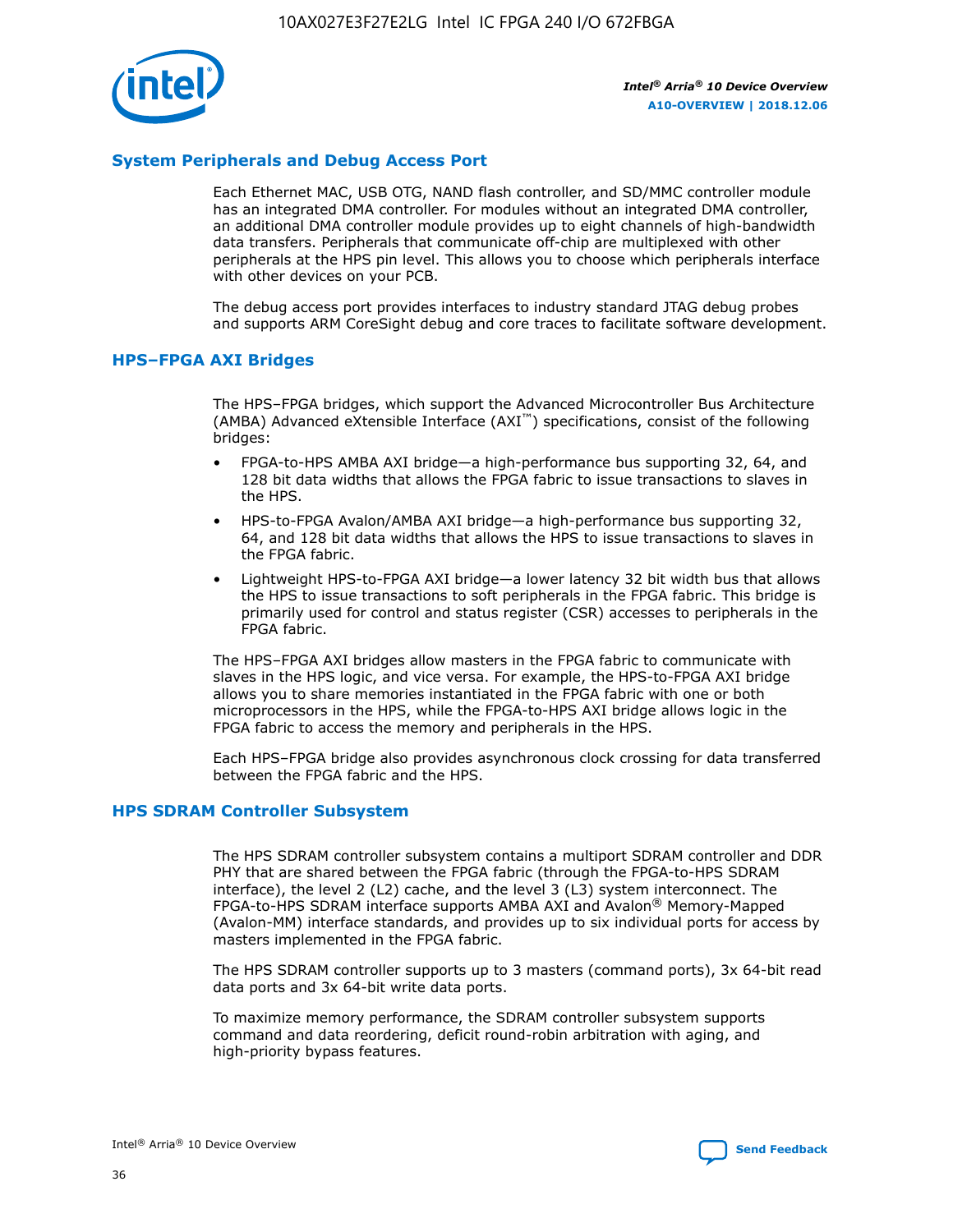

# **FPGA Configuration and HPS Booting**

The FPGA fabric and HPS in the SoC FPGA must be powered at the same time. You can reduce the clock frequencies or gate the clocks to reduce dynamic power.

Once powered, the FPGA fabric and HPS can be configured independently thus providing you with more design flexibility:

- You can boot the HPS independently. After the HPS is running, the HPS can fully or partially reconfigure the FPGA fabric at any time under software control. The HPS can also configure other FPGAs on the board through the FPGA configuration controller.
- Configure the FPGA fabric first, and then boot the HPS from memory accessible to the FPGA fabric.

## **Hardware and Software Development**

For hardware development, you can configure the HPS and connect your soft logic in the FPGA fabric to the HPS interfaces using the Platform Designer system integration tool in the Intel Quartus Prime software.

For software development, the ARM-based SoC FPGA devices inherit the rich software development ecosystem available for the ARM Cortex-A9 MPCore processor. The software development process for Intel SoC FPGAs follows the same steps as those for other SoC devices from other manufacturers. Support for Linux\*, VxWorks\*, and other operating systems are available for the SoC FPGAs. For more information on the operating systems support availability, contact the Intel FPGA sales team.

You can begin device-specific firmware and software development on the Intel SoC FPGA Virtual Target. The Virtual Target is a fast PC-based functional simulation of a target development system—a model of a complete development board. The Virtual Target enables the development of device-specific production software that can run unmodified on actual hardware.

# **Dynamic and Partial Reconfiguration**

The Intel Arria 10 devices support dynamic and partial reconfiguration. You can use dynamic and partial reconfiguration simultaneously to enable seamless reconfiguration of both the device core and transceivers.

# **Dynamic Reconfiguration**

You can reconfigure the PMA and PCS blocks while the device continues to operate. This feature allows you to change the data rates, protocol, and analog settings of a channel in a transceiver bank without affecting on-going data transfer in other transceiver banks. This feature is ideal for applications that require dynamic multiprotocol or multirate support.

# **Partial Reconfiguration**

Using partial reconfiguration, you can reconfigure some parts of the device while keeping the device in operation.

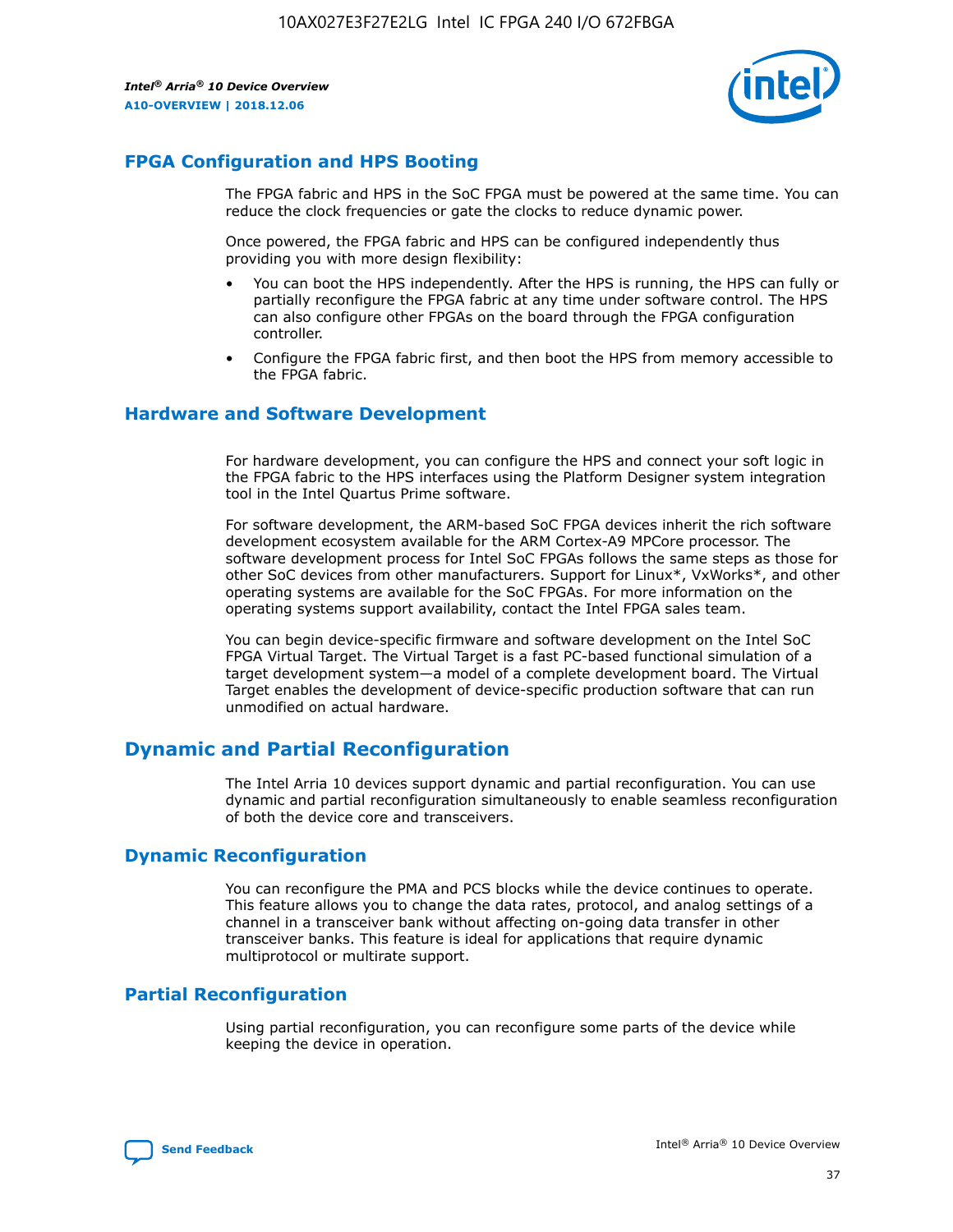

Instead of placing all device functions in the FPGA fabric, you can store some functions that do not run simultaneously in external memory and load them only when required. This capability increases the effective logic density of the device, and lowers cost and power consumption.

In the Intel solution, you do not have to worry about intricate device architecture to perform a partial reconfiguration. The partial reconfiguration capability is built into the Intel Quartus Prime design software, making such time-intensive task simple.

Intel Arria 10 devices support partial reconfiguration in the following configuration options:

- Using an internal host:
	- All supported configuration modes where the FPGA has access to external memory devices such as serial and parallel flash memory.
	- Configuration via Protocol [CvP (PCIe)]
- Using an external host—passive serial (PS), fast passive parallel (FPP) x8, FPP x16, and FPP x32 I/O interface.

# **Enhanced Configuration and Configuration via Protocol**

# **Table 25. Configuration Schemes and Features of Intel Arria 10 Devices**

Intel Arria 10 devices support 1.8 V programming voltage and several configuration schemes.

| <b>Scheme</b>                                                          | <b>Data</b><br><b>Width</b> | <b>Max Clock</b><br>Rate<br>(MHz) | <b>Max Data</b><br>Rate<br>(Mbps)<br>(13) | <b>Decompression</b> | <b>Design</b><br>Security <sup>(1</sup><br>4) | <b>Partial</b><br><b>Reconfiguration</b><br>(15) | <b>Remote</b><br><b>System</b><br><b>Update</b> |
|------------------------------------------------------------------------|-----------------------------|-----------------------------------|-------------------------------------------|----------------------|-----------------------------------------------|--------------------------------------------------|-------------------------------------------------|
| <b>JTAG</b>                                                            | 1 bit                       | 33                                | 33                                        |                      |                                               | Yes(16)                                          |                                                 |
| Active Serial (AS)<br>through the<br>EPCO-L<br>configuration<br>device | 1 bit,<br>4 bits            | 100                               | 400                                       | Yes                  | Yes                                           | $Y_{PS}(16)$                                     | Yes                                             |
| Passive serial (PS)<br>through CPLD or<br>external<br>microcontroller  | 1 bit                       | 100                               | 100                                       | Yes                  | Yes                                           | Yes(16)                                          | Parallel<br>Flash<br>Loader<br>(PFL) IP<br>core |
|                                                                        |                             |                                   |                                           |                      |                                               |                                                  | continued                                       |

<sup>(13)</sup> Enabling either compression or design security features affects the maximum data rate. Refer to the Intel Arria 10 Device Datasheet for more information.

<sup>(14)</sup> Encryption and compression cannot be used simultaneously.

 $<sup>(15)</sup>$  Partial reconfiguration is an advanced feature of the device family. If you are interested in</sup> using partial reconfiguration, contact Intel for support.

 $(16)$  Partial configuration can be performed only when it is configured as internal host.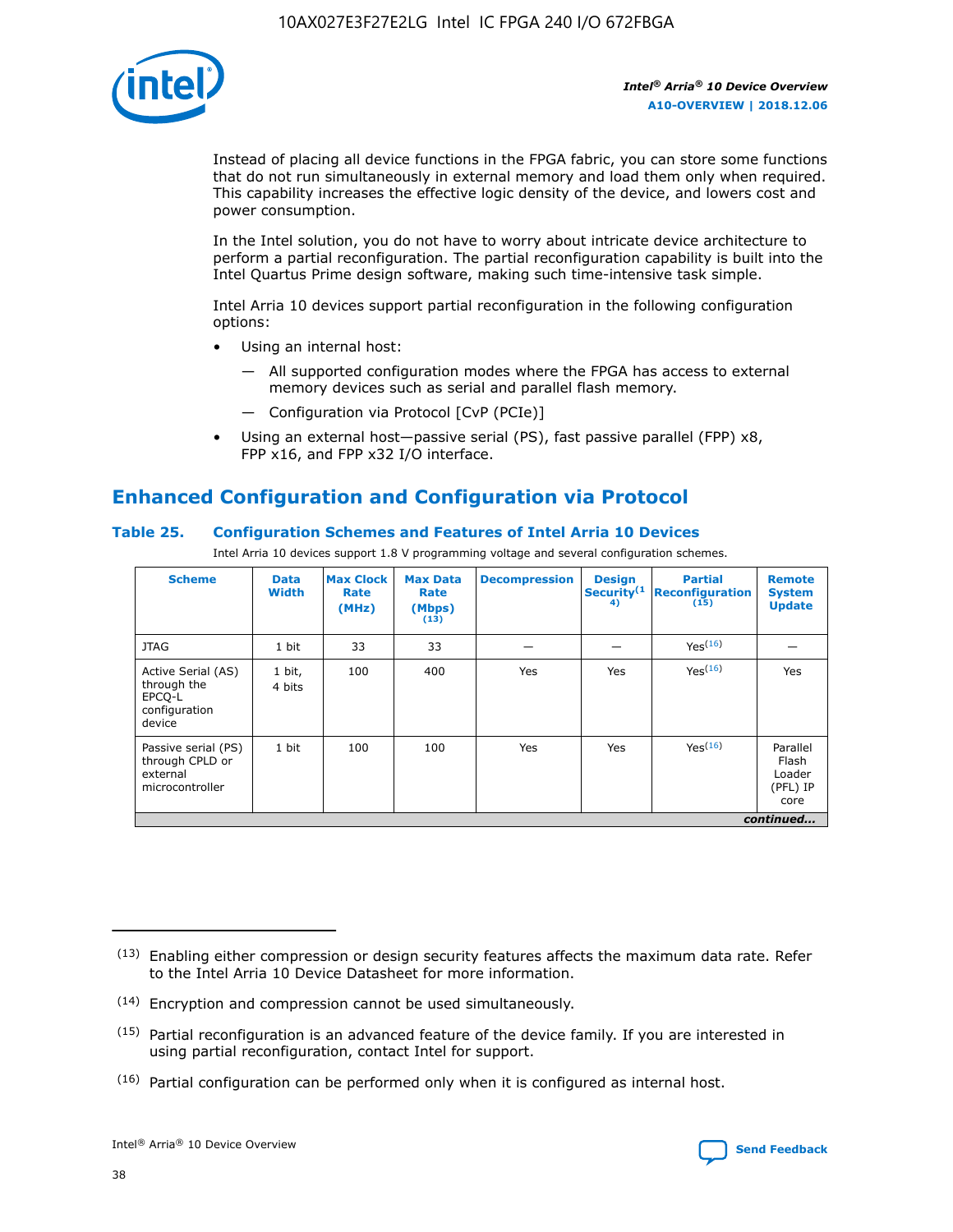

| <b>Scheme</b>                                    | <b>Data</b><br><b>Width</b> | <b>Max Clock</b><br>Rate<br>(MHz) | <b>Max Data</b><br>Rate<br>(Mbps)<br>(13) | <b>Decompression</b> | <b>Design</b><br>Security <sup>(1</sup><br>4) | <b>Partial</b><br><b>Reconfiguration</b><br>(15) | <b>Remote</b><br><b>System</b><br><b>Update</b> |
|--------------------------------------------------|-----------------------------|-----------------------------------|-------------------------------------------|----------------------|-----------------------------------------------|--------------------------------------------------|-------------------------------------------------|
| Fast passive                                     | 8 bits                      | 100                               | 3200                                      | Yes                  | Yes                                           | Yes(17)                                          | PFL IP                                          |
| parallel (FPP)<br>through CPLD or                | 16 bits                     |                                   |                                           | Yes                  | Yes                                           |                                                  | core                                            |
| external<br>microcontroller                      | 32 bits                     |                                   |                                           | Yes                  | Yes                                           |                                                  |                                                 |
| Configuration via                                | 16 bits                     | 100                               | 3200                                      | Yes                  | Yes                                           | Yes <sup>(17)</sup>                              |                                                 |
| <b>HPS</b>                                       | 32 bits                     |                                   |                                           | Yes                  | Yes                                           |                                                  |                                                 |
| Configuration via<br>Protocol [CvP<br>$(PCIe^*)$ | x1, x2,<br>x4, x8<br>lanes  |                                   | 8000                                      | Yes                  | Yes                                           | Yes <sup>(16)</sup>                              |                                                 |

You can configure Intel Arria 10 devices through PCIe using Configuration via Protocol (CvP). The Intel Arria 10 CvP implementation conforms to the PCIe 100 ms power-up-to-active time requirement.

#### **Related Information**

[Configuration via Protocol \(CvP\) Implementation in Intel FPGAs User Guide](https://www.intel.com/content/www/us/en/programmable/documentation/dsu1441819344145.html#dsu1442269728522) Provides more information about the CvP configuration scheme.

# **SEU Error Detection and Correction**

Intel Arria 10 devices offer robust and easy-to-use single-event upset (SEU) error detection and correction circuitry.

The detection and correction circuitry includes protection for Configuration RAM (CRAM) programming bits and user memories. The CRAM is protected by a continuously running CRC error detection circuit with integrated ECC that automatically corrects one or two errors and detects higher order multi-bit errors. When more than two errors occur, correction is available through reloading of the core programming file, providing a complete design refresh while the FPGA continues to operate.

The physical layout of the Intel Arria 10 CRAM array is optimized to make the majority of multi-bit upsets appear as independent single-bit or double-bit errors which are automatically corrected by the integrated CRAM ECC circuitry. In addition to the CRAM protection, the M20K memory blocks also include integrated ECC circuitry and are layout-optimized for error detection and correction. The MLAB does not have ECC.

(14) Encryption and compression cannot be used simultaneously.

<sup>(17)</sup> Supported at a maximum clock rate of 100 MHz.



 $(13)$  Enabling either compression or design security features affects the maximum data rate. Refer to the Intel Arria 10 Device Datasheet for more information.

 $(15)$  Partial reconfiguration is an advanced feature of the device family. If you are interested in using partial reconfiguration, contact Intel for support.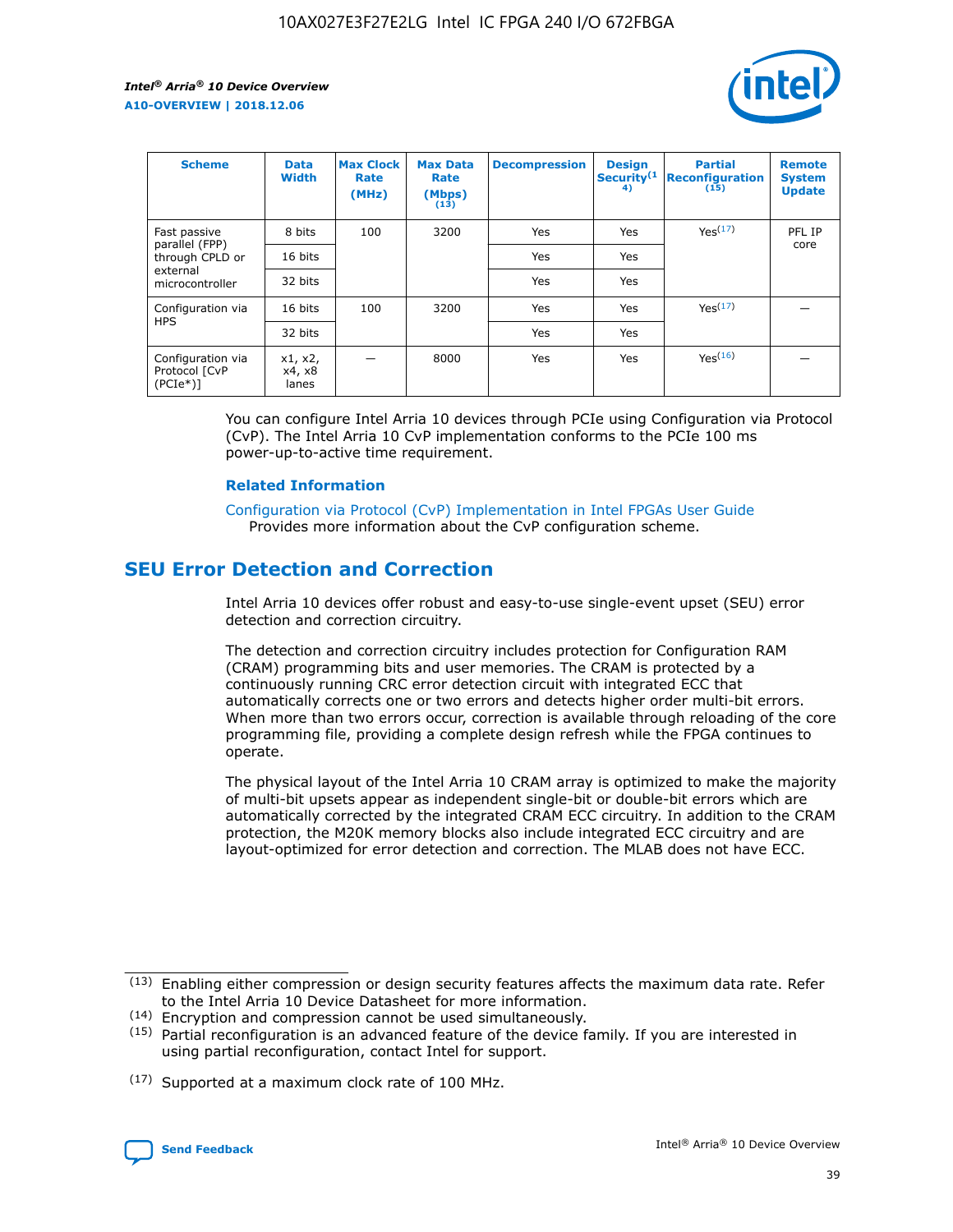

# **Power Management**

Intel Arria 10 devices leverage the advanced 20 nm process technology, a low 0.9 V core power supply, an enhanced core architecture, and several optional power reduction techniques to reduce total power consumption by as much as 40% compared to Arria V devices and as much as 60% compared to Stratix V devices.

The optional power reduction techniques in Intel Arria 10 devices include:

- **SmartVID**—a code is programmed into each device during manufacturing that allows a smart regulator to operate the device at lower core  $V_{CC}$  while maintaining performance
- **Programmable Power Technology**—non-critical timing paths are identified by the Intel Quartus Prime software and the logic in these paths is biased for low power instead of high performance
- **Low Static Power Options**—devices are available with either standard static power or low static power while maintaining performance

Furthermore, Intel Arria 10 devices feature Intel's industry-leading low power transceivers and include a number of hard IP blocks that not only reduce logic resources but also deliver substantial power savings compared to soft implementations. In general, hard IP blocks consume up to 90% less power than the equivalent soft logic implementations.

# **Incremental Compilation**

The Intel Quartus Prime software incremental compilation feature reduces compilation time and helps preserve performance to ease timing closure. The incremental compilation feature enables the partial reconfiguration flow for Intel Arria 10 devices.

Incremental compilation supports top-down, bottom-up, and team-based design flows. This feature facilitates modular, hierarchical, and team-based design flows where different designers compile their respective design sections in parallel. Furthermore, different designers or IP providers can develop and optimize different blocks of the design independently. These blocks can then be imported into the top level project.

# **Document Revision History for Intel Arria 10 Device Overview**

| <b>Document</b><br><b>Version</b> | <b>Changes</b>                                                                                                                                                                                                                                                              |
|-----------------------------------|-----------------------------------------------------------------------------------------------------------------------------------------------------------------------------------------------------------------------------------------------------------------------------|
| 2018.12.06                        | Added links to Intel Arria 10 device errata documents.<br>Removed automotive temperature option from the Intel Arria 10 GX devices.<br>Removed -3 fabric speed grade from the Intel Arria 10 GT devices.<br>Updated power options for the Intel Arria 10 GX and GT devices. |
| 2018.04.09                        | Updated the lowest $V_{CC}$ from 0.83 V to 0.82 V in the topic listing a summary of the device features.                                                                                                                                                                    |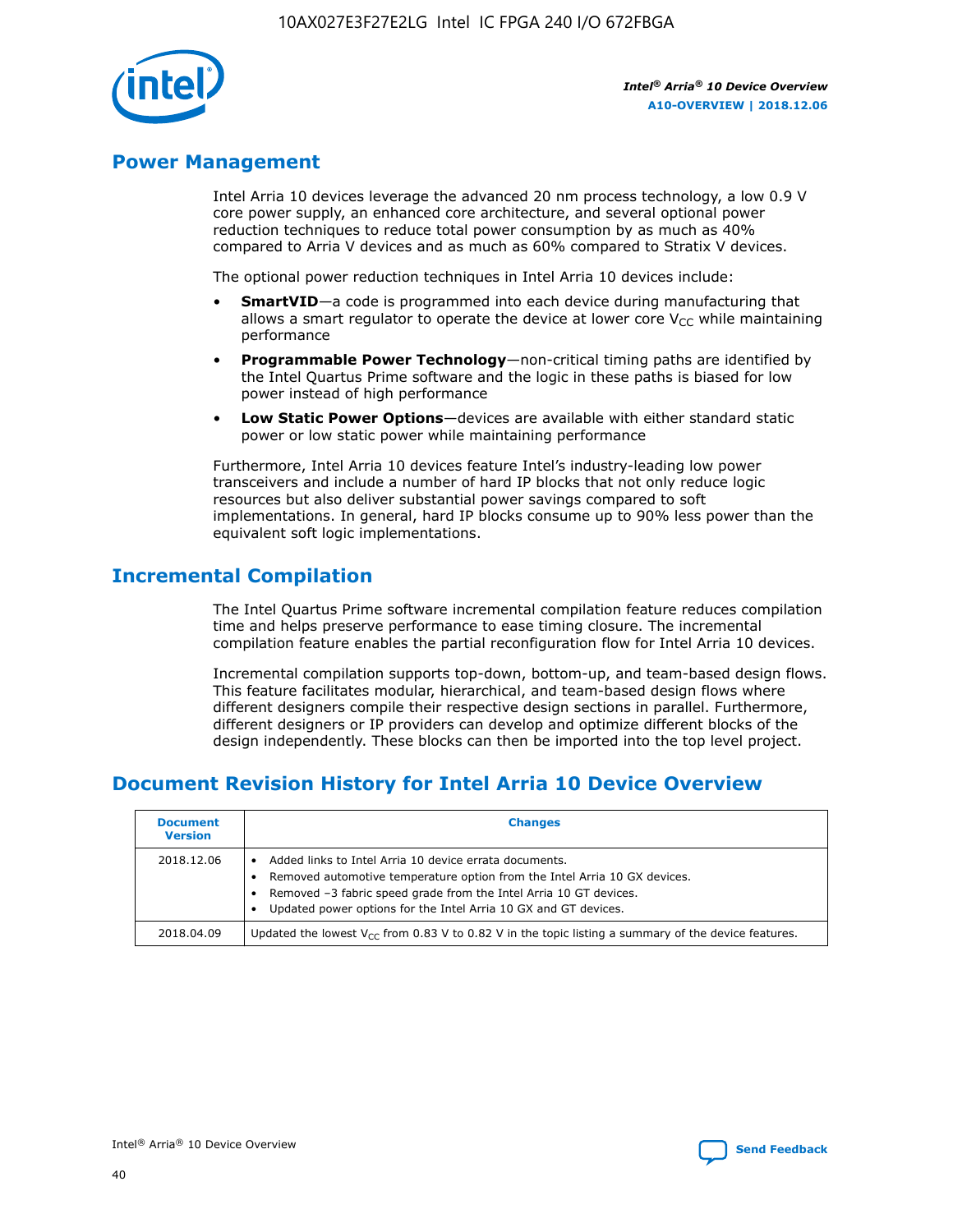F

 $\mathsf{r}$ 



| January 2018<br>Updated the maximum data rate for HPS (Intel Arria 10 SX devices<br>2018.01.17<br>external memory interface DDR3 controller from 2,166 Mbps to 2,133<br>Mbps.<br>$\bullet$<br>+ SRAM to 633 MHz in Memory Standards Supported by the Soft<br>Memory Controller table.<br>Updated transceiver backplane capability to 12.5 Gbps.<br>$\bullet$<br>Removed transceiver speed grade 5 in Sample Ordering Core and<br>Available Options for Intel Arria 10 GX Devices figure.<br>Available Options for Intel Arria 10 GT Devices figure.<br>Updated short reach transceiver rate for Intel Arria 10 GT devices to<br>$\bullet$<br>25.8 Gbps.<br>Removed On-Die Instrumentation - EyeQ and Jitter Margin Tool<br>table.<br>2017.09.20<br>September 2017<br>1,333 MHz/2,666 Mbps to 1,200 MHz/2,400 Mbps.<br>July 2017<br>2017.07.13<br>Corrected the automotive temperature range in the figure showing the<br>available options for the Intel Arria 10 GX devices from "-40°C to 100°C"<br>to "-40°C to 125°C".<br>July 2017<br>2017.07.06<br>Added automotive temperature option to Intel Arria 10 GX device family.<br>2017.05.08<br>Corrected protocol names with "1588" to "IEEE 1588v2".<br>May 2017<br>$\bullet$<br>Updated the vertical migration table to remove vertical migration<br>$\bullet$<br>between Intel Arria 10 GX and Intel Arria 10 SX device variants.<br>Removed all "Preliminary" marks.<br>2017.03.15<br>March 2017<br>Removed the topic about migration from Intel Arria 10 to Intel Stratix<br>10 devices.<br>Rebranded as Intel.<br>$\bullet$<br>October 2016<br>2016.10.31<br>Removed package F36 from Intel Arria 10 GX devices.<br>$\bullet$<br>Updated Intel Arria 10 GT sample ordering code and maximum GX<br>$\bullet$<br>transceiver count. Intel Arria 10 GT devices are available only in the<br>SF45 package option with a maximum of 72 transceivers.<br>May 2016<br>2016.05.02<br>Updated the FPGA Configuration and HPS Booting topic.<br>Remove $V_{CC}$ PowerManager from the Summary of Features, Power<br>Management and Arria 10 Device Variants and packages topics. This<br>feature is no longer supported in Arria 10 devices.<br>Removed LPDDR3 from the Memory Standards Supported by the HPS<br>Hard Memory Controller table in the Memory Standards Supported by<br>Intel Arria 10 Devices topic. This standard is only supported by the<br>FPGA.<br>Removed transceiver speed grade 5 from the Device Variants and<br>Packages topic for Arria 10 GX and SX devices.<br>Changed the maximum Arria 10 GT datarate to 25.8 Gbps and the<br>February 2016<br>2016.02.11<br>minimum datarate to 1 Gbps globally.<br>Revised the state for Core clock networks in the Summary of Features<br>$\bullet$<br>topic.<br>• Changed the transceiver parameters in the "Summary of Features for<br>Arria 10 Devices" table.<br>for Arria 10 GT Devices" table.<br>• Changed the package availability for GT devices in the "Package Plan<br>for Arria 10 GT Devices" table.<br>Changed the package configurations for GT devices in the "Migration"<br>Capability Across Arria 10 Product Lines" figure. | <b>Date</b> | <b>Version</b> | <b>Changes</b>                                                                                                                                                                                                                                                                               |
|----------------------------------------------------------------------------------------------------------------------------------------------------------------------------------------------------------------------------------------------------------------------------------------------------------------------------------------------------------------------------------------------------------------------------------------------------------------------------------------------------------------------------------------------------------------------------------------------------------------------------------------------------------------------------------------------------------------------------------------------------------------------------------------------------------------------------------------------------------------------------------------------------------------------------------------------------------------------------------------------------------------------------------------------------------------------------------------------------------------------------------------------------------------------------------------------------------------------------------------------------------------------------------------------------------------------------------------------------------------------------------------------------------------------------------------------------------------------------------------------------------------------------------------------------------------------------------------------------------------------------------------------------------------------------------------------------------------------------------------------------------------------------------------------------------------------------------------------------------------------------------------------------------------------------------------------------------------------------------------------------------------------------------------------------------------------------------------------------------------------------------------------------------------------------------------------------------------------------------------------------------------------------------------------------------------------------------------------------------------------------------------------------------------------------------------------------------------------------------------------------------------------------------------------------------------------------------------------------------------------------------------------------------------------------------------------------------------------------------------------------------------------------------------------------------------------------------------------------------------------------------------------------------------------------------------------------------------------------------------------------------------------------------------------------------------------------------------------------------------------------------------------------------------|-------------|----------------|----------------------------------------------------------------------------------------------------------------------------------------------------------------------------------------------------------------------------------------------------------------------------------------------|
|                                                                                                                                                                                                                                                                                                                                                                                                                                                                                                                                                                                                                                                                                                                                                                                                                                                                                                                                                                                                                                                                                                                                                                                                                                                                                                                                                                                                                                                                                                                                                                                                                                                                                                                                                                                                                                                                                                                                                                                                                                                                                                                                                                                                                                                                                                                                                                                                                                                                                                                                                                                                                                                                                                                                                                                                                                                                                                                                                                                                                                                                                                                                                                |             |                | Updated maximum frequency supported for half rate QDRII and QDRII<br>Removed package code 40, low static power, SmartVID, industrial, and<br>military operating temperature support from Sample Ordering Core and<br>support from PMA Features of the Transceivers in Intel Arria 10 Devices |
|                                                                                                                                                                                                                                                                                                                                                                                                                                                                                                                                                                                                                                                                                                                                                                                                                                                                                                                                                                                                                                                                                                                                                                                                                                                                                                                                                                                                                                                                                                                                                                                                                                                                                                                                                                                                                                                                                                                                                                                                                                                                                                                                                                                                                                                                                                                                                                                                                                                                                                                                                                                                                                                                                                                                                                                                                                                                                                                                                                                                                                                                                                                                                                |             |                | Updated the maximum speed of the DDR4 external memory interface from                                                                                                                                                                                                                         |
|                                                                                                                                                                                                                                                                                                                                                                                                                                                                                                                                                                                                                                                                                                                                                                                                                                                                                                                                                                                                                                                                                                                                                                                                                                                                                                                                                                                                                                                                                                                                                                                                                                                                                                                                                                                                                                                                                                                                                                                                                                                                                                                                                                                                                                                                                                                                                                                                                                                                                                                                                                                                                                                                                                                                                                                                                                                                                                                                                                                                                                                                                                                                                                |             |                |                                                                                                                                                                                                                                                                                              |
|                                                                                                                                                                                                                                                                                                                                                                                                                                                                                                                                                                                                                                                                                                                                                                                                                                                                                                                                                                                                                                                                                                                                                                                                                                                                                                                                                                                                                                                                                                                                                                                                                                                                                                                                                                                                                                                                                                                                                                                                                                                                                                                                                                                                                                                                                                                                                                                                                                                                                                                                                                                                                                                                                                                                                                                                                                                                                                                                                                                                                                                                                                                                                                |             |                |                                                                                                                                                                                                                                                                                              |
|                                                                                                                                                                                                                                                                                                                                                                                                                                                                                                                                                                                                                                                                                                                                                                                                                                                                                                                                                                                                                                                                                                                                                                                                                                                                                                                                                                                                                                                                                                                                                                                                                                                                                                                                                                                                                                                                                                                                                                                                                                                                                                                                                                                                                                                                                                                                                                                                                                                                                                                                                                                                                                                                                                                                                                                                                                                                                                                                                                                                                                                                                                                                                                |             |                |                                                                                                                                                                                                                                                                                              |
|                                                                                                                                                                                                                                                                                                                                                                                                                                                                                                                                                                                                                                                                                                                                                                                                                                                                                                                                                                                                                                                                                                                                                                                                                                                                                                                                                                                                                                                                                                                                                                                                                                                                                                                                                                                                                                                                                                                                                                                                                                                                                                                                                                                                                                                                                                                                                                                                                                                                                                                                                                                                                                                                                                                                                                                                                                                                                                                                                                                                                                                                                                                                                                |             |                |                                                                                                                                                                                                                                                                                              |
|                                                                                                                                                                                                                                                                                                                                                                                                                                                                                                                                                                                                                                                                                                                                                                                                                                                                                                                                                                                                                                                                                                                                                                                                                                                                                                                                                                                                                                                                                                                                                                                                                                                                                                                                                                                                                                                                                                                                                                                                                                                                                                                                                                                                                                                                                                                                                                                                                                                                                                                                                                                                                                                                                                                                                                                                                                                                                                                                                                                                                                                                                                                                                                |             |                |                                                                                                                                                                                                                                                                                              |
|                                                                                                                                                                                                                                                                                                                                                                                                                                                                                                                                                                                                                                                                                                                                                                                                                                                                                                                                                                                                                                                                                                                                                                                                                                                                                                                                                                                                                                                                                                                                                                                                                                                                                                                                                                                                                                                                                                                                                                                                                                                                                                                                                                                                                                                                                                                                                                                                                                                                                                                                                                                                                                                                                                                                                                                                                                                                                                                                                                                                                                                                                                                                                                |             |                |                                                                                                                                                                                                                                                                                              |
|                                                                                                                                                                                                                                                                                                                                                                                                                                                                                                                                                                                                                                                                                                                                                                                                                                                                                                                                                                                                                                                                                                                                                                                                                                                                                                                                                                                                                                                                                                                                                                                                                                                                                                                                                                                                                                                                                                                                                                                                                                                                                                                                                                                                                                                                                                                                                                                                                                                                                                                                                                                                                                                                                                                                                                                                                                                                                                                                                                                                                                                                                                                                                                |             |                | Changed the transceiver parameters in the "Maximum Resource Counts"<br>continued                                                                                                                                                                                                             |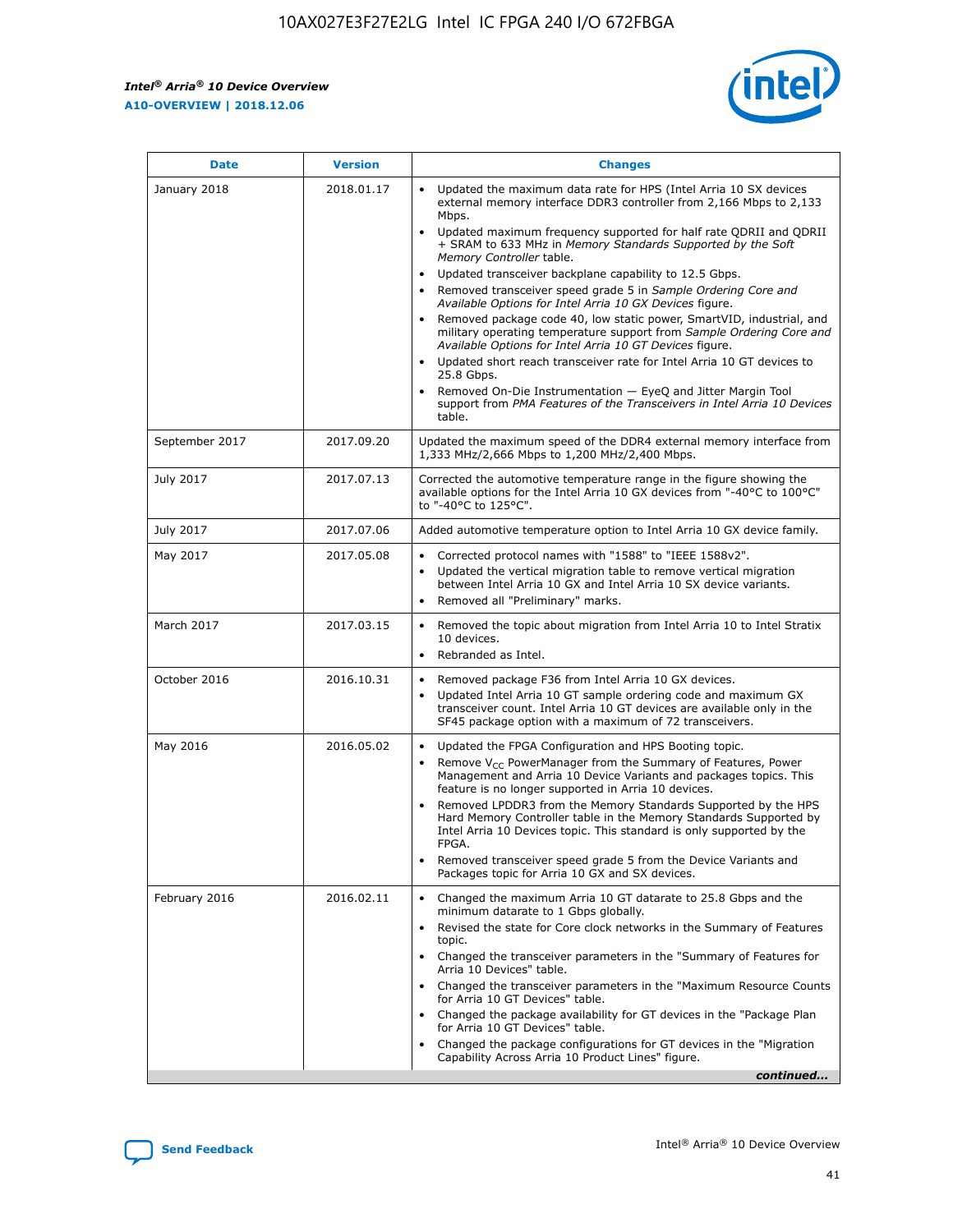

| <b>Date</b>   | <b>Version</b> | <b>Changes</b>                                                                                                                                                                   |
|---------------|----------------|----------------------------------------------------------------------------------------------------------------------------------------------------------------------------------|
|               |                | • Changed transceiver parameters in the "Low Power Serial Transceivers"<br>section.                                                                                              |
|               |                | • Changed the transceiver descriptions in the "Device Variants for the<br>Arria 10 Device Family" table.                                                                         |
|               |                | Changed the "Sample Ordering Code and Available Options for Arria 10<br>GT Devices" figure.                                                                                      |
|               |                | Changed the datarates for GT devices in the "PMA Features" section.                                                                                                              |
|               |                | Changed the datarates for GT devices in the "PCS Features" section.<br>$\bullet$                                                                                                 |
| December 2015 | 2015.12.14     | Updated the number of M20K memory blocks for Arria 10 GX 660 from<br>2133 to 2131 and corrected the total RAM bit from 48,448 Kb to<br>48,408 Kb.                                |
|               |                | Corrected the number of DSP blocks for Arria 10 GX 660 from 1688 to<br>1687 in the table listing floating-point arithmetic resources.                                            |
| November 2015 | 2015.11.02     | Updated the maximum resources for Arria 10 GX 220, GX 320, GX 480,<br>$\bullet$<br>GX 660, SX 220, SX 320, SX 480, and SX 660.                                                   |
|               |                | Updated resource count for Arria 10 GX 320, GX 480, GX 660, SX 320,<br>$\bullet$<br>SX 480, a SX 660 devices in Number of Multipliers in Intel Arria 10<br><b>Devices</b> table. |
|               |                | Updated the available options for Arria 10 GX, GT, and SX.                                                                                                                       |
|               |                | Changed instances of Quartus II to Quartus Prime.<br>$\bullet$                                                                                                                   |
| June 2015     | 2015.06.15     | Corrected label for Intel Arria 10 GT product lines in the vertical migration<br>figure.                                                                                         |
| May 2015      | 2015.05.15     | Corrected the DDR3 half rate and quarter rate maximum frequencies in the<br>table that lists the memory standards supported by the Intel Arria 10 hard<br>memory controller.     |
| May 2015      | 2015.05.04     | • Added support for 13.5G JESD204b in the Summary of Features table.<br>Added a link to Arria 10 GT Channel Usage in the Arria 10 GT Package<br>$\bullet$<br>Plan topic.         |
|               |                | • Added a note to the table, Maximum Resource Counts for Arria 10 GT<br>devices.                                                                                                 |
|               |                | Updated the power requirements of the transceivers in the Low Power<br>Serial Transceivers topic.                                                                                |
| January 2015  | 2015.01.23     | • Added floating point arithmetic features in the Summary of Features<br>table.                                                                                                  |
|               |                | Updated the total embedded memory from 38.38 megabits (Mb) to<br>$\bullet$<br>65.6 Mb.                                                                                           |
|               |                | Updated the table that lists the memory standards supported by Intel<br>Arria 10 devices.                                                                                        |
|               |                | Removed support for DDR3U, LPDDR3 SDRAM, RLDRAM 2, and DDR2.                                                                                                                     |
|               |                | Moved RLDRAM 3 support from hard memory controller to soft memory<br>controller. RLDRAM 3 support uses hard PHY with soft memory<br>controller.                                  |
|               |                | Added soft memory controller support for QDR IV.                                                                                                                                 |
|               |                | Updated the maximum resource count table to include the number of<br>hard memory controllers available in each device variant.                                                   |
|               |                | Updated the transceiver PCS data rate from 12.5 Gbps to 12 Gbps.<br>$\bullet$                                                                                                    |
|               |                | Updated the max clock rate of PS, FPP x8, FPP x16, and Configuration<br>via HPS from 125 MHz to 100 MHz.                                                                         |
|               |                | Added a feature for fractional synthesis PLLs: PLL cascading.                                                                                                                    |
|               |                | Updated the HPS programmable general-purpose I/Os from 54 to 62.                                                                                                                 |
|               |                | continued                                                                                                                                                                        |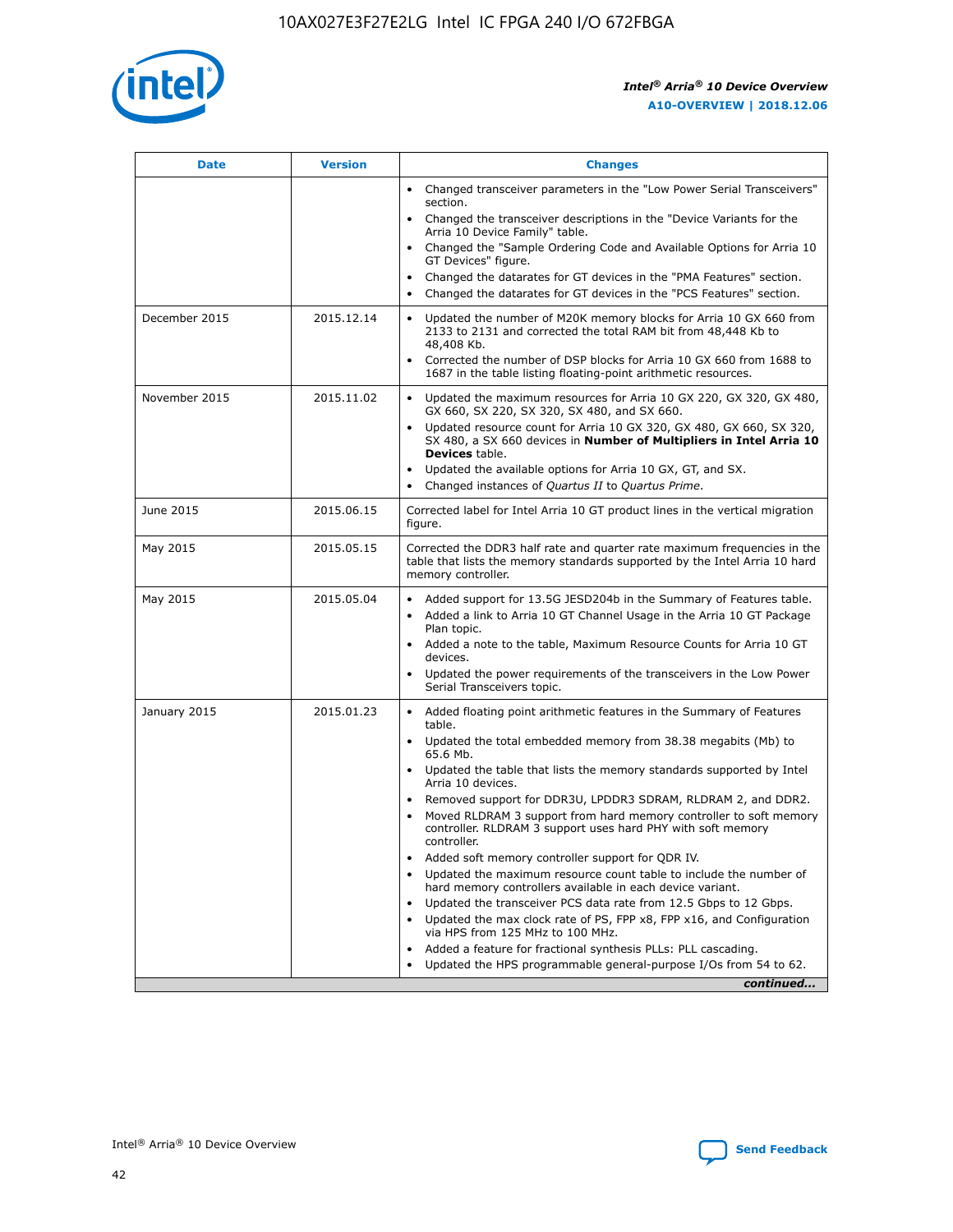

| <b>Date</b>    | <b>Version</b> | <b>Changes</b>                                                                                                                                                                                                                                                                                                                                                                                                                                                                                                                                                   |
|----------------|----------------|------------------------------------------------------------------------------------------------------------------------------------------------------------------------------------------------------------------------------------------------------------------------------------------------------------------------------------------------------------------------------------------------------------------------------------------------------------------------------------------------------------------------------------------------------------------|
| September 2014 | 2014.09.30     | Corrected the 3 V I/O and LVDS I/O counts for F35 and F36 packages<br>$\bullet$<br>of Arria 10 GX.<br>Corrected the 3 V I/O, LVDS I/O, and transceiver counts for the NF40<br>$\bullet$<br>package of the Arria GX 570 and 660.<br>Removed 3 V I/O, LVDS I/O, and transceiver counts for the NF40<br>$\bullet$<br>package of the Arria GX 900 and 1150. The NF40 package is not<br>available for Arria 10 GX 900 and 1150.                                                                                                                                       |
| August 2014    | 2014.08.18     | Updated Memory (Kb) M20K maximum resources for Arria 10 GX 660<br>$\bullet$<br>devices from 42,660 to 42,620.<br>Added GPIO columns consisting of LVDS I/O Bank and 3V I/O Bank in<br>$\bullet$<br>the Package Plan table.<br>Added how to use memory interface clock frequency higher than 533<br>$\bullet$<br>MHz in the I/O vertical migration.<br>Added information to clarify that RLDRAM3 support uses hard PHY with<br>$\bullet$<br>soft memory controller.<br>Added variable precision DSP blocks support for floating-point<br>$\bullet$<br>arithmetic. |
| June 2014      | 2014.06.19     | Updated number of dedicated I/Os in the HPS block to 17.                                                                                                                                                                                                                                                                                                                                                                                                                                                                                                         |
| February 2014  | 2014.02.21     | Updated transceiver speed grade options for GT devices in Figure 2.                                                                                                                                                                                                                                                                                                                                                                                                                                                                                              |
| February 2014  | 2014.02.06     | Updated data rate for Arria 10 GT devices from 28.1 Gbps to 28.3 Gbps.                                                                                                                                                                                                                                                                                                                                                                                                                                                                                           |
| December 2013  | 2013.12.10     | Updated the HPS memory standards support from LPDDR2 to LPDDR3.<br>٠<br>Updated HPS block diagram to include dedicated HPS I/O and FPGA<br>$\bullet$<br>Configuration blocks as well as repositioned SD/SDIO/MMC, DMA, SPI<br>and NAND Flash with ECC blocks.                                                                                                                                                                                                                                                                                                    |
| December 2013  | 2013.12.02     | Initial release.                                                                                                                                                                                                                                                                                                                                                                                                                                                                                                                                                 |